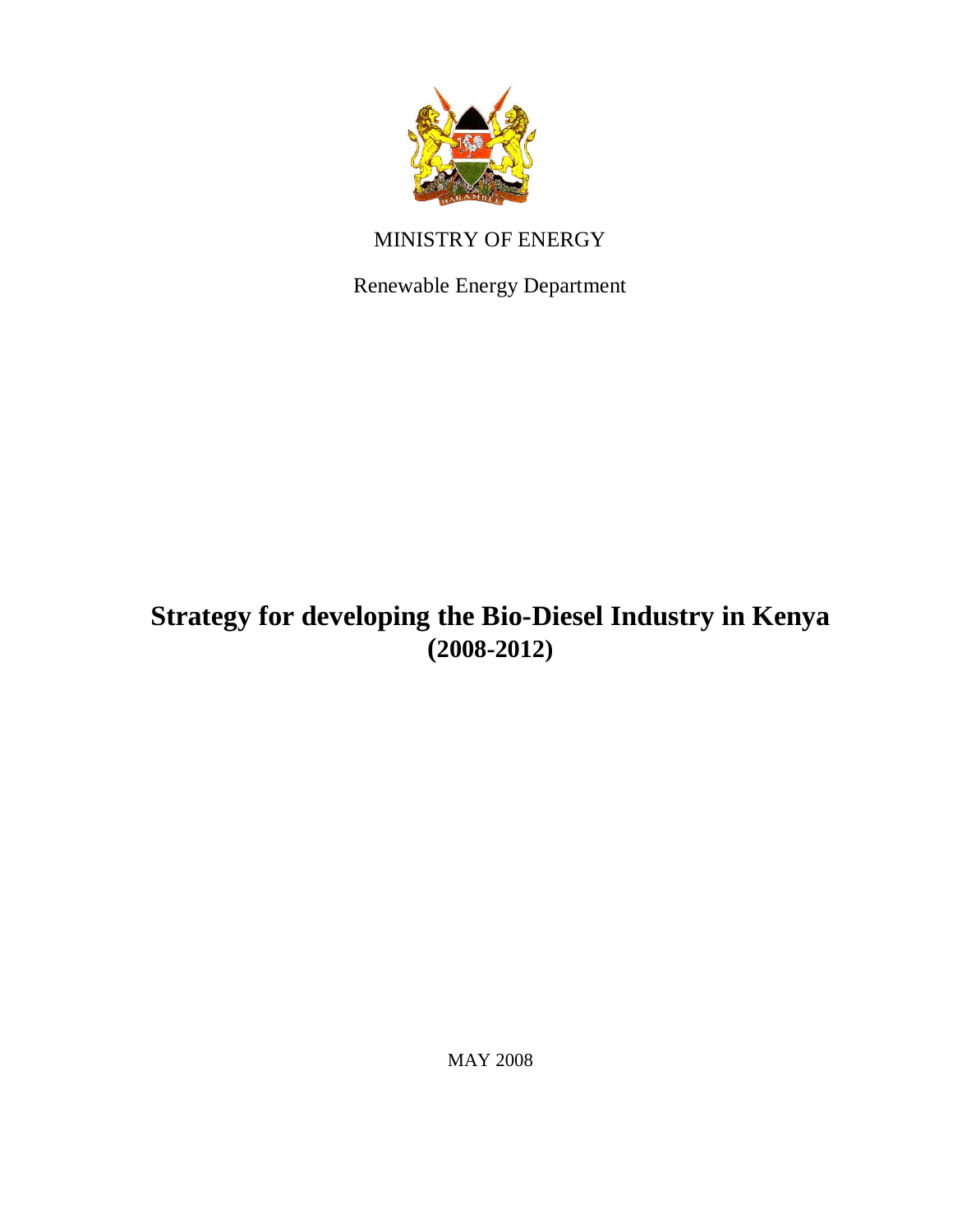|              | 1.                 |  |  |  |
|--------------|--------------------|--|--|--|
|              | 1.1.               |  |  |  |
|              | 1.2.               |  |  |  |
|              | 1.3.               |  |  |  |
|              | 1.4.               |  |  |  |
|              |                    |  |  |  |
| 2.           |                    |  |  |  |
|              | 2.1.               |  |  |  |
|              | 2.2.               |  |  |  |
|              | 2.3.               |  |  |  |
|              | 2.3.1.             |  |  |  |
|              | 2.3.2.             |  |  |  |
|              | 2.3.3.             |  |  |  |
|              | 2.3.4.             |  |  |  |
|              | 2.3.5.             |  |  |  |
|              | 2.3.6.             |  |  |  |
| 3.           |                    |  |  |  |
|              |                    |  |  |  |
|              | 3.1.               |  |  |  |
|              | 3.2.               |  |  |  |
| $\mathbf{4}$ |                    |  |  |  |
|              | 4.1.               |  |  |  |
|              | 4.1.1.             |  |  |  |
|              | 4.1.2.             |  |  |  |
|              | 4.1.3.             |  |  |  |
|              | 4.1.4.             |  |  |  |
|              | 4.1.5.             |  |  |  |
|              | 4.1.5.1.           |  |  |  |
|              | 4.1.5.2.           |  |  |  |
|              | 4.1.5.3.           |  |  |  |
|              | 4.2.               |  |  |  |
|              | 4.2.1.             |  |  |  |
|              | 4.2.2.             |  |  |  |
|              | 4.2.3.             |  |  |  |
|              | 4.2.4.             |  |  |  |
|              | 4.3.               |  |  |  |
|              | 4.3.1.             |  |  |  |
|              | 4.3.2.             |  |  |  |
|              | 4.3.3.             |  |  |  |
|              | 4.4.               |  |  |  |
|              | 4.5.               |  |  |  |
| 5.           |                    |  |  |  |
|              | 5.1.               |  |  |  |
|              | 5.2.               |  |  |  |
|              |                    |  |  |  |
| 6.           |                    |  |  |  |
|              |                    |  |  |  |
|              | <b>APPENDIX 2:</b> |  |  |  |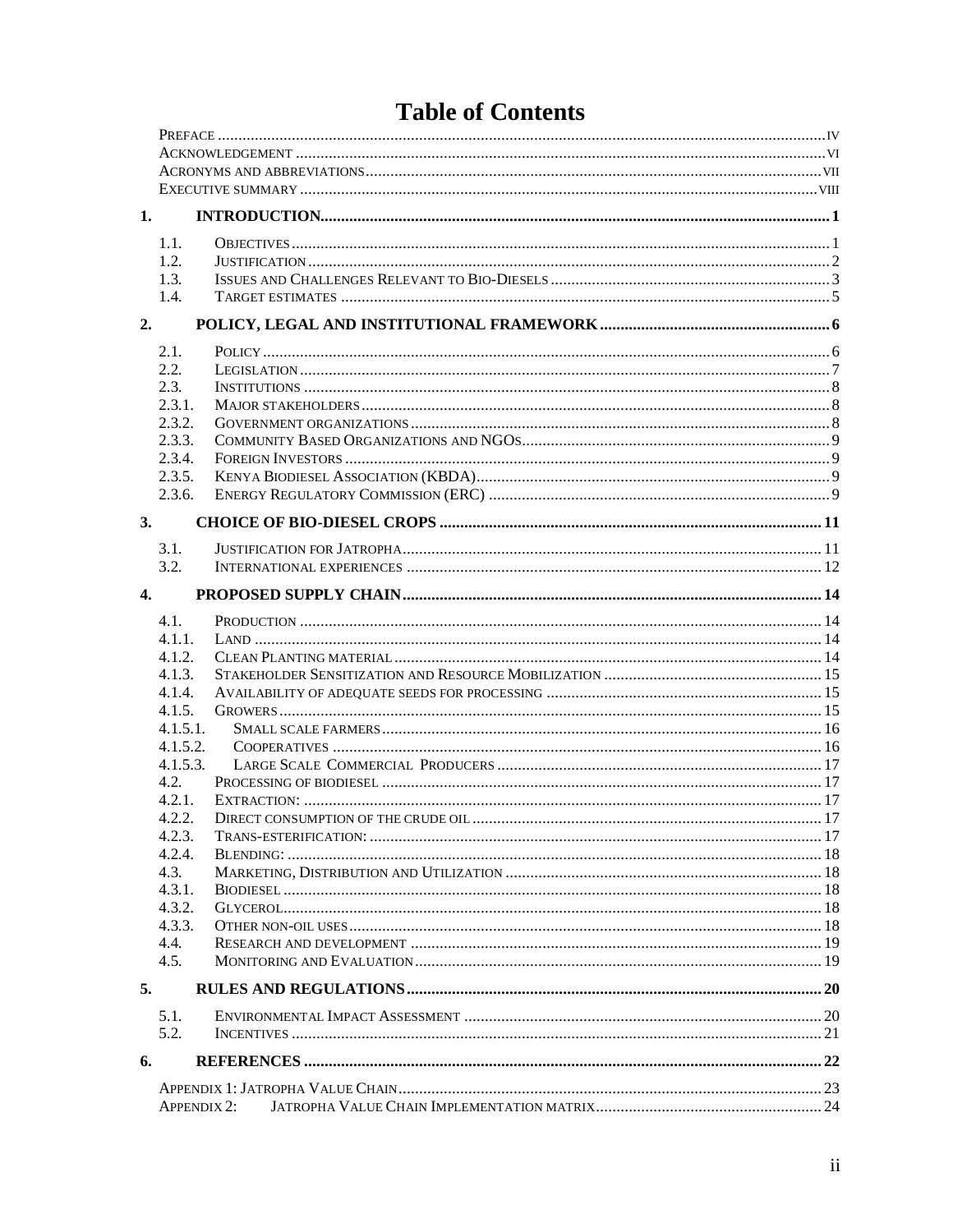| APPENDIX 6: MEMBERS OF THE NATIONAL BIOFUELS COMMITTEE (BIODIESEL)  33 |  |
|------------------------------------------------------------------------|--|
|                                                                        |  |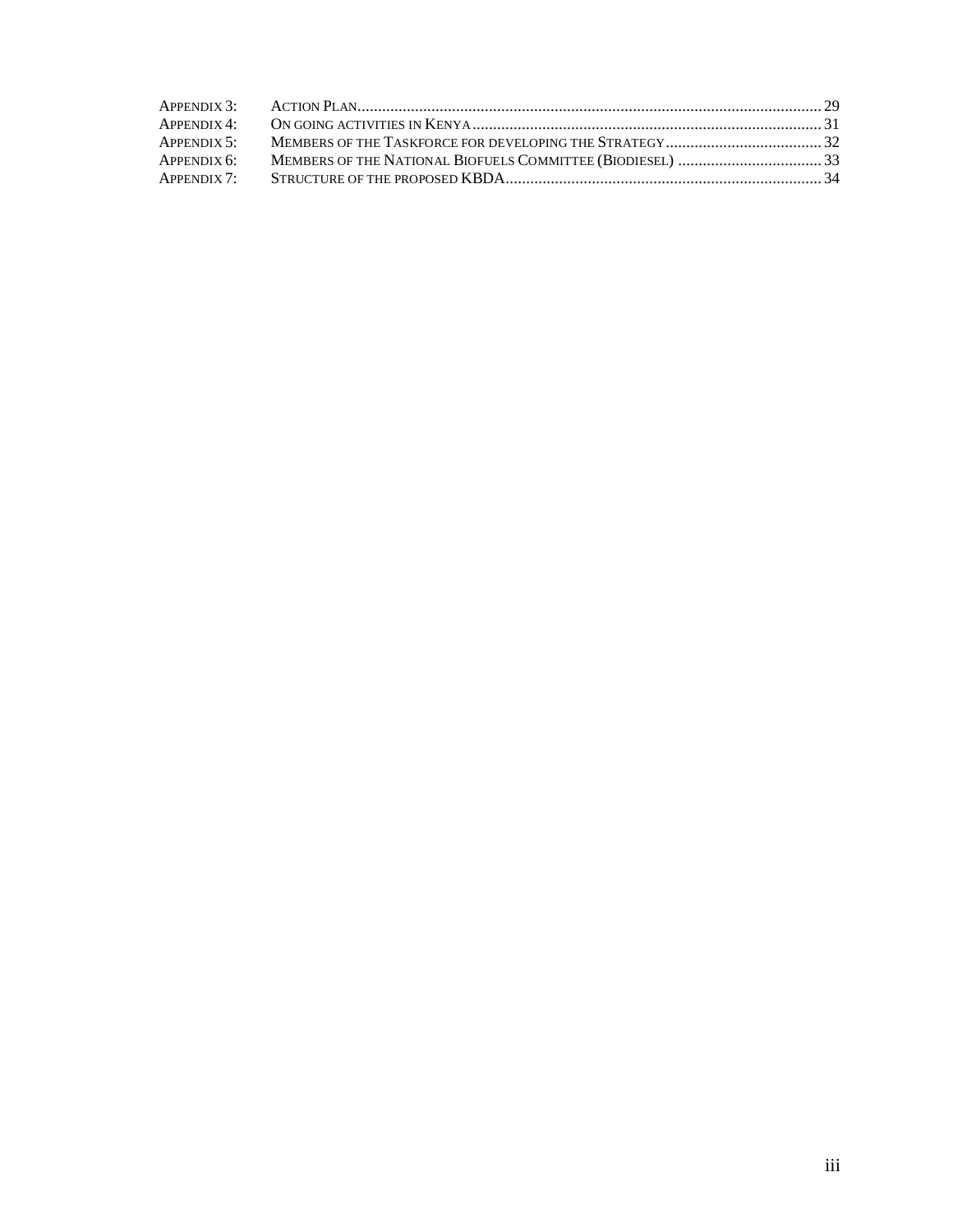#### <span id="page-3-0"></span>**Preface**

The supply and use of energy is very dynamic. The Ministry of Energy is committed to ensuring adequacy, reliability and security in the supply of energy, while protecting the environment. Development of indigenous energy resources offers security of supply. The oil prices in the world market have continued on an upward trend. The reliance on imported fuels for economic development and the attendant fluctuation of oil prices in the world market provides the justification for developing local energy sources, particularly with a view to reducing the foreign exchange expenditure on importing petroleum products. The government is aware of the current developments across the globe in search for for green energy such as biodiesel.

This strategy provides the framework for implementing activities geared towards the development of the biodiesel industry. It provides an avenue for resource mobilization to facilitate the various activities outlined. It provides direction for developing the relevant rules and regulations for governing the industry, as well as prudent implementation of biodiesel programmes with dues concern for food security, environmental protection and socioeconomic development.

The strategy also outlines the various steps necessary for developing a vibrant biodiesel industry. The multidisciplinary nature of biodiesel development made it necessary to form the National Biofuels Committee whose efforts have made it possible to come up with this strategy. Every agency that is represented on this committee is important for the successful implementation of this strategy. The commitment by the strategy development taskforce to this task is immeasurable and they are commended for a job well done.

The formation of the Kenya Biodiesel Association will provide a forum for addressing and streamlining many issues pertaining to the industry in collaboration with the relevant Government organizations. It is my hope that all stakeholders will work towards the success of this initiative. It is envisaged that this strategy will enable more Kenyans to enjoy and derive comfort from the supply of biodiesel for agricultural production, employment creation, rural urban balance and blending in the motor vehicle industry.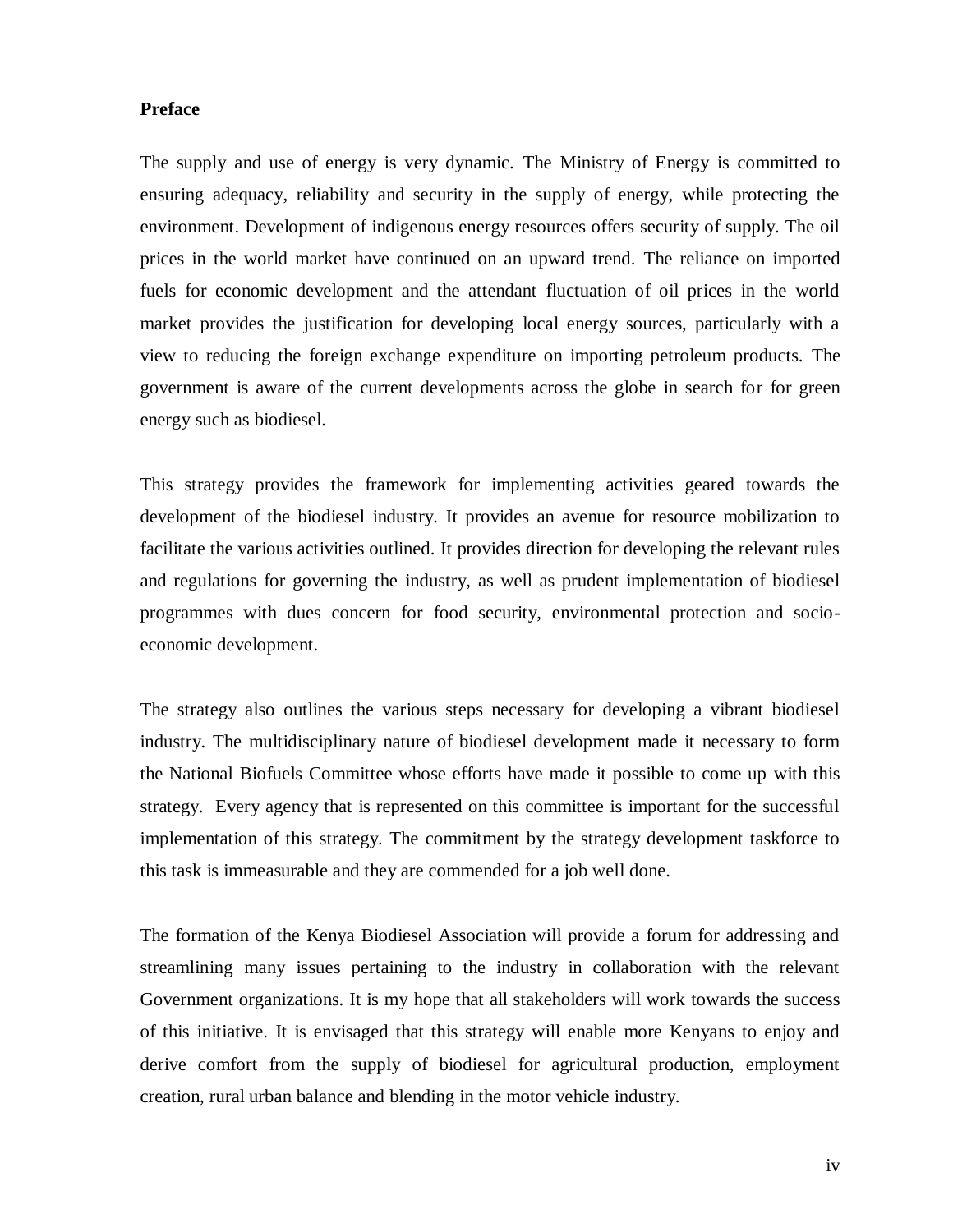It is my hope that the strategy leads to transformation of the country from an importer of liquid petroleum fuels to local self sufficiency and an exporter to the wider market abroad. I therefore urge wide readership and adoption of this strategy as the Government's initial step towards developing a vibrant industry.

Patrick Nyoike, CBS **PERMANENT SECRETARY**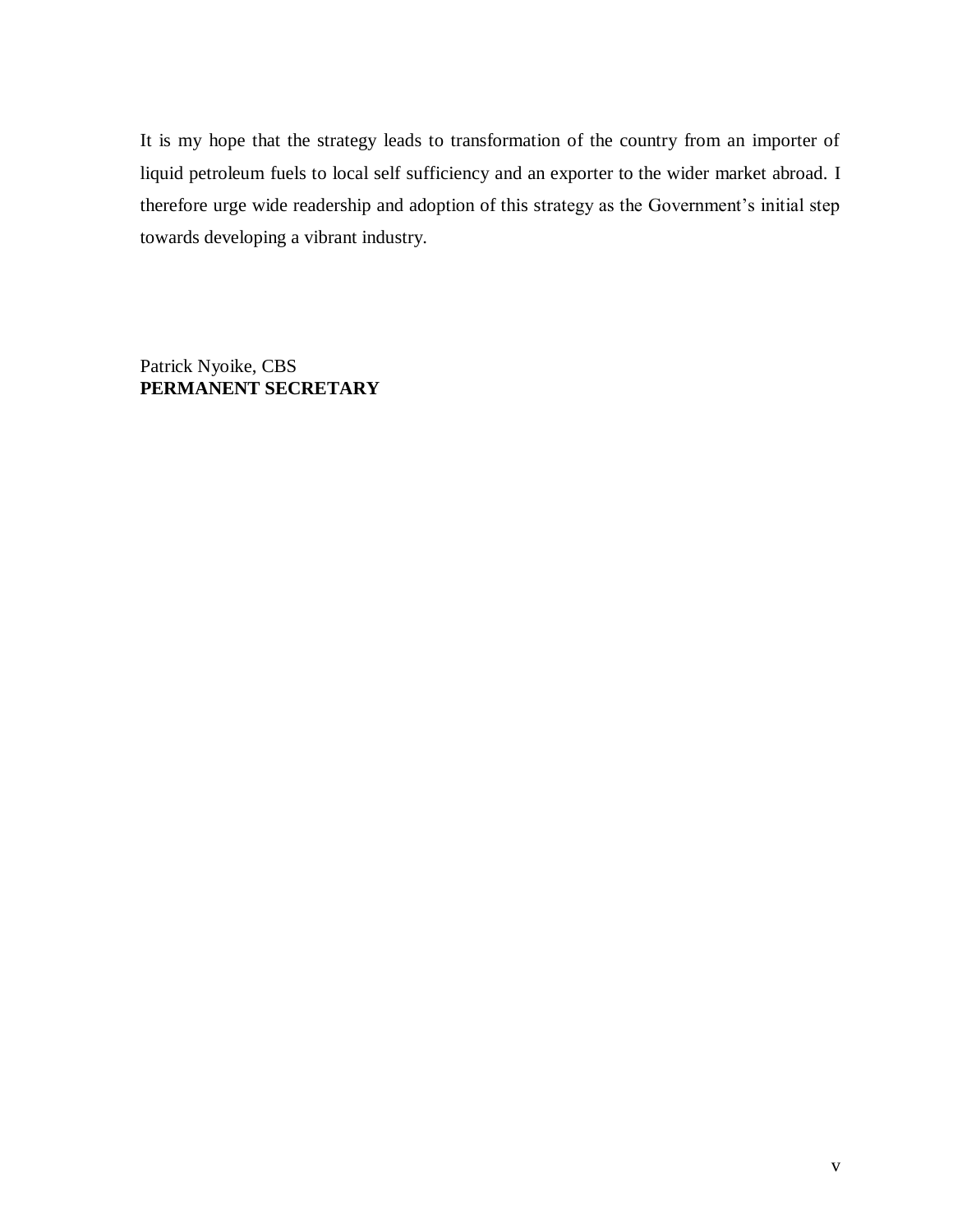#### <span id="page-5-0"></span>**Acknowledgement**

The Biodiesel strategy taskforce (Appendix 5) which was entrusted with developing this document wishes to acknowledge the contribution of the various institutions and individuals.

First, a lot of support and encouragement was received from the Permanent Secretary, Ministry of Energy.

Secondly, the Chairman of the National Biofuels Committee provided unlimited guidance and oversaw the whole process.

Thirdly, the members of the National Biofuels Committee gave a lot of input in terms of comments and participation in meetings.

The taskforce specifically wishes to acknowledge the input from the Study on "The Viability of *Jatropha curcas* as a Biofuel Feed Stock and its Potential Contribution to the Development of Kenya's Biofuel Strategy", that was commissioned by the World Bank, and undertaken by Mr. Robinson Ngethe of Agfor Technical Services in collaboration with the Kenya Forest Service and the Ministry of Energy.

A lot of appreciation goes to UNEP for providing financial support for polishing up the document in December 2007.

Last but not least, to all whose efforts contributed in one way or another, but are not mentioned individually, thank you very much for your contribution.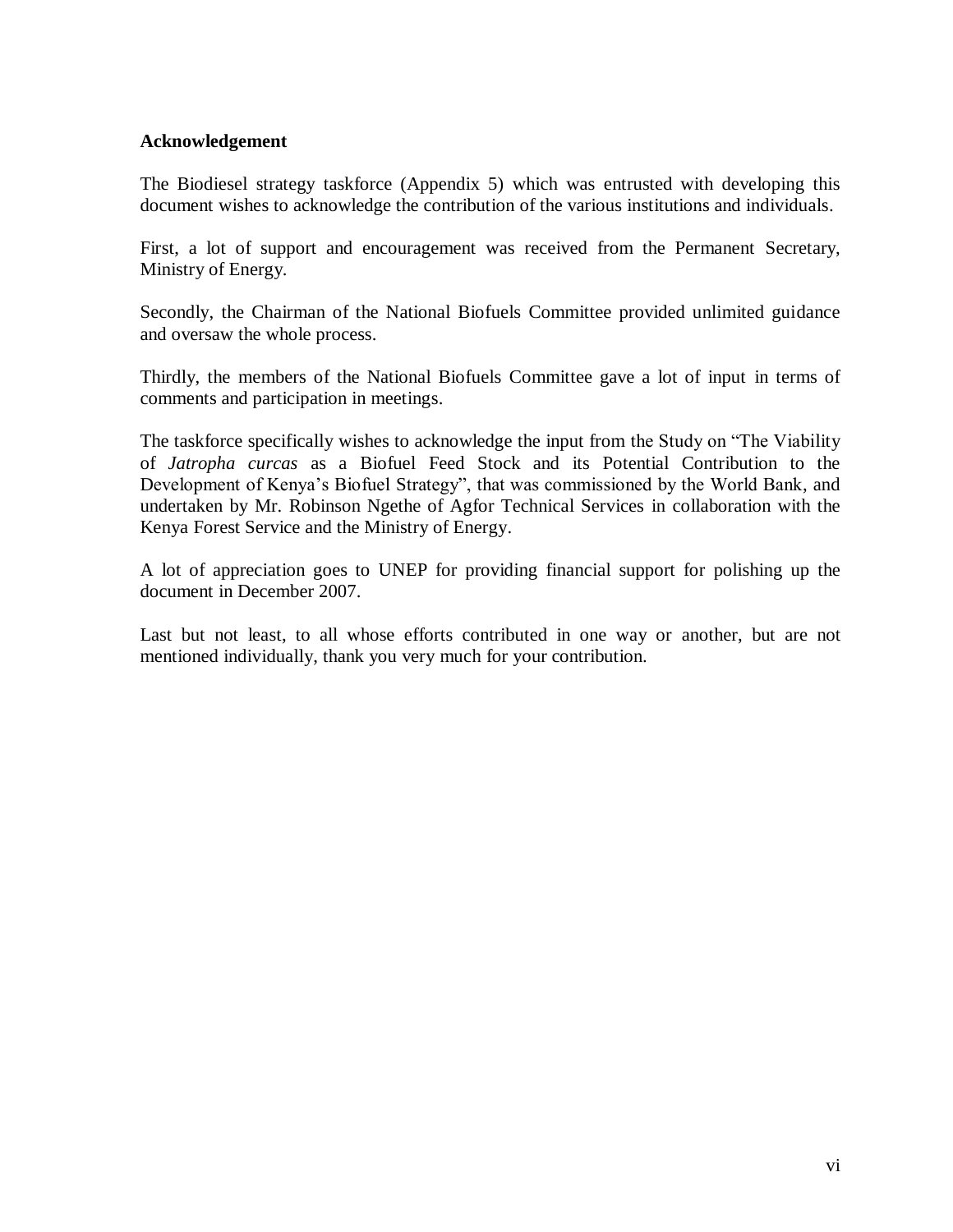#### <span id="page-6-0"></span>**Acronyms and abbreviations**

| <b>ASALs</b>  | Arid and Semi Arid Lands                                               |
|---------------|------------------------------------------------------------------------|
| <b>ASK</b>    | <b>Agricultural Society of Kenya</b>                                   |
| CBOs          | <b>Community Based Organisations</b>                                   |
| <b>CDM</b>    | <b>Clean Development Mechanism</b>                                     |
| <b>CIGs</b>   | <b>Common Interest Groups</b>                                          |
| EIA           | <b>Environmental Impact Assessment</b>                                 |
| <b>ERC</b>    | <b>Energy Regulatory Commission</b>                                    |
| <b>ESDA</b>   | Energy for Sustainable Development Africa                              |
| EU            | European Union                                                         |
| <b>GDP</b>    | <b>Gross Domestic Product</b>                                          |
| <b>GEF</b>    | <b>Global Environment Facility</b>                                     |
| ICE           | <b>Information Communication and Education</b>                         |
| <b>ICT</b>    | Information and Communication Technology                               |
| <b>ISAAA</b>  | International Service for the Acquisition of Agri-Biotech Applications |
| <b>JKUAT</b>  | Jomo Kenyatta University of Agriculture and Technology                 |
| <b>KARI</b>   | Kenya Agricultural Research Institute                                  |
| <b>KEBS</b>   | Kenya Bureau of Standards                                              |
| <b>KEFRI</b>  | Kenya Forestry Research Institute                                      |
| KenGen        | Kenya Electricity Generating Company Ltd.                              |
| <b>KEPHIS</b> | Kenya Plant Health Inspectorate Services                               |
| <b>KFS</b>    | Kenya Forest Service                                                   |
| <b>KIE</b>    | Kenya Industrial Estates                                               |
| <b>KIHBS</b>  | Kenya Integrated Household Budget Survey                               |
| <b>KIRDI</b>  | Kenya Industrial Research Development Institute                        |
| <b>KBDA</b>   | Kenya Biodiesel Association                                            |
| <b>KPC</b>    | Kenya Pipeline Corporation Ltd.                                        |
| <b>KPRL</b>   | Kenya Petroleum Refineries Ltd.                                        |
| <b>KRA</b>    | Kenya Revenue Authority                                                |
| <b>KTDA</b>   | Kenya Tea Development Authority                                        |
| M & E         | Monitoring and Evaluation                                              |
| M of Educ     | Ministry of Education                                                  |
| MOCD&M        | Ministry of Cooperative Development and Marketing                      |
| <b>MFP</b>    | <b>Multifunctional Platforms</b>                                       |
| <b>MGSCSS</b> | Ministry of Gender, Sports, Culture and Social Services                |
| <b>MOA</b>    | Ministry of Agriculture                                                |
| <b>MOE</b>    | Ministry of Energy                                                     |
| <b>MOYA</b>   | Ministry of Youth Affairs                                              |
| <b>NEMA</b>   | National Environment Management Authority                              |
| <b>NGO</b>    | Non Governmental Organisation                                          |
| <b>NOCK</b>   | National Oil Corporation of Kenya                                      |
| <b>OP</b>     | Office of the President                                                |
| <b>PIEA</b>   | Petroleum Institute of East Africa                                     |
| R & D         | <b>Research and Development</b>                                        |
| <b>UNEP</b>   | <b>United Nations Environment Programme</b>                            |
| <b>UNIDO</b>  | United Nations Industrial Development Organisation                     |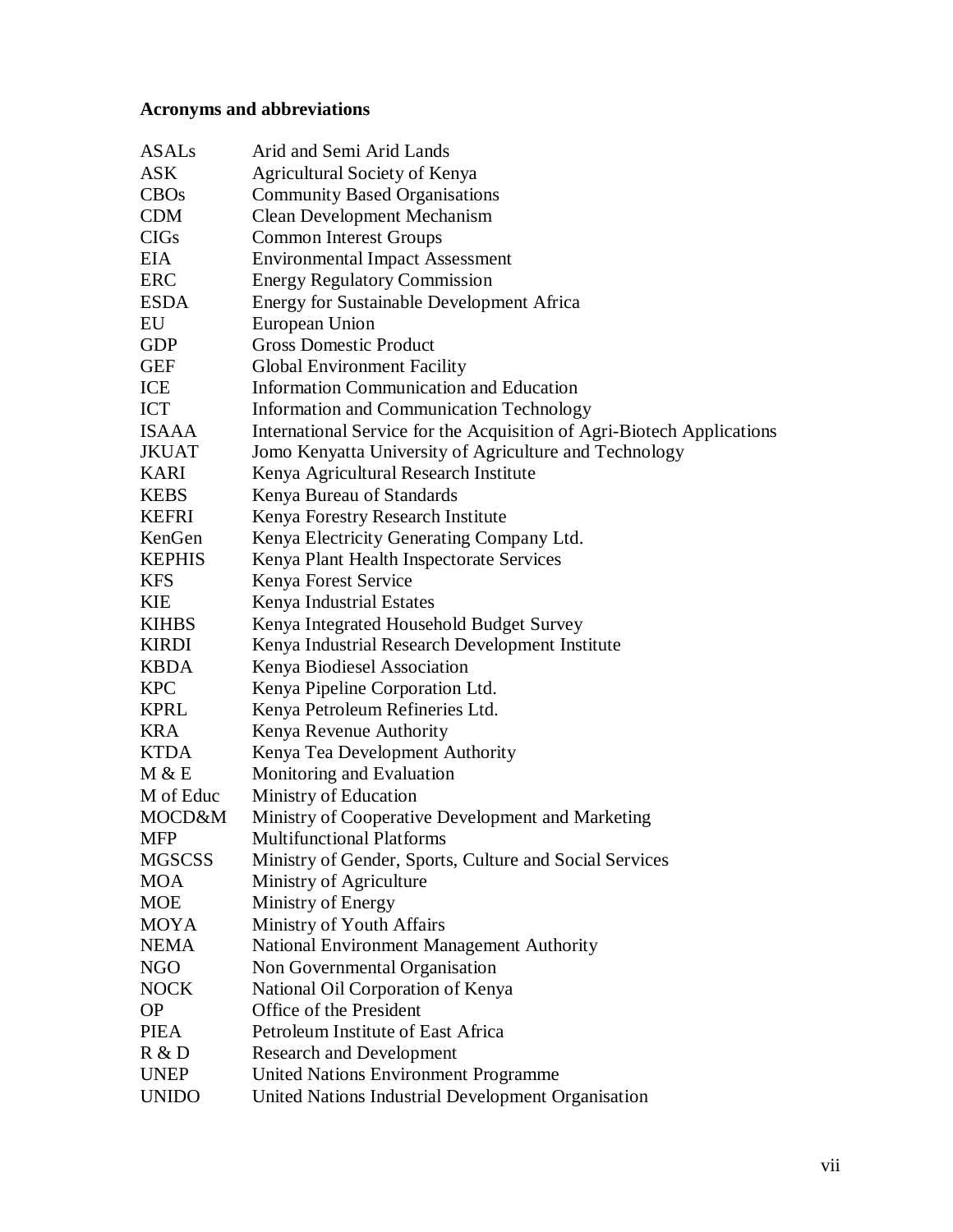#### <span id="page-7-0"></span>**Executive summary**

Biofuels have assumed significant importance globally as the world addresses changing patterns in energy supply and demand. Although Kenya is not at the moment obliged to cut down emissions of Green House Gases (GHG) by the Kyoto Protocol, it can be assumed that it is only a matter of time before the country subscribes to future global warming protocols. The transport industry is a major contributor to the emission of greenhouse gases. Current efforts to implement the necessary activities are constrained by the absence of a national strategy that would in effect harness and coordinate the efforts and resources on the ground and therefore, Kenya needs a strategy for development of a sustainable biofuels program. This is supported by the National Energy Policy (Sessional Paper No. 4 of 2004 on Energy) and the subsequent Energy Act, 2006. Whereas biofuels cover a wide range of of biomass based forms of energy, this strategy focuses on the development of biodiesel.

*Biodiesel refers to a diesel-equivalent processed fuel consisting of short chain alkyl (methyl or ethyl) esters, made by trans-esterification of vegetable oils or animal fats, which can be used (alone, or blended with conventional diesel fuel) in unmodified diesel-engine vehicles. Biodiesel is distinguished from the straight vegetable oils (SVO) or waste vegetable oils (WVO) used (alone, or blended) as fuels in some diesel vehicles. "Biodiesel" is standardized as methyl ester and other diesels of biological origin are not included (Wikipedia).*

The major objectives of developing this strategy are to:

- a. Fast track the development of the biodiesel energy resource in Kenya.
- b. Increase security of energy supply by reducing vulnerability resulting from dependence on imported fossil fuels.
- c. Diversify rural energy sources by promoting substitution of kerosene with biodiesel and the use of decentralized energy systems.
- d. Contribute to poverty alleviation through diversification of income sources.
- e. Contribute to efforts to address global warming through substitution of petroleum fuels.

This strategy is driven by the fact that Kenya does not yet have locally produced fossil fuels and is net importer. It suffers the burden of importing fossil fuels depleting the limited foreign exchange resources available. The Economic Survey 2007, indicates that the petroleum import bill was Ksh.113.7 Billion in 2006.

At the rural level, bio-diesel can be used to benefit the rural communities, by using community managed bio-diesel electricity generators to provide lighting for rural households.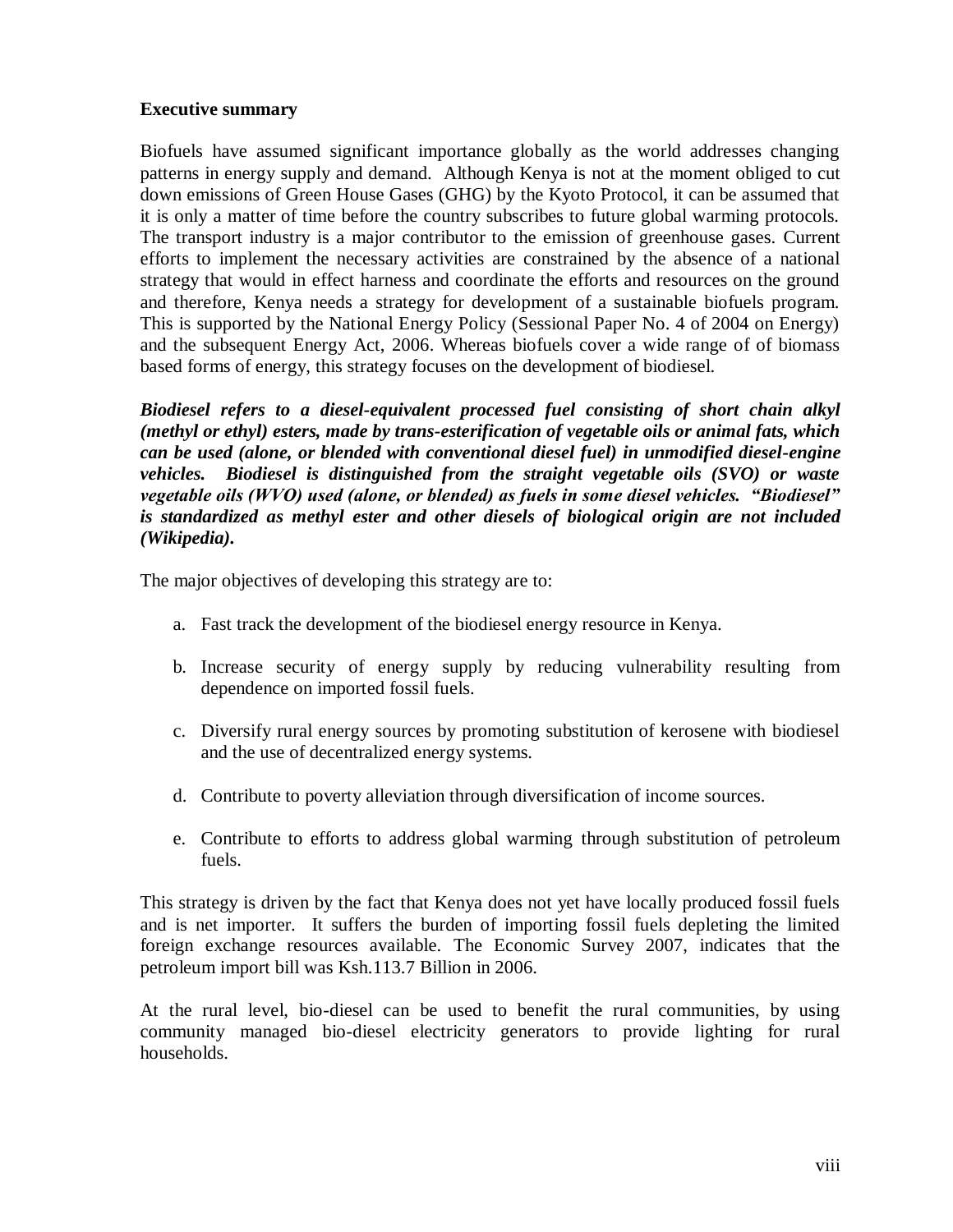The presence of marginal lands in the country offers an opportunity of growing crops that are well suited to such conditions and to rehabilitate the lands for future use. It also offers an opportunity for income generation for the residents.

The major challenges in the developing the biodiesel industry include the adoption and uptake of new technology or product, which is highly dependent on level of understanding/awareness regarding the product. There is also need to avoid competition with food production and conflict with environmental policies. For sustainability of the industry, it will be necessary to protect exchequer incomes. The strategy will facilitate job creation through use of manual labour as opposed to mechanization, help build ownership in the local communities, and assist in the development of strategic infrastructure.

Targeted sectors for blending and substitution include retail pump outlets, road transport, industrial, commercial, and power generation. The entire target sectors combined comprise about 77.6% of the total consumption of petroleum products. According to the Insight Magazine, 61.6% of the total sales of petroleum products (3.73 Million Tonnes) in 2006 comprised diesel and kerosene.

The relevant policy framework for this strategy is the Sessional Paper No.4 of 2004 on Energy. However, policies in other public sectors such as Forests, Agriculture, Trade and Water and Irrigation are expected to impact on the industry.

The main stakeholders in the biodiesel development activities include the Ministries of Energy, Agriculture, Cooperative Development and Marketing, Trade, Water and Irrigation, Transport, Environment and Mineral Resources, Kenya Forest Service, Local Government, Regional Development Authorities, Vanilla Development Foundation and Green Africa Foundation, with the Ministry of Energy as the lead institution.

The choice crop for this purpose is *Jatropha curcas* . Other oil crops will also be investigated for the purpose of creating diversity. Implementation of the strategy will be guided by coordination of the various institutions namely Government, Community Based organization (CBO), Non-Governmental Organizations (NGO), the Kenya Biodiesel Association (KBDA), Energy Regulatory Commission (ERC), local and foreign investors, and the private sector.

Key steps identified in the *Jatropha* value chain include:

- 1. Production: specifically the availability of land and clean planting material (seeds and seedlings)
- 2. Stakeholder sensitization and resource mobilization
- 3. Availability of adequate seeds for processing
- 4. Processing
- 5. Marketing, distribution and utilization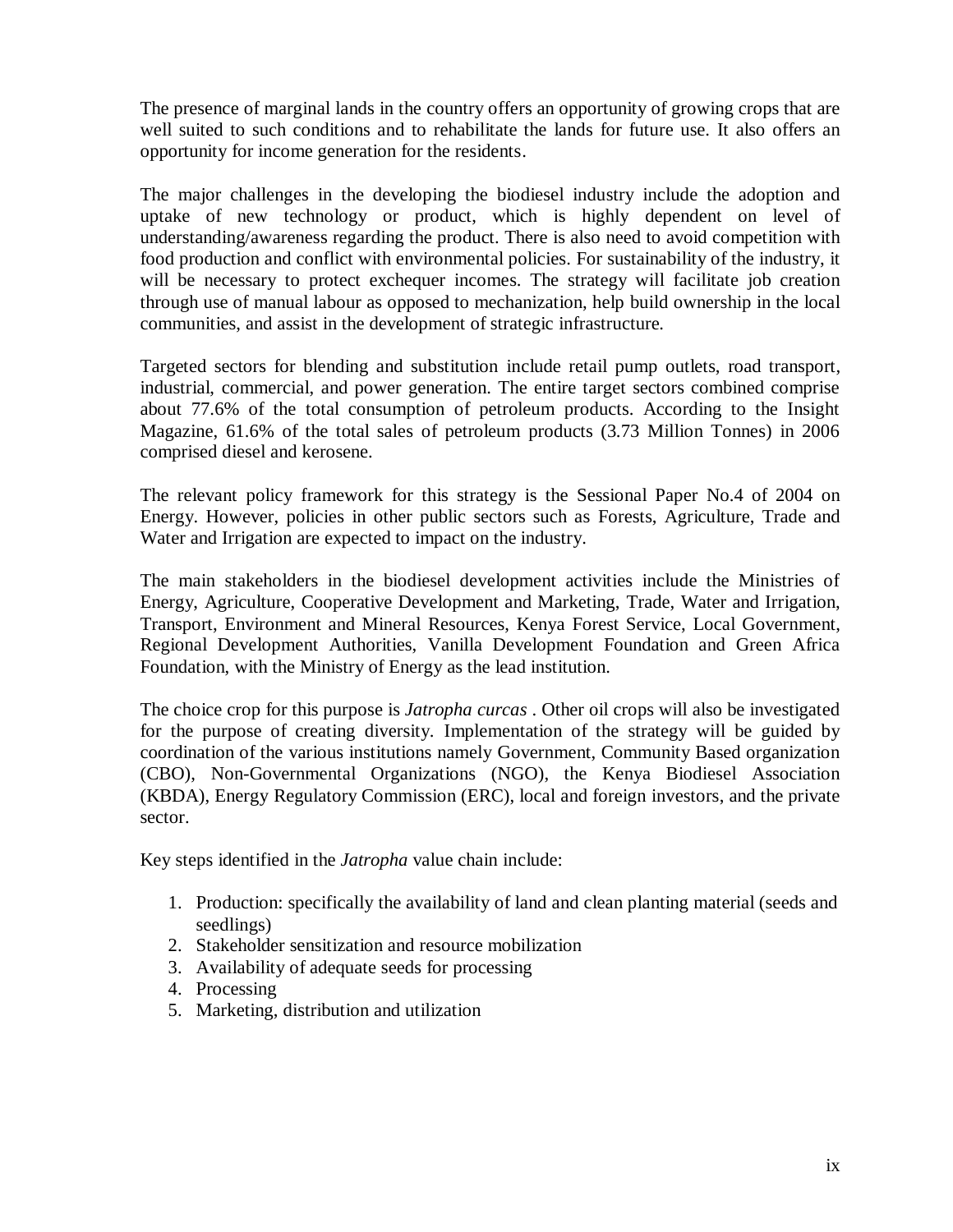The strategic actions proposed to address these steps include:

Facilitating identification and allocation of land for developing Jatropha plantations; setting up appropriate institutional arrangements to ensure availability of certified seeds, seedlings, and establishment of nurseries and vendor. It will also be necessary to identify specific farmers through whom the certified seeds and seedlings will be obtained.

A strategy for communication and resource mobilization will have to be developed. An association that brings together all players along the biodiesel production chain will need to be formed ( Kenya Biodiesel Association-KBDA).

The Cooperative movement will be supported through the Ministry of Cooperative Development and Marketing (MOCD&M) to integrate biodiesel development into their activities. Investors will be encouraged to start up new ventures.

The Ministry of Agriculture(MOA) and Kenya Industrial Research and Development Institute (KIRDI) will be encouraged to facilitate and support cooperatives and common interest groups (CIGs) to acquire extraction capacity and end use technology. The MOA will also be encouraged to work with MOCD&M to mobilize cooperative societies for production, marketing, finance and value addition

Specific technologies such as multifunctional platforms will be promoted to provide energy services for productive needs in rural development. Sensitization and awareness programs will be undertaken in collaboration with the relevant stakeholders.

Incentives will be promoted to encourage a shift from importing diesel and glycerol. Research and development as well as monitoring and evaluation will be undertaken. Rules, regulations and incentives will be developed. Local ownership of investments will be encouraged.

Mandatory blending targets will be set based on research using phased approach. An economic analysis will be undertaken to establish the appropriate levels of taxation, savings that can be realized from local production of glycerol and justify the concession given to biodiesel among other issues.

These activities will be implemented over a five (5) year period (2008-2012) by the various stakeholders as spelt out in Chapters 4, 5 and Appendix 2 of this strategy. It is estimated that within the first year a total amount of Ksh.121.6 Million will be required to kick start the activities. Thereafter subsequent budgets may be developed based on the guiding budget presented in Appendix 3.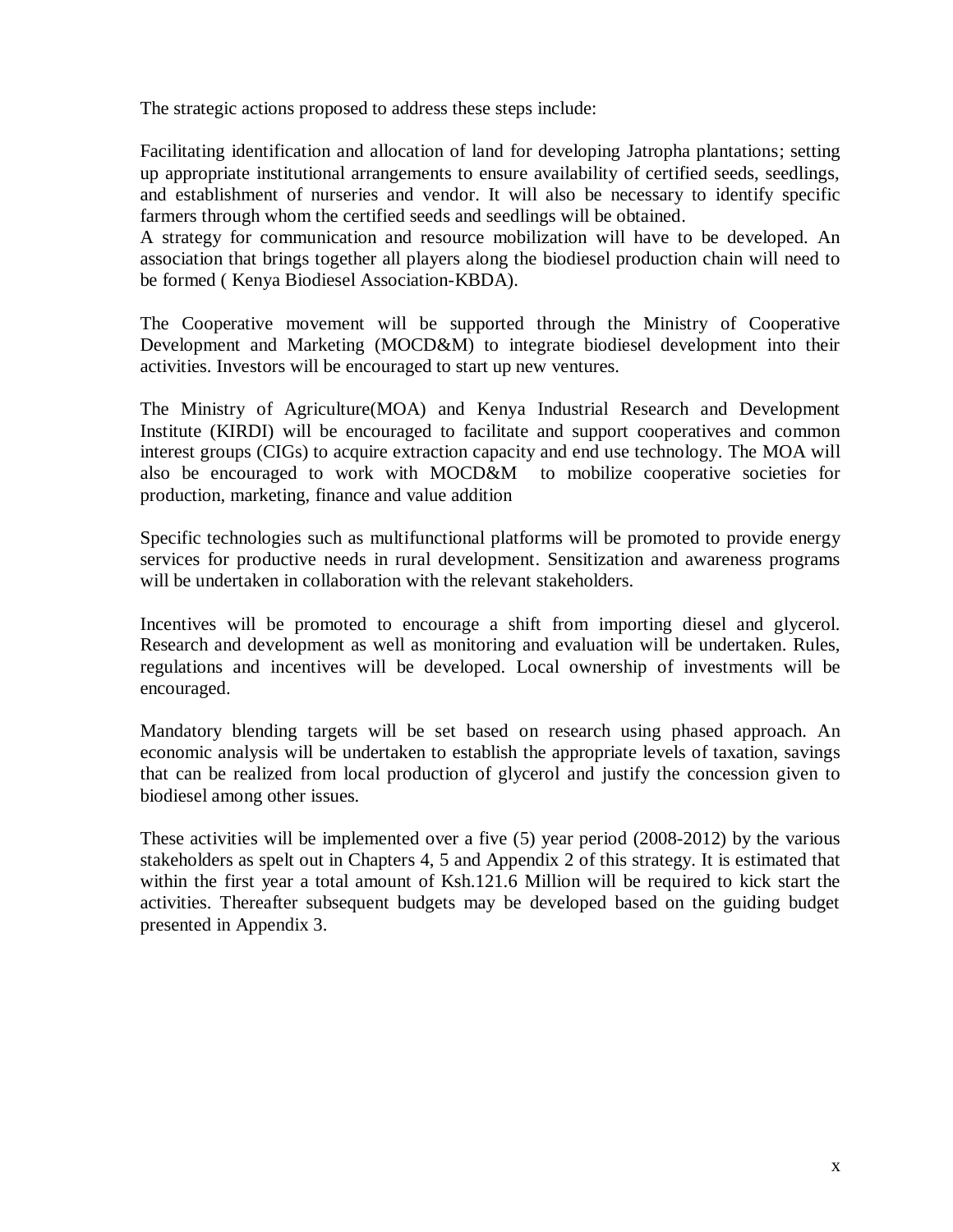## <span id="page-10-0"></span>**1. Introduction**

Biofuels have assumed significant importance globally as the world addresses changing patterns in energy supply and demand. Before 2030 the world is projected to experience net deficits of petroleum supplies as new oil discoveries are offset by depletions. Further, as the world focuses on global climate change, biofuels have assumed importance as the most practical alternative to petroleum fuels in efforts to reduce carbon emissions in the transport sector. Although Kenya is not at the moment obliged to cut down emissions of Green House Gases (GHG) by the Kyoto Protocol, it can be assumed that it is only a matter of time before this obligation takes effect. In addition to addressing the energy security and global warming, biofuels will address the issue of high energy costs associated with imported fossil fuels. Further, the beneficial socio-economic impacts on the Kenyan rural community by a successful biofuels program could be significant.

While bio-fuels comprise bio-diesel, bio-ethanol and other biomass based fuels, this document addresses bio-diesel as the area that requires immediate prioritization. Bio-ethanol and other biomass based fuels will be addressed in separate documents.

*Biodiesel refers to a diesel-equivalent processed fuel consisting of short chain alkyl (methyl or ethyl) esters, made by transesterification of vegetable oils or animal fats, which can be used (alone, or blended with conventional diesel fuel) in unmodified diesel-engine vehicles. Biodiesel is distinguished from the straight vegetable oils (SVO) or waste vegetable oils (WVO) used (alone, or blended) as fuels in some diesel vehicles. "Biodiesel" is standardized as methyl ester and other diesels of biological origin are not included (Wikipedia).*

There is currently plenty of bio-diesel activity on the ground with a number of NGOs, government ministries and agencies, and individual entrepreneurs, engaged in one way or another in the development of bio-diesel crops and associated processes. These efforts are however, frustrated by absence of a national strategy that would in effect harness and coordinate the efforts and resources on the ground.

For the above reasons Kenya has developed a strategy for development of a sustainable biodiesel program. Indeed the National Energy Policy (Sessional Paper No. 4 of 2004 on Energy) and the subsequent Energy Act, 2006 recognize importance of biodiesel development.

In developing the bio-diesel industry, Kenya will borrow from experiences in other developing countries, so that successes are replicated and pitfalls avoided.

#### **1.1. Objectives**

<span id="page-10-1"></span>Development of bio-diesel is in conformity with the broad national objective. It has the following major objectives: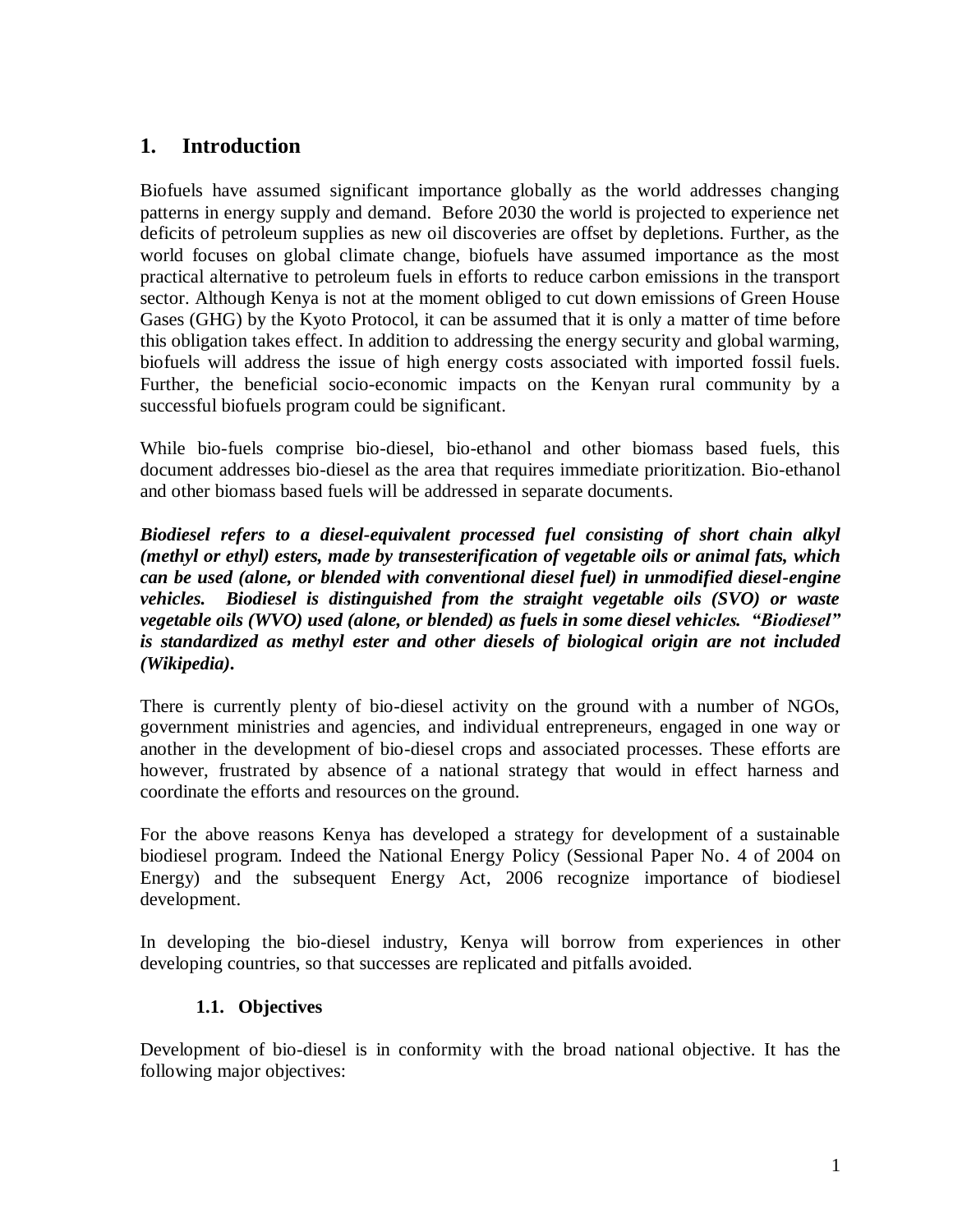- a. Fast track the development of the biodiesel energy resource in the country
- b. To increase security of energy supply by reducing vulnerability resulting from dependence on imported fossil fuels. It is estimated that a 5% reduction in imported diesel can be achieved by year 2012 through substitutions with biodiesel.
- c. To achieve biodiesel blending ratio of B5 by 2012 and B10 by 2020. More definite blending targets will be informed by economic analysis.
- d. To diversify rural energy sources by promoting substitution of kerosene with biodiesel, and the use of decentralized energy systems. The number of people using kerosene for lighting can be reduced from 76.4% in 2005/06 to 50% by 2012 through this substitution.
- e. To contribute to efforts to address global warming through substitution of petroleum fuels.
- f. To contribute to poverty alleviation through diversification of income sources. A poverty incidence of 46.6% was recorded in 2005/06 according to the Kenya Integrated Household Budget Survey (KIHBS). The biodiesel industry is expected to contribute to a 6% reduction of poverty incidence by 2012. Through rural agricultural mobilization, especially in the marginal semi-arid areas, bio-diesel industry can increase household income levels by 30% by 2012.

#### **1.2. Justification**

<span id="page-11-0"></span>Kenya does not yet have locally produced fossil fuels and is net importer. It suffers the burden of importing fossil fuels which depletes the limited foreign exchange resources available. Oil imports for the year 2005/06 consumed up to Ksh.95,188 billion which was 7.4% of the GDP and 25% of the foreign exchange earnings (Republic of Kenya, 2007). The Economic Survey 2007, indicates that the petroleum import bill increased by Ksh.18 Billion from Ksh.95.7 billion in 2005 to Ksh.113.7 Billion in 2006 (an increase of 18.8%). It also reported that importation of diesel in the year 2006 constituted 57% of the total oil imports. The cost of oil imports is dictated by factors well beyond the control of the nation and thus the need to have secure local oil supplies.

At the rural level, bio-diesel can be used to benefit the rural communities, by using community managed bio-diesel electricity generators to provide lighting for rural households. This has proved very successful in Tanzania. According to KIHBS 2005/06, only about 15.6% of the population has access to electricity. Biodiesel can be used to generate electricity and this could make it possible for more people to access electricity by using decentralised power generation systems. The use of biodiesel in such systems would help cut down on green house gas emissions associated with use of fossil diesel for power generation.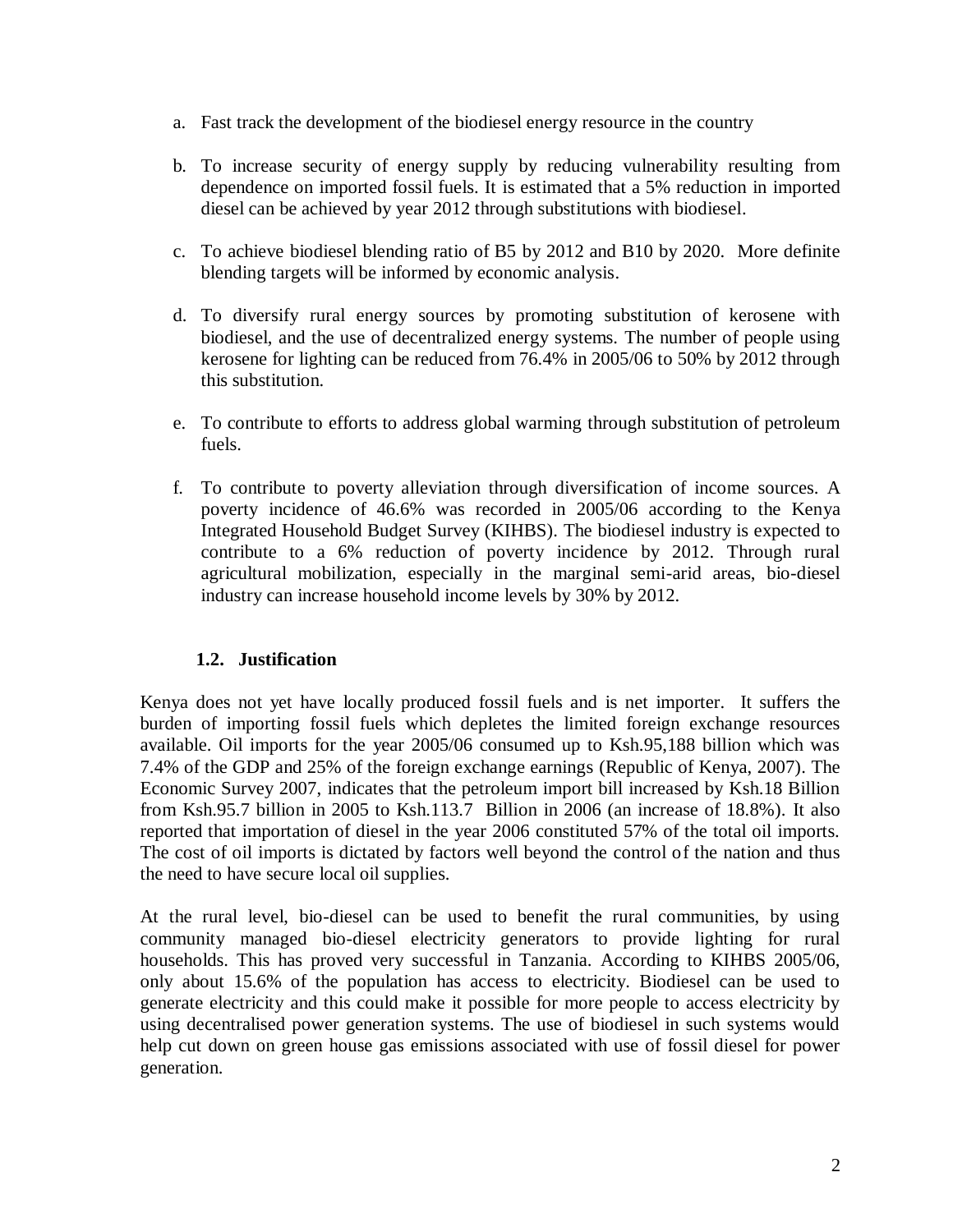The same survey indicates that over 76.4% of the population relies on paraffin for lighting. 13.2% of the population use paraffin for cooking with Nairobi giving the highest percentage at 63.5%. Substitution of biodiesel for kerosene offers a cleaner alternative by minimizing the pollutant effects from use of kerosene for cooking and lighting.

Kenya is a signatory to the Kyoto Protocol. By reducing carbon emissions through bio-diesel it will be possible to export tradable carbon credits to the countries that immediately require them under the Kyoto Protocol. The transport industry is a major contributor to the emission of greenhouse gases and it would be good to replace the fossil diesel with biodiesel with a view to minimizing green house gas emission from the transport industry.

The presence of marginal lands in the country offers an opportunity of growing crops that are well suited to such conditions and to rehabilitate the lands for future use. Specifically, *Jatropha curcas*, which is a drought resistant perennial plant can be adopted as a biodiesel feed-stock in ASALs, leading to an improvement of the existing forest cover and thus mitigating against the effect of deforestation and degradation as well as serving as carbon sink. The use of marginal land ensures that the high potential areas are not converted to energy production areas and therefore it guards against competition between biofuels and food production.

According to the KIHBS 2005/06, the national poverty incidence was 46.6% against an estimated population of 35.5 million. Development of a biodiesel industry is expected to alleviate this situation with incomes from feed-stock production and job creation in bio-diesel production activities.

#### **1.3. Issues and Challenges Relevant to Bio-Diesels**

<span id="page-12-0"></span>In developing a bio-diesel strategy, an attempt has been made to ensure all relevant issues and conflicts are considered and as far as possible interventions and solutions offered:

- a. The adoption and uptake of any new technology/product is highly dependent on level of understanding/awareness regarding the product. A biofuel communication strategy aimed at creating awareness on biofuels as an alternative energy source, and the socio-economic and environmental benefits associated with biofuel production is essential. Adoption and uptake of biofuels will largely depend on effective communication involving all stakeholders.
- b. Kenya is yet to be self sufficient in food and diversion of food growing resources (land, water and labor) can work against food security. To avoid competition with food production, the bio-diesel strategy will focus on non-food crops (e.g. *Jatropha curcas*, castor oil, etc.) for biofuel feedstock. Use of crops adaptable to marginal climatic conditions of arid to semi arid areas (ASALs) is recommended.
- c. This strategy guards against conflict with environmental policies to increase or preserve forest cover and maintain water availability. Primary forests will not be sacrificed for bio-diesel feedstock production. On the other hand, introduction of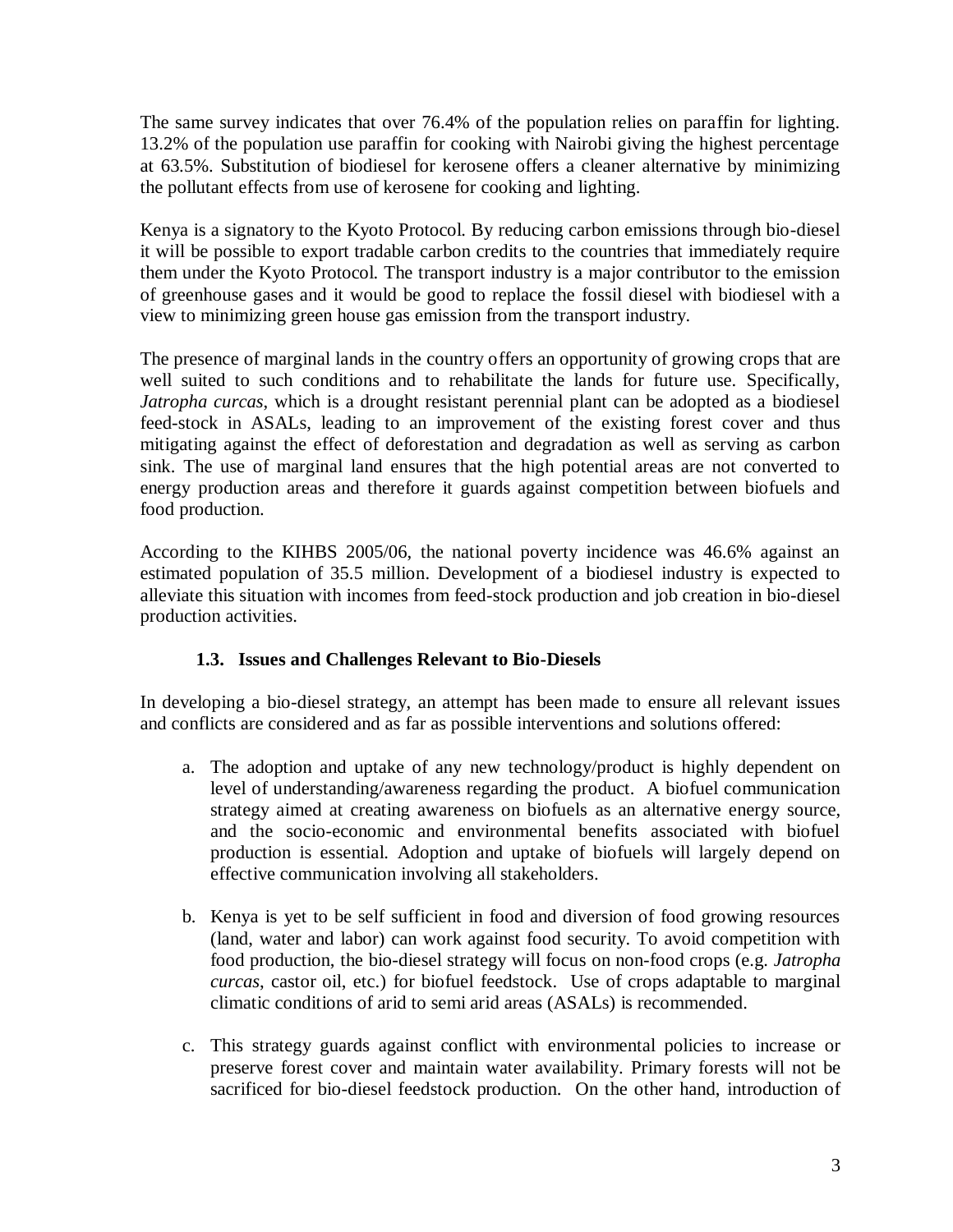biofuel value-chain activities shall be aimed at providing an alternative economic activity to the ASALs and discourage ongoing environmental degradation through charcoal production from natural ASAL vegetation. Emphasis will be put on utilization of idle or unused land.

- d. Significant positive socio-economic benefits can accrue from a successful bio-diesel program. The immediate benefit accruing to the marginal lands will mainly be socioeconomic in nature. In the long term, it is anticipated that sufficient stocks will be attained for the purpose of substituting fossil fuels with biodiesel through blending at appropriate levels. The bio-diesel industry shall strive to sustain itself with minimum or no state financial subsidies, except in areas of research, extension services and quality assurance regulation. The industry may initially require assistance but in the medium to longer term it will develop a critical mass that is able to cover production, and marketing overheads, and still remain competitive with alternative fossil fuels.
- e. To protect exchequer incomes, and to ensure fair competition with competing alternative fuels, it is assumed that bio-diesel, unless specifically exempted, will bear excise taxes as determined by economic analysis. However, it is worth noting that subsidies have been applied in most countries during the initial stages of biofuel introduction. Some of these incentives could be subsidized through carbon credits. Rebates will also be considered.
- f. To ensure that consumers "trust" bio-diesel, a quality assurance program will accompany introduction of bio-fuels so that established standards are actually enforced to protect consumer interests.
- g. With regard to job creation, use of manual labour is encouraged wherever possible, such as in the production, processing and distribution of products as a way of employment creation. Mechanised practices may be considered where increased production is desired but they will need a thorough evaluation before implementation to avoid displacement of manual labour.
- h. The strategy aims at achieving a farmer/community based ownership structure. Identification and involvement of existing community groups such as CIGs, Community based Organizations (CBOs) and NGOs involved with CBOs will be undertaken to accelerate adoption and uptake. The farmers will produce as well as be owners of value added processing and manufacturing facilities. Farmer owned crop production and oil processing systems will therefore be encouraged in the short to medium term as a poverty reduction measure. The farmer co-operative system will be encouraged with a view to tapping on the gains of a farmer centered approach.
- i. Bio-refineries will be located with the objective of improving the local economy as a whole. For example, the location is expected to lead to the improvement of social amenities and infrastructural development such as construction of good roads,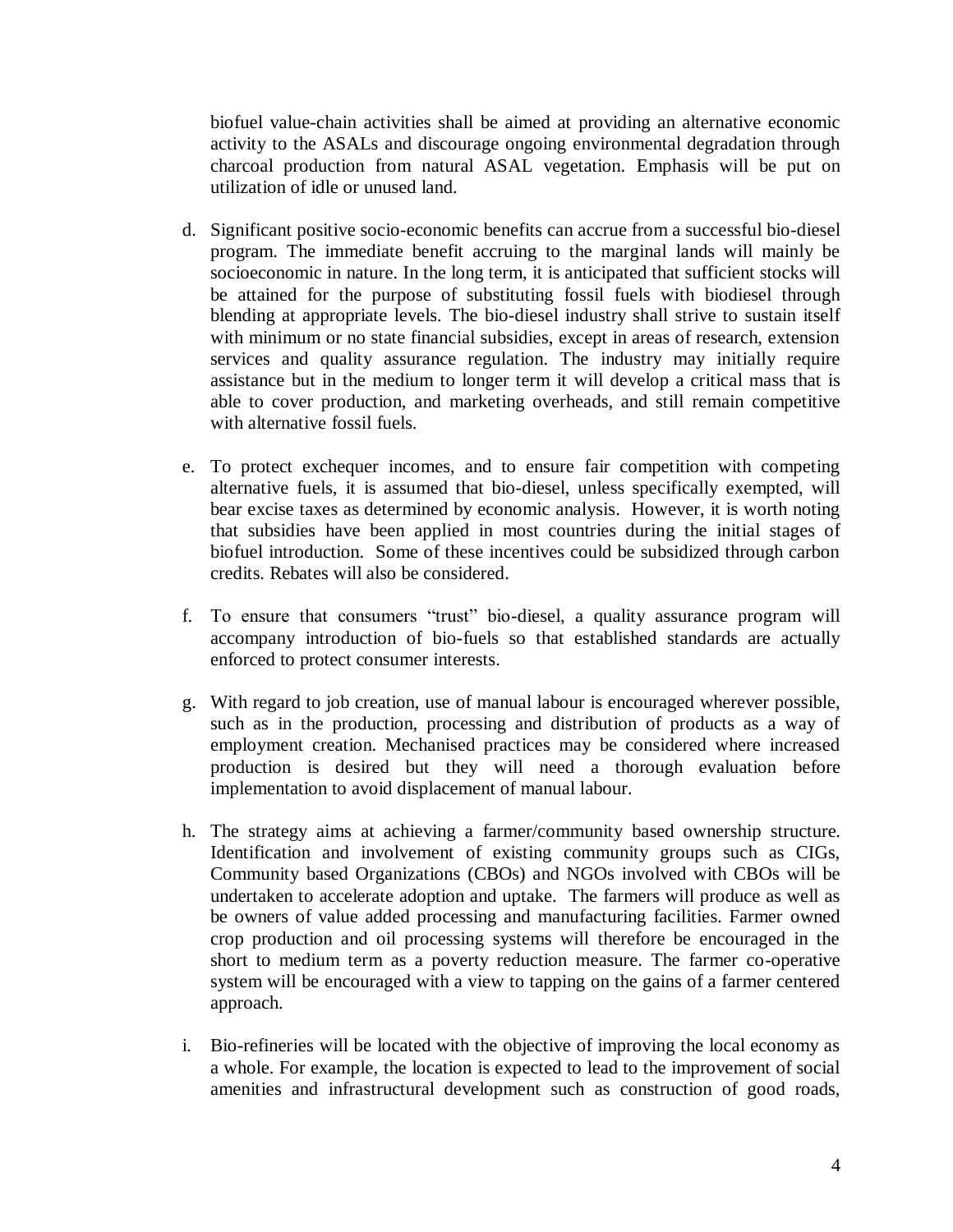improved access to potable water, etc. The development of rural enterprises will encourage direct utilization of biodiesel in un-modified stationery engines. Production of oil for electricity generation to power rural enterprises is also encouraged. It will be necessary to develop the non oil uses of *Jatropha* for the purpose of having a wide range of rural enterprises for income generation.

#### **1.4. Target estimates**

<span id="page-14-0"></span>Targeted national requirements for biodiesel are based on the major consumers of diesel and kerosene. These include retail pump outlets and road transport (50.8%) of the total consumption (3.04 million tonnes estimated for 2006), aviation industry (19.5%), industrial, commercial and other users (13.4%), and power generation (12.7%), based on estimated consumption for the year 2006, (Economic Survey, 2007).

It should be borne in mind that retail pump outlets service both petrol and diesel vehicles and therefore the biodiesel component will be targeted at blending with biodiesel. Introduction of biodiesel in the Kenyan economy will target all the above consumers except the aviation industry.

Even though Government is not a major consumer of diesel, consuming about 1.02% (petrol & diesel combined) of the total consumption, it will be used as a vehicle to prime the industry by making it mandatory for all government diesel vehicles to run on biodiesel blends. The public service vehicles which run on diesel sourced from retail service stations will serve as another entry point particularly for blending. The entire target sectors combined comprise about 77.6% of the total consumption of petroleum products.

According to the Insight Magazine (July – September 2007) produced by the Petroleum Institute of East Africa (PIEA), the total sales of diesel products and kerosene in the year 2006 were recorded as follows:

| <b>Product</b>           | <b>Quantity (Mil. Tonnes)</b> | % of total sales |  |
|--------------------------|-------------------------------|------------------|--|
| Kerosene                 | 0.36                          | 9.70             |  |
| <b>Industrial Diesel</b> | 0.05                          | 0.12             |  |
| Fuel oil                 | 0.71                          | 19.10            |  |
| Gas Oil                  | 1.22                          | 32.70            |  |
| <b>Total</b>             | 2.34                          | 61.62            |  |

The same magazine indicates that the total sales of petroleum products in the same year were 3.73 Million Tonnes.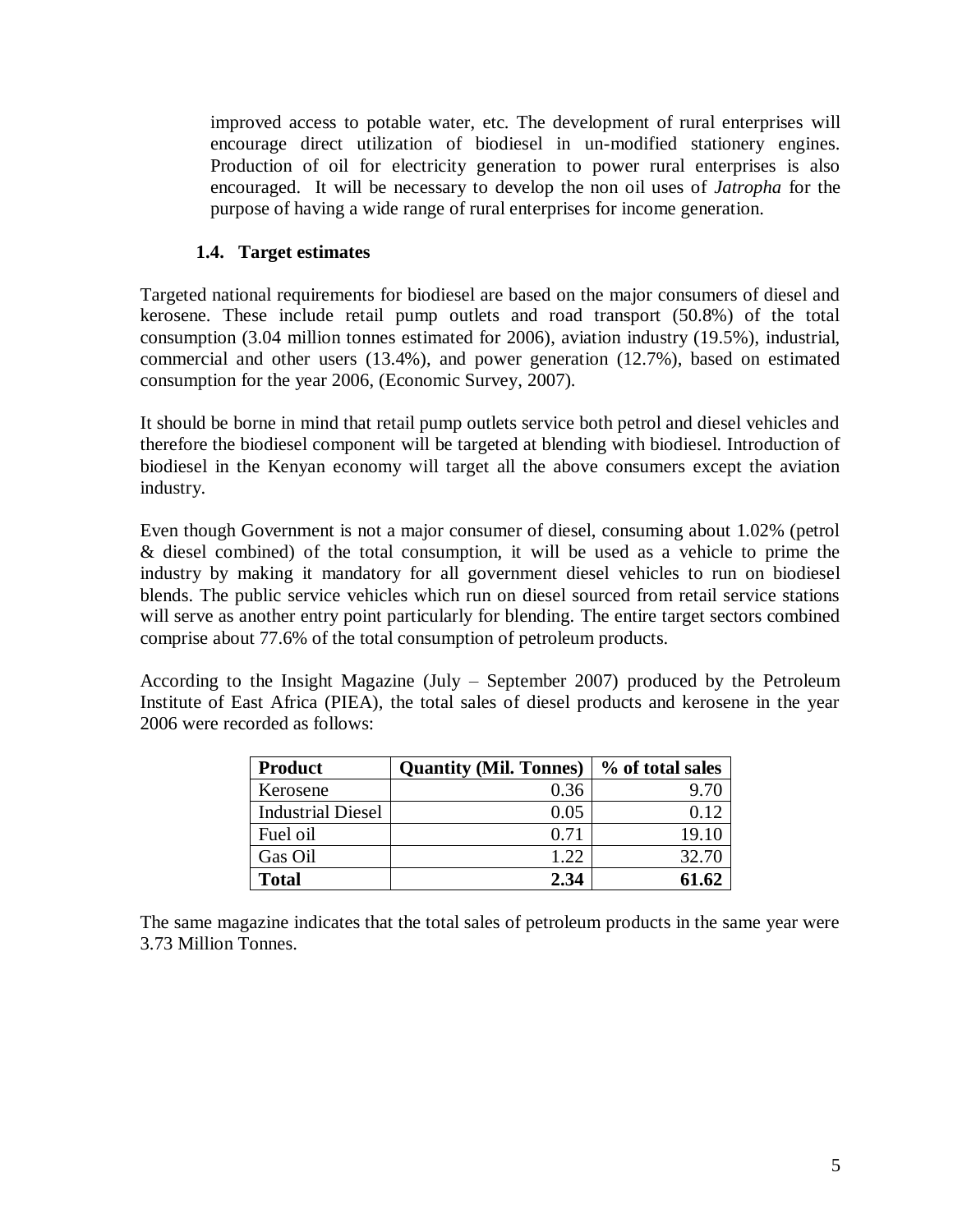## <span id="page-15-0"></span>**2. Policy, Legal and Institutional Framework**

#### **2.1. Policy**

<span id="page-15-1"></span>The relevant policy framework for this strategy includes Sessional Paper No.4 of 2004 on Energy. However policies in other public sectors like Forests, Agriculture, Trade, and Water and Irrigation are expected to impact on the industry.

Sessional Paper No. 4 of 2004 on Energy seeks to encourage wider adoption of renewable energy technologies, thereby enhancing their role in the country's energy supply matrix. It recognizes the potential for producing biodiesel from locally grown crops and thus the need to set aside land for the production of energy crops from which biodiesel can be obtained. Formulation of appropriate strategies to optimize land use and harmonize the existing land use policy with the energy policy is also recognized as a key issue. The Policy calls for mobilization of resources for research and development to facilitate the introduction of biodiesel as a motor blend in the medium term.

According to the policy, there is need to shift from primary sources to cleaner biomass based fuels particularly for the development of the rural economy. People need to be encouraged to grow trees as a commercially viable business enterprise not only for sustainable charcoal production but also for other biomass based fuels. Development of biodiesel will take into consideration the environmental and food security concerns by conducting environmental impact assessment.

Development of bio-diesel is in conformity with broad national energy development objectives and specifically addresses the provision of increasing the security of energy supply by reducing vulnerability resulting from dependence on imported fossil fuels, noting that Kenya does not yet have locally produced fossil fuels and is a net importer. Kenya suffers the burden of importing fossil fuels depleting the limited foreign exchange resources available.

Development of the biodiesel industry supports the policy of promoting interfuel substitution and the promotion of fast maturing trees for energy generation. It is also in line with the policy on promoting private sector initiatives to enter the clean biomass market.

The policy on international and regional trade offers an opportunity for reliable and cost effective energy supply and will ensure that the country exploits the inherent gains offered by international and regional energy markets. Research and development need to be supported to come up with home grown solutions to local problems. Private sector participation is encouraged in the production, distribution and marketing of biodiesel.

The policy recognizes the importance of providing tax incentives to producers of biodiesel technologies, related components and accessories, and fiscal incentives to financial institutions to provide credit facilities to consumers and entrepreneurs. Capacity building needs to be enhanced to upgrade human resource capacity to keep up with the dynamic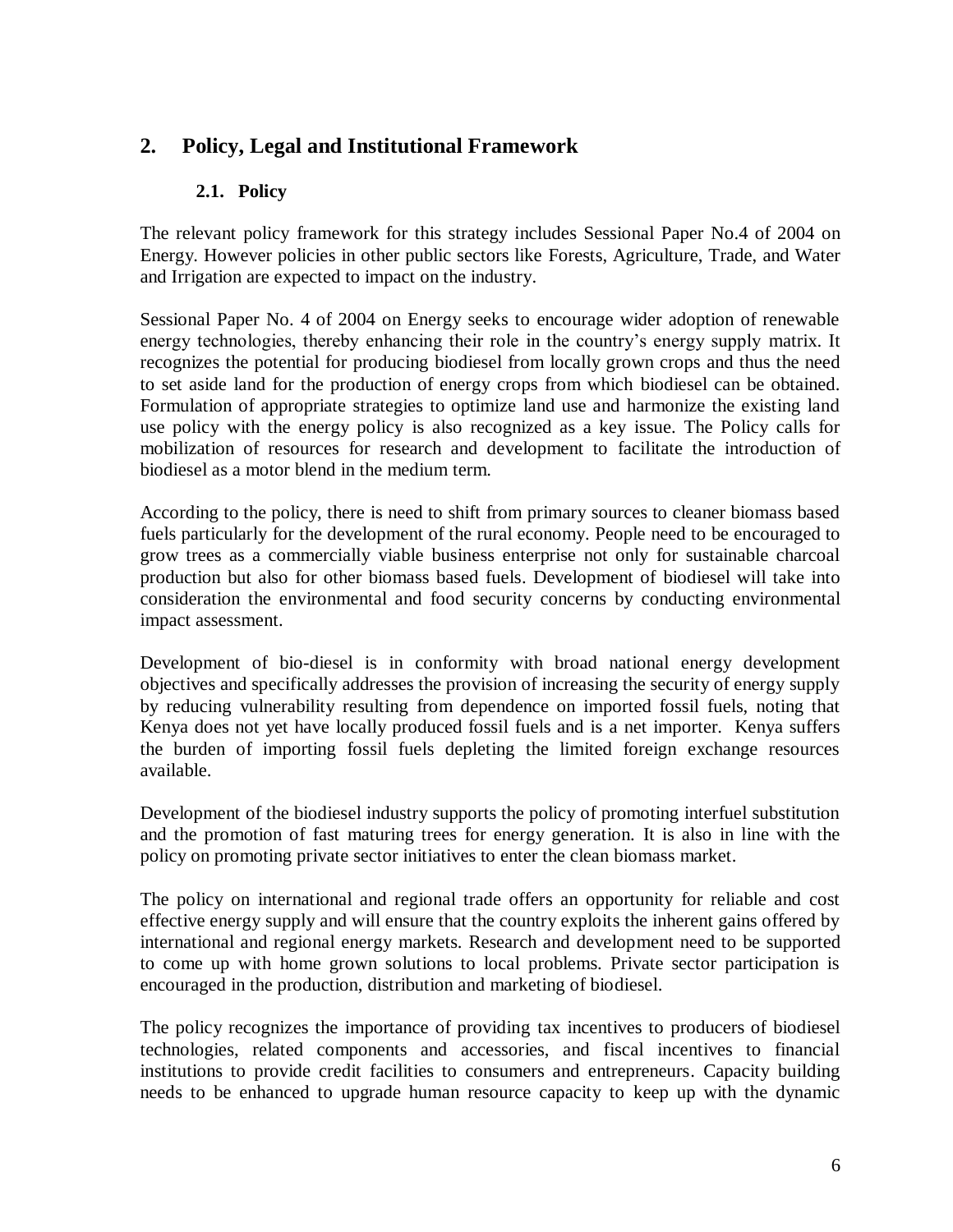technological and policy issues. Formulation and enforcement of biodiesel standards and codes of practice is necessary to safeguard consumer interests.

The policy on Arid and Semi Arid Lands (ASALs) indicates that available opportunities for investment in these areas have not been utilized. Mainstreaming the *Jatropha curcas* value chain initiatives into ongoing activities in the ASALs will be pursued with a view to achieving the objectives of this strategy.

The growing of Jatropha is not restricted to ASALs and selection of the, areas will be guided by extent of competition with food crops (no threat to food production); rainfall regime (300- 1500mm); altitude (0-1500m above sea level); temperature (20ºC-32ºC); and soils (low fertility and alkaline).

The Strategy for Revitalizing Agriculture (2004) offers development opportunities through the Agriculture Product Value Chain which aims at developing business linkages through new extension approaches between producers, suppliers, processors and the market. It also recognizes the importance of new and emerging crops including Jatropha and Aloe Vera.

#### **2.2. Legislation**

<span id="page-16-0"></span>The relevant legislation includes the Energy Act No. 12 of 2006. Other legislation expected to impact on the industry include Forest Act 2005, Agriculture Act, Trade & industry Act and the Water Act.

The Energy Act was operationalized in July 2007. This legislation embraces petroleum, electricity and other forms of energy. It encourages enhancement of incentives to the private sector and promotes prudent regulation of the energy sector. It allows duty free importation of energy hardware to promote widespread usage. It also allows renewable energy systems not exceeding 3 MW or if operating in hybrid mode, in which the oil fired component does not exceed 30% of the total capacity to operate in any area of the country without any license, irrespective of any other existing distribution license. It provides for the determination of energy price by the market mechanism and regulation only where necessary, and empowers the Minister to promote the development and use of renewable energy technologies including biodiesel and bioethanol.

The Energy Act established the Energy Regulatory Commission (ERC) which is responsible for regulating the production, distribution, supply and use of renewable and other forms of energy. It also protects the interests of consumers, investors and other stakeholder interests. It is also responsible for monitoring and ensuring the observance of the principles of fair competition. The Commission has powers to issue licenses and permits for all undertakings and activities in the energy sector, and to make proposals to the Minister on regulations which may be necessary. The Commission also has powers to formulate, enforce and review environmental, health, safety and quality standards for the energy sector. It will also enforce and review regulations, codes and standards.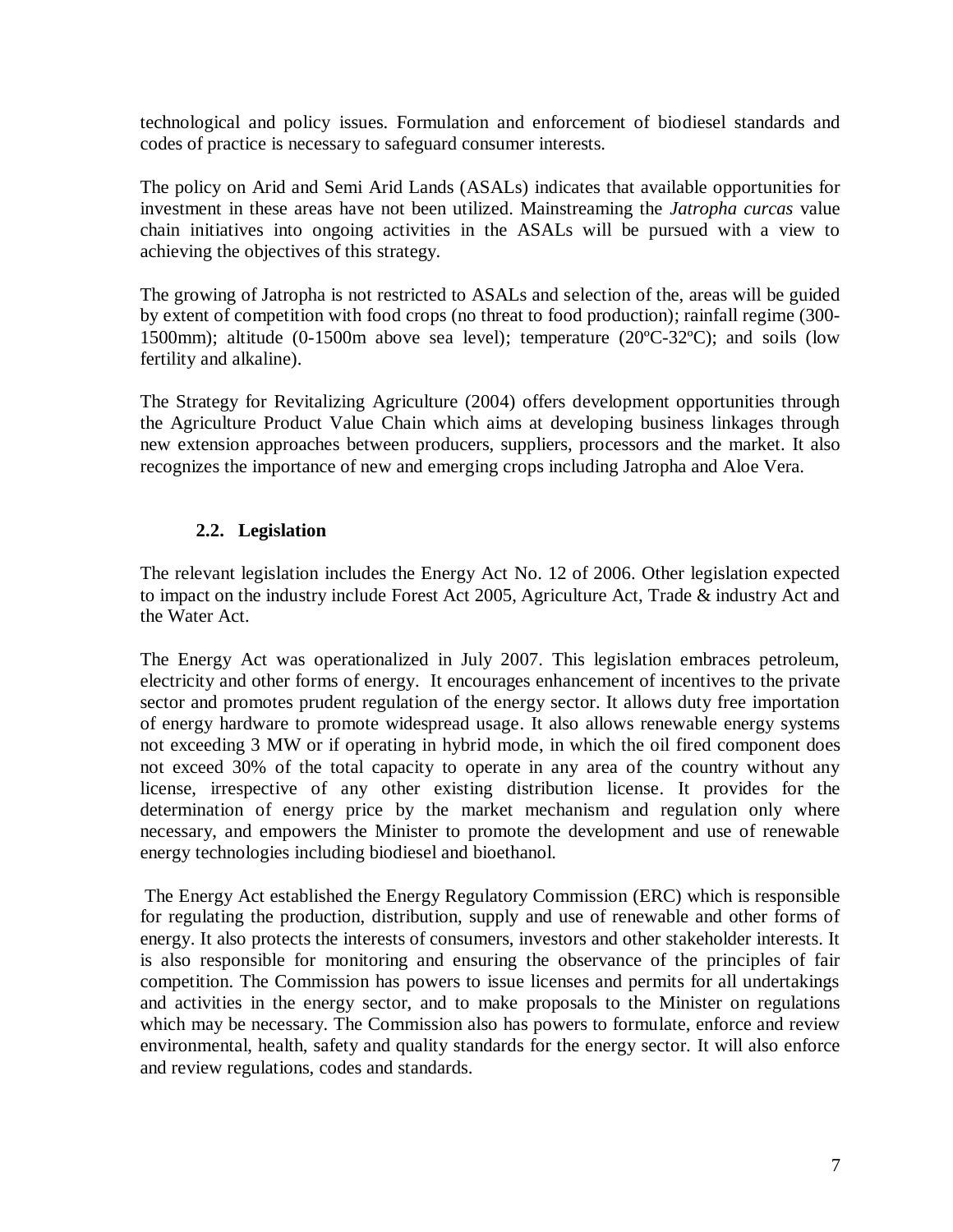The Forests Act (2005) offers opportunity for *Jatropha* production through rehabilitation of degraded sites and mitigation against dry-land forest destruction, especially through charcoal production activities. There is opportunity to exploit the 9.5 million ha of farmland and settlements by establishing public-private sector partnerships whereby small out grower farmers feed into nuclear estates.

#### <span id="page-17-0"></span>**2.3. Institutions**

#### **2.3.1. Major stakeholders**

<span id="page-17-1"></span>The biodiesel industry in Kenya is an Energy function. However, given the fact that the raw materials are agricultural in nature, the Agricultural function fits in very well. The biodiesel production has an impact on the agricultural value chain in terms of providing better off-take security with regard to quantities, prices and long term contracts. The choice of *Jatropha curcas* (which is considered to fall between a shrub and a tree) as a feedstock crop brings in the Forestry function as well.

The main stakeholders in the biodiesel development activities include the Ministries of Energy (MOE), Agriculture (MOA), Ministry of Cooperative Development and Marketing (MOCD&M), Trade & Industry (MTI), Water and Irrigation (MWI), Transport (MOT), Environment and Mineral Resources (MEMR), Kenya Forest Service (KFS), Local Government (MLG), Regional Development Authorities (MORDA), Vanilla Development Foundation (VDF) and Green Africa Foundation (GAF). The MOE is the lead institution entrusted with the mandate and responsibility of facilitating the provision of secure  $\&$ sustainable supplies of energy for socioeconomic development. The Ministry has constituted a National Biofuels Committee (NBC) which is currently addressing biodiesel issues. The membership of the NBC is presented in Appendix 6.

The MOE will coordinate the institutions that are undertaking activities related to biodiesel production. It will also collaborate with other stakeholders including but not limited to: MOA for advisory and awareness creation; MOCD&M for mobilization of cooperative societies for production, marketing, finance and value addition; KBDA for disseminating information on the available processing technologies; KIRDI for equipment fabrication, development and procurement; KEBS for product standardization; PIEA for awareness creation; NEMA for Environmental Impact Assessment; Research institutes and universities for further studies, and CBOs for community awareness creation and implementation. The MOE will commission a technical and economic feasibility study to inform formulation of targets for blending of biodiesel with mineral oil.

#### **2.3.2. Government organizations**

<span id="page-17-2"></span>Government support in the form of policy, creation of enabling environment and incentives will be necessary especially for seed distribution programs, minimum price warranties, organization of farmers and cooperatives, information exchange, awareness raising, technical assistance and training among other aspects.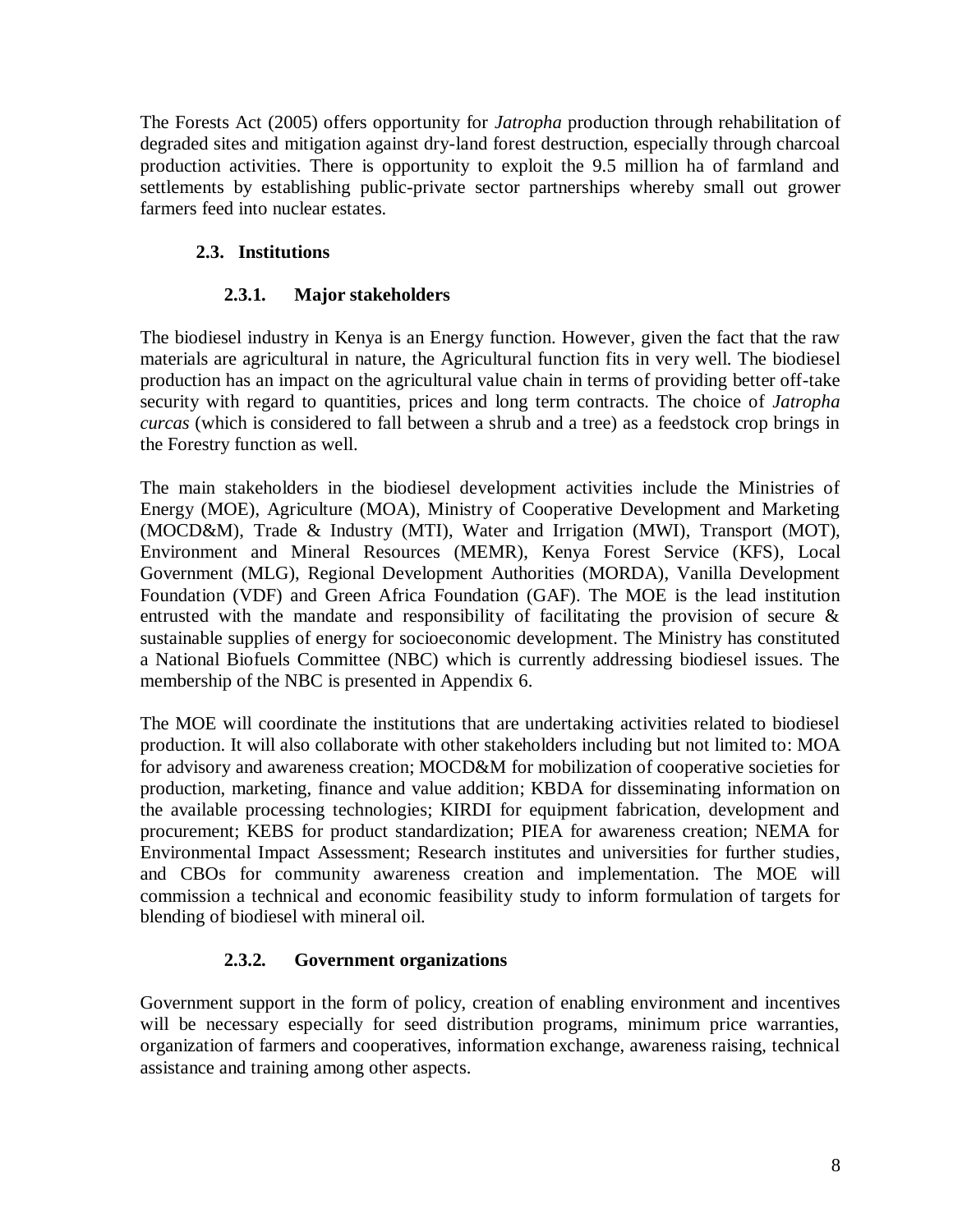#### **2.3.3. Community Based Organizations and NGOs**

<span id="page-18-0"></span>NGO's, Cooperative Societies, CBOs and CIGs will play an important role in mobilization, training and general promotional activities in the development of the biodiesel industry. The involvement of these groups will lead to faster adoption of the various technologies, along the value chain.

#### **2.3.4. Foreign Investors**

<span id="page-18-1"></span>In line with existing Government policies, foreign investors will be encouraged. It is however recommended that they come in as strategic partners to existing local Groups.

#### **2.3.5. Kenya Biodiesel Association (KBDA)**

<span id="page-18-2"></span>The MOE, in liaison with the MOCDM will facilitate the formation and registration of the KBDA. This will be an apex body and the lead institution in bringing together all major players in the supply chain, namely producers of planting materials, feedstock producers, processors, marketers and distributors, and large consumers. Feedstock producers will be either large scale producers or small scale. The small scale producers will be organized as biodiesel cooperative societies or common interest groups. Their production will be coordinated as individual farmers and outgrowers. The management of these cooperatives will be governed by the regulations in the MOCD&M. The KBDA will formulate a framework that will define the relationship among the stakeholders.

The KBDA will coordinate the establishment of buying centres and price setting of the feed stock. The buying centres will serve as collection points for transportation to the oil extraction facilities and some will offer oil extraction services. The Association will assist small scale farmers who wish to extract oil at farm level for local use to acquire the necessary technology and other relevant services.

The KBDA will provide a one stop shop for biofuels issues and will thus collaborate with other relevant institutions in research and development, seed certification and product quality assurance and marketing. The constitution will be formulated to cater for both biodiesel and bioethanol. It will provide a single entry point to oil marketers, coordinate the attainment of a critical mass along the value chain and manage other marketing options. It will liaise with revenue authorities with respect to revenue collection. It will be an avenue for lobbying for incentives, advancing loans, extension services etc. The Association will also play a role in monitoring and evaluation, working in close collaboration with other players along the value chain. The proposed structure of the KBDA is presented in Appendix 7.

#### **2.3.6. Energy Regulatory Commission (ERC)**

<span id="page-18-3"></span>The role of regulating the energy sector is vested with the Energy Regulatory Commission (ERC).The Commission will issue licenses and permits for all undertakings and activities in the development and use of biodiesel, and make proposals to the Minister for regulations which may be necessary. The Commission will in liaison with other statutory bodies,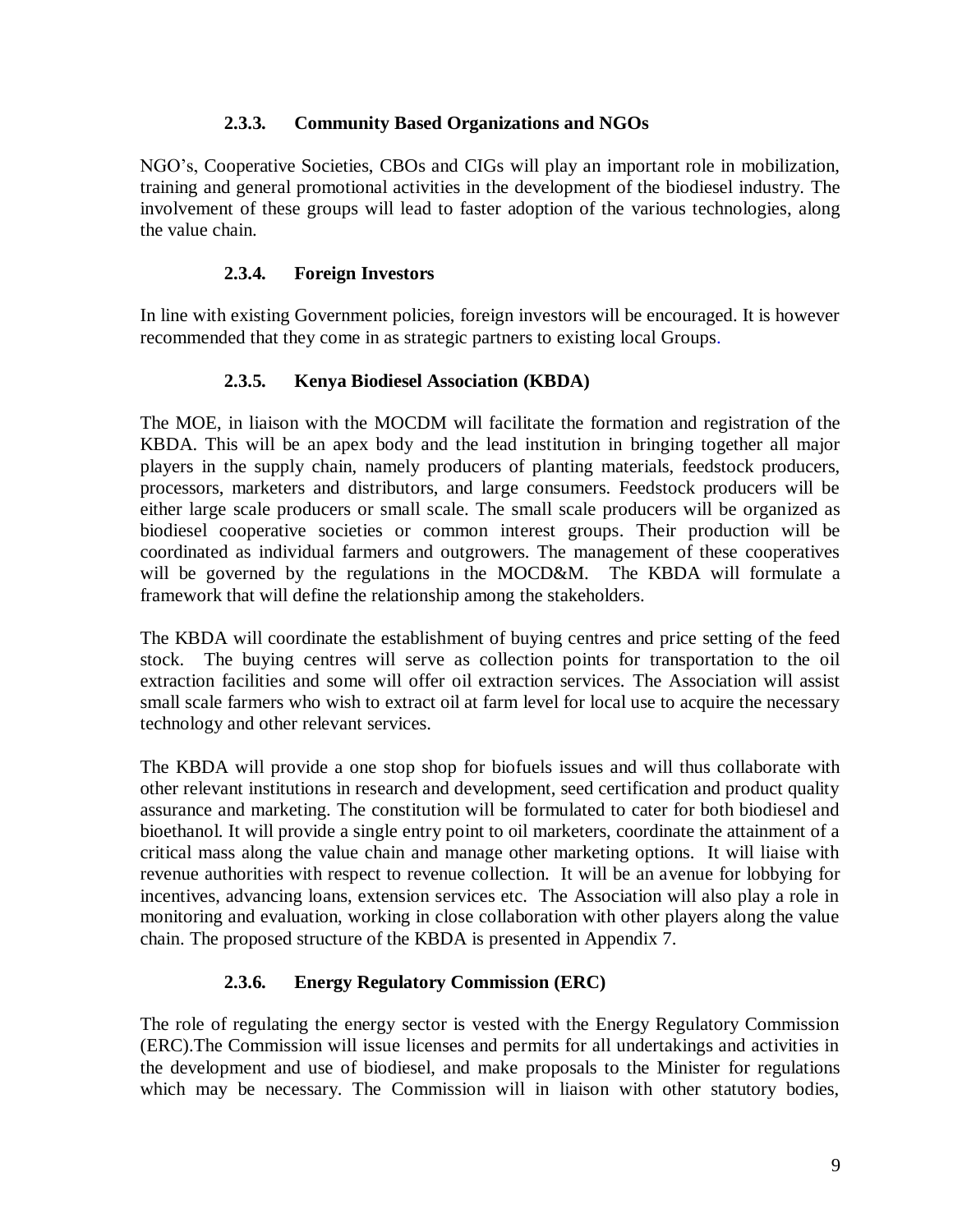formulate, enforce and review environmental, health, safety and quality standards as well as regulations, codes and other standards for the biodiesel industry. In developing standards, the Commission will liaise with the KEBS.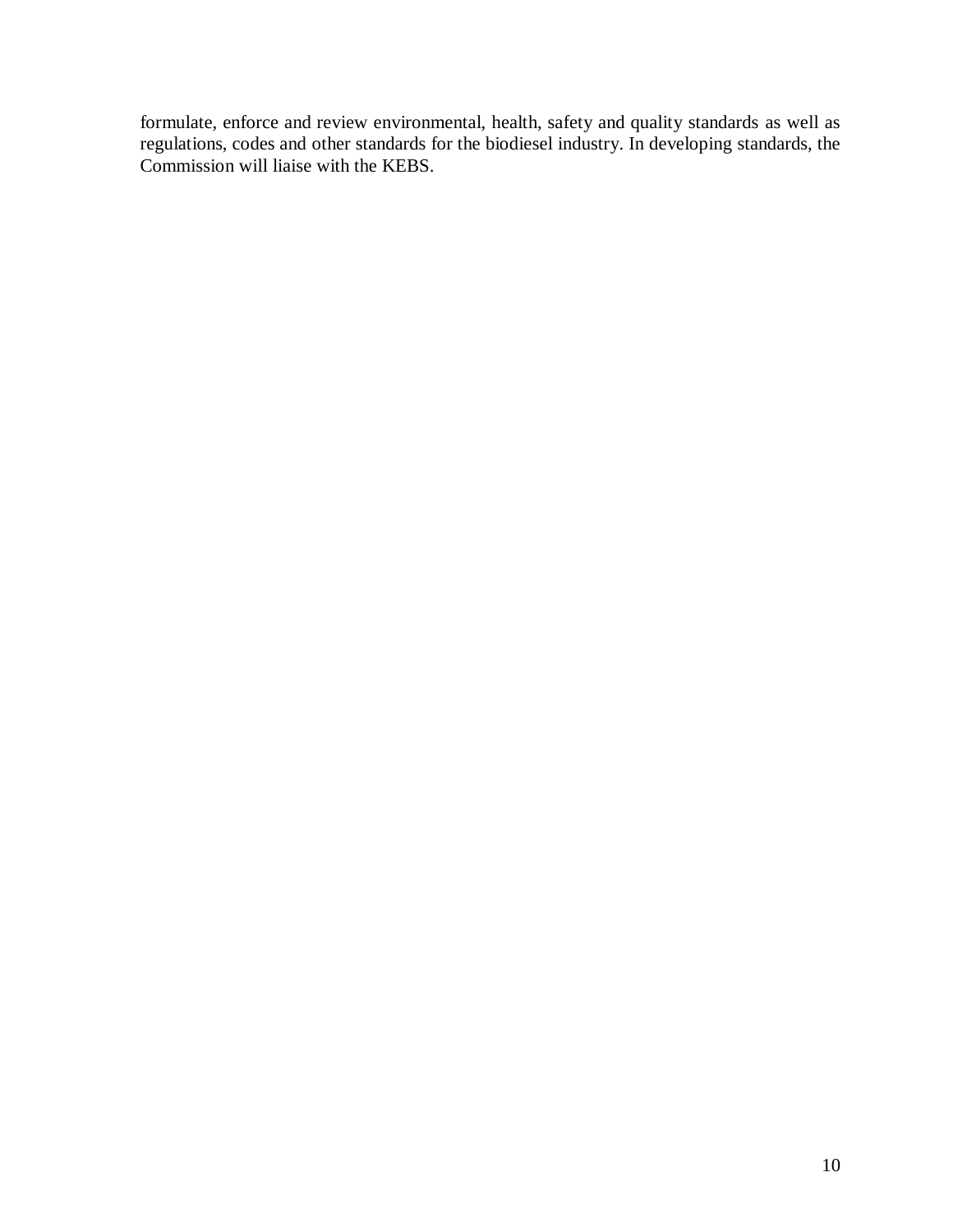## <span id="page-20-0"></span>**3. Choice of Bio-Diesel Crops**

Bio-diesel can be produced from virtually any olferous vegetation including seeds from rape, soya bean, sunflower, peanut, cotton, avocado, *Melia volkensii*, *Croton megalocarpus*, *Jatropha curcas*, castor and coconut palm as well as animal fats. It can also be made from algae, waste vegetable oils, fats from fish, chips or fried chicken. In Sub-Saharan Africa and particularly in Kenya the potential for production of biodiesel from these sources is high due to favourable climatic conditions. However, food insecurity and poverty are serious challenges to the country and the African continent at large.

This strategy therefore focuses on promotion of non-food crops for bio-diesel production in order to address the above challenges especially in marginal areas and ASALs. It has the dual benefit of increasing socio-economic activity for rural communities, while providing increased vegetation cover. Non-food biodiesel crops in marginal areas will not compete with food production resources.

The opportunity cost of producing bio-diesel from food crops is much higher than producing from non-food crops since the country is not self-sufficient in food. Furthermore non-food biodiesel crops in marginal areas will not compete with food production resources. *Jatropha curcas* stands out among others as the primary non-food biodiesel crop that will be promoted for development for the bio-diesel industry.

Research and development will be initiated on other non-food crops with high oil potential which include croton, cotton and castor. This does not necessarily preclude any other nonfood crops that can flourish in the country. For the cotton industry which is being revived in the country, there will be a ready market for cotton seed.

#### **3.1. Justification for Jatropha**

<span id="page-20-1"></span>There are many *Jatropha* species in the section *curcas*. They include; *J. pseudo-curcas*, *J. afrocurcas, J. macrophylla, J. villosa (syn: J. wightiana), J. hintonii, J. bartletti, J. mcvaughii* and *J. yucatanensis*. McVaugh (1945) considered *J. yucatanensis* to be a synonym of *J. curcas*. One species, *J. villosa*, is of Indian origin (Ahmedullah and Nayar, 1987). Two species, *J. afrocurcas* and *J. macrophylla*, are of East African origin, whereas all the other species in this section are native to the Americas.

The strategy zeroes down on *Jatropha curcas* which is already naturalized in the country, has wide climatic adaptability in marginal areas and degraded sites or wastelands and has diverse uses. *Jatropha curcas* requires minimal irrigation even when grown on marginal land and therefore will not pose a threat to water availability. The potential for growing *Jatropha* ranges from the coastal lowlands and the vast ASALs to the midlands (<1600 m above sea level) (Ngethe, 2007). Its water requirement is extremely low and it can withstand long periods of drought. It grows in areas with rainfall regime of 300 – 1500m. It's tolerance of a wide range of soils nutrient content and low soil moisture minimizes the need for irrigation and use of fertilizers (Maundu and Tengnas, 2005; Jones and Miller, 1992).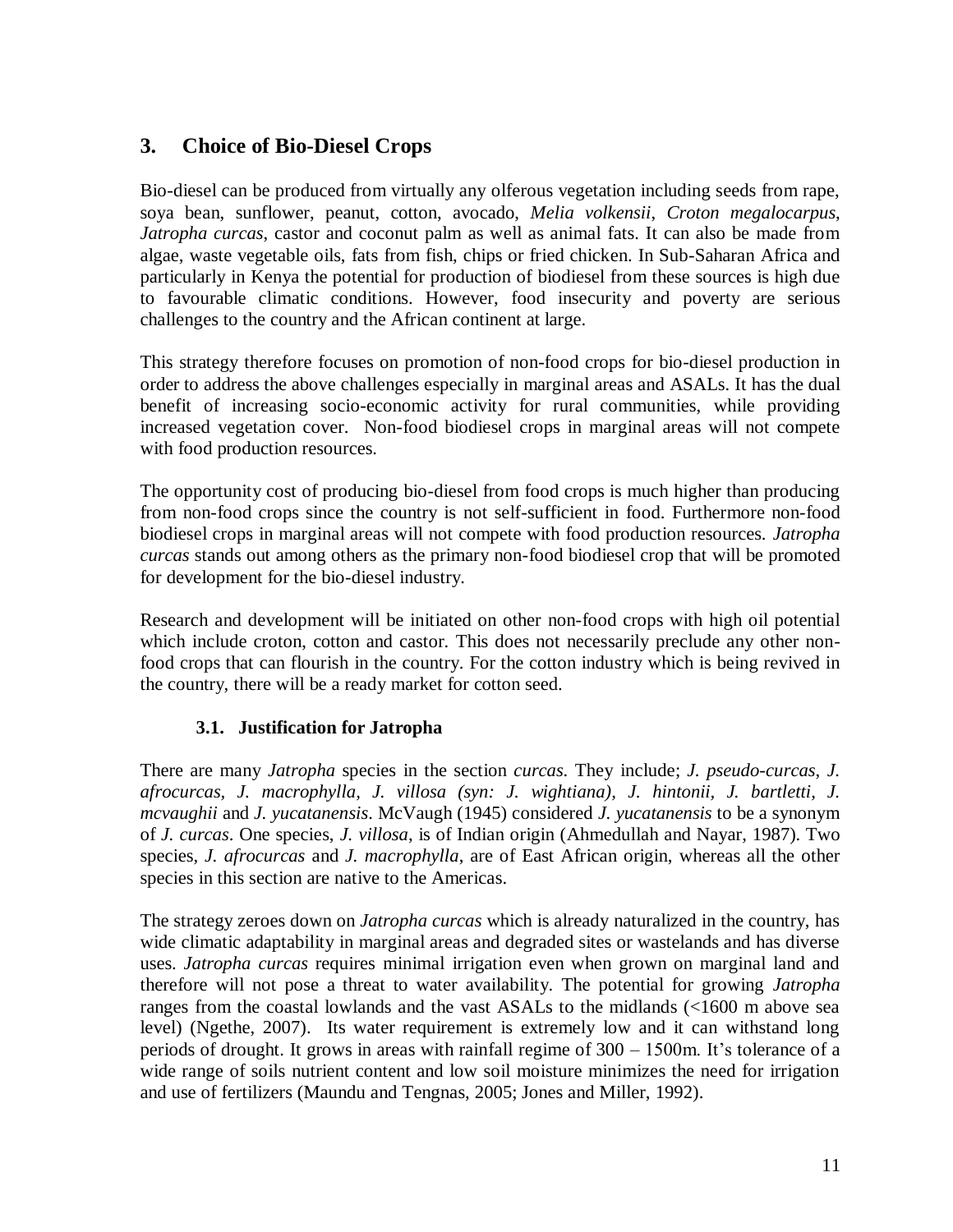It is worth noting that yields in ASALS may not be as high as in high potential Agro ecological zones. Although production in ASALs may be low, its adaptability poses minimum competition with food production and hence minimal impact on food security. Since the plant is not browsed on by animals, there is low risk of destruction through browsing by livestock or wild-life, and hence it can be inter-cropped within the natural pastures and provide shade. The plant is easy to propagate from seeds and cuttings and grows rapidly. The proposal to use one major crop is also driven by the need to establish national standards whereby it is easier to manage feedstock production, monitor and enforce standards for one crop as opposed to many crops.

Apart from oil, *Jatropha* has other by-products that could be used to develop other rural enterprises. It offers alternative livelihood for the Arid and Semi Arid inhabitants in addition to addressing land degradation and climate change in a strategic manner. Glycerine, one of the byproducts during the conversion of bio-oil into biodiesel has a ready local and export market. The seed cake can be used to provide energy in other forms other than oil, for example biogas production, briquettes, pellets, and for electricity generation. It can also be used as organic fertilizer.

Other uses of *Jatropha curcas* include prevention of water-erosion, soil conservation, shelterbelts to control sand-drift, and as a hedge around homes and fields (Budowski, 1987; crothers, 1998). It can also be used as traditional medicine for example as a laxative, emetic, for cough treatment, and healing wounds (Crothers, 1998; Heller, 1996, Thomas, 1989). Jatropha can be used to produce a dye which is used to give tan and brown shades, and for making ink. The bark yields about 37 percent tannin.

A feasibility study undertaken by Energy for Sustainable Development Africa (ESDA) at the Coast demonstrated that *Jatropha* is the most promising species for biodiesel production in Kenya because of its minimum requirement for inputs and its ability to grow in otherwise unproductive land.

#### <span id="page-21-0"></span>**3.2. International experiences**

In Europe the supply of feed stocks is crucial to the success of the biofuel strategy as they represent the primary cost component in the production process. In 2004, biodiesel accounted for nearly 80% of the European Union (EU) biofuel production, over half of which was produced by Germany (EU Strategy on Biofuels). The EU has set a target to replace 10% of its transport fuels with biofuels by 2010. It however does not have adequate agricultural resources to meet this target and may have to import biodiesel.

Experiences in India indicate that biofuels promotion results in improved energy security, economic gains, rural development and greater energy efficiency. There are some promising experiences on non-transport applications of *Jatropha* oil for instance in India, China, Mali, Zambia, Burkina Faso, Cameroon etc.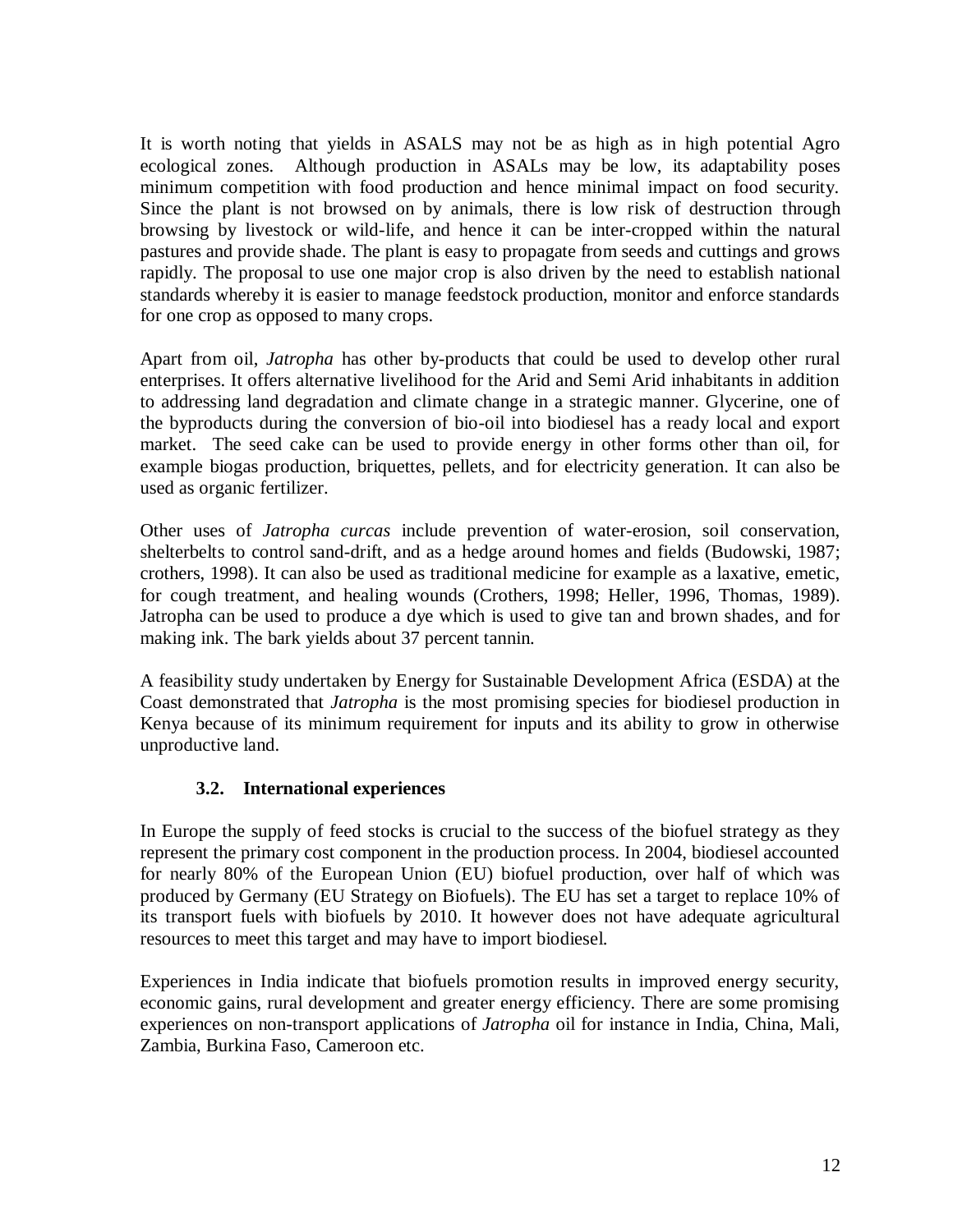Experiences in Mali indicate average yields of  $3.5 - 5$  tons of Jatropha seed per ha. In countries like Mali and Tanzania, *Jatropha* oil is used to operate multifunctional platforms (MFP) which result in more effective use of energy (DESA/DSD/2007/2). A typical MFP is a 10 Horsepower diesel engine that drives an oil press, a generator for supplying electricity, a mill for grinding cereals or a compressor for inflating tyres.

The Mali Government initiated a national Programme for the Development of *Jatropha* implemented by the national Renewable Energy Centre. This Programme installed several hectares of *Jatropha* plantations and electrified one village with more than 3000 inhabitants with generators run on *Jatropha* oil as fuel (DESA/DSD/2007/2).

In Tanzania, Kakute Ltd. worked with women groups on marginal land donated by the communities involved. The project successfully demonstrated livelihood benefits of *Jatropha*, helping to launch *Jatropha* farming as a cash crop. Kakute Ltd has now partnered with other organizations to advocate for an improved policy environment with promising results (DESA/DSD/2007/2). Recently, Sun Bio-fuels Plc of United Kingdom has invested US\$20 million in bio-fuel feedstock (Jatropha) production and processing in Tanzania.

As at July 2007 the Government of Malaysia had plans to enforce mandatory blending of bio-fuels with conventional fuel within a year.

Thus, the global trend is in bio-fuels as a way forward in ensuring energy security and Kenya should be no exemption. The initial priority is to satisfy the local market before venturing into the export market.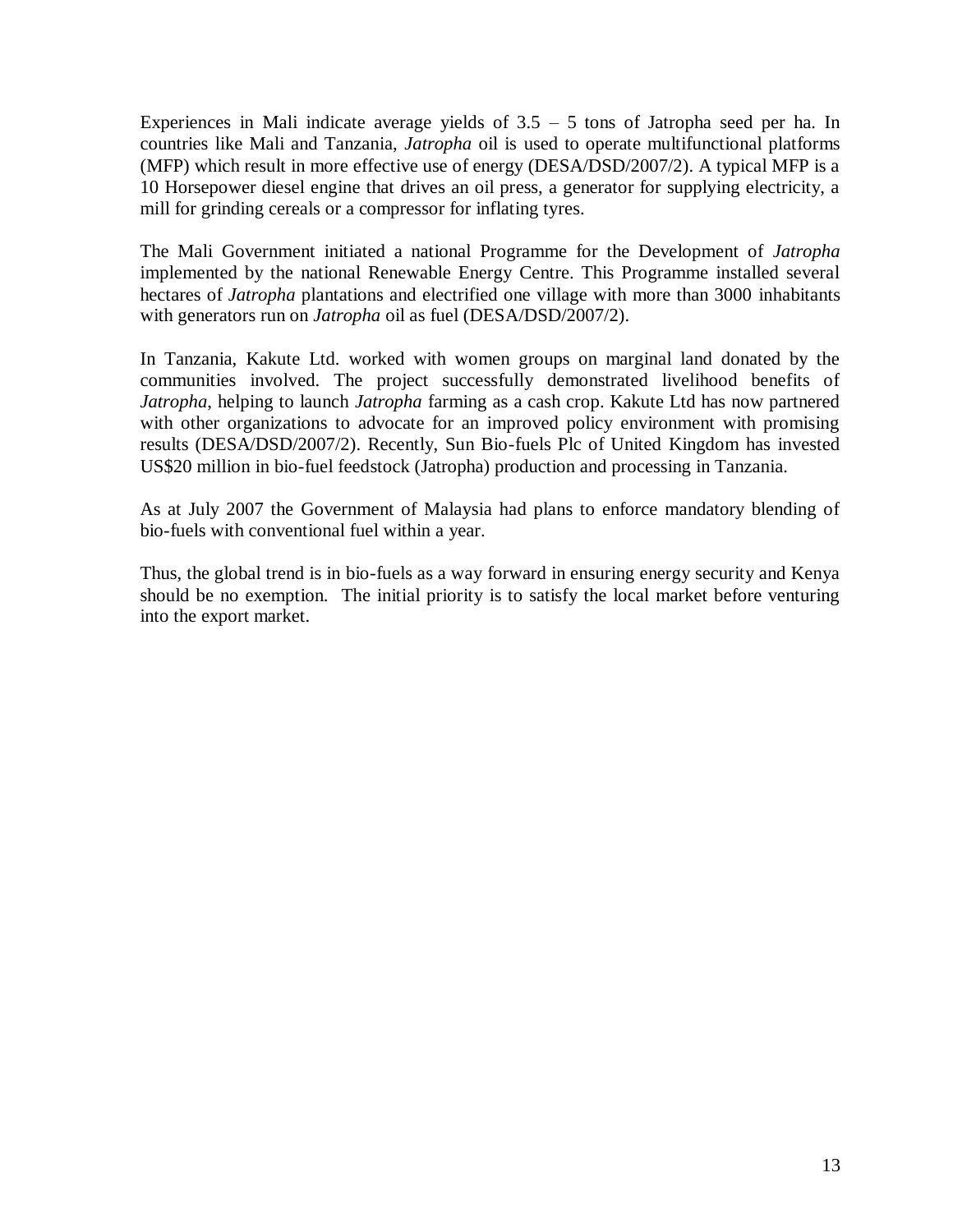## <span id="page-23-0"></span>**4. Proposed Supply Chain**

Key steps identified in the Jatropha value chain (Appendix I) include:

- Production (Availability of land and clean planting material seeds and seedlings)
- Stakeholder sensitization and Resource Mobilization
- Availability of adequate seeds for processing
- Processing
- Marketing, distribution and utilization

#### **4.1. Production**

<span id="page-23-1"></span>The salient factors necessary for production of biodiesel include land, clean planting material, growers, oil extraction and biodiesel conversion facilities. Before engaging in the Jatropha biodiesel production value chain an environmental impact assessment (EIA) should be conducted. It will also be necessary to conduct specific EIAs for processing facilities. All EIAs should be conducted in accordance with the NEMA regulations.

#### **4.1.1. Land**

<span id="page-23-2"></span>The land tenure system across the identified *Jatropha* growing areas is not uniform. In areas where land tenure system is defined it is possible to promote growing of Jatropha and cooperative societies and CIGs would be most appropriate vehicles for the promotion of this industry. However, in most ASAL districts where pastoralism is the key economic activity, land is communally owned and CIGs can be formed or land can be contracted from the community. In ASAL areas one of the most notable problems is charcoal burning, in the absence of other income generating activities. *Jatropha* growing will alleviate the twin problem of lack of other viable economic activities while providing the much needed vegetation cover. In the long run, when this activity is fully developed it will also provide fuel for cooking as well as lighting, reducing the need to cut down trees to meet domestic fuel needs.

*The MOE will in liaison with Ministry of Lands, KFS, Local Authorities and RDAs facilitate identification and allocation of land for developing Jatropha plantations.* 

#### **4.1.2. Clean Planting material**

<span id="page-23-3"></span>This is the most critical aspect in the development of the *Jatropha* industry. It has been noted from the outset that there are no adequate arrangements for the provision of clean planting material, seeds of certified quality, and known potential in the production of *Jatropha* seed. There is need for the lead research institutions in the country to assist in the identification, selection and propagation of high yielding varieties of seed for the various areas identified for growing *Jatropha*. Available information indicates that there are pockets of *Jatropha* growing across the country promoted by NGOs involved in the industry. There is however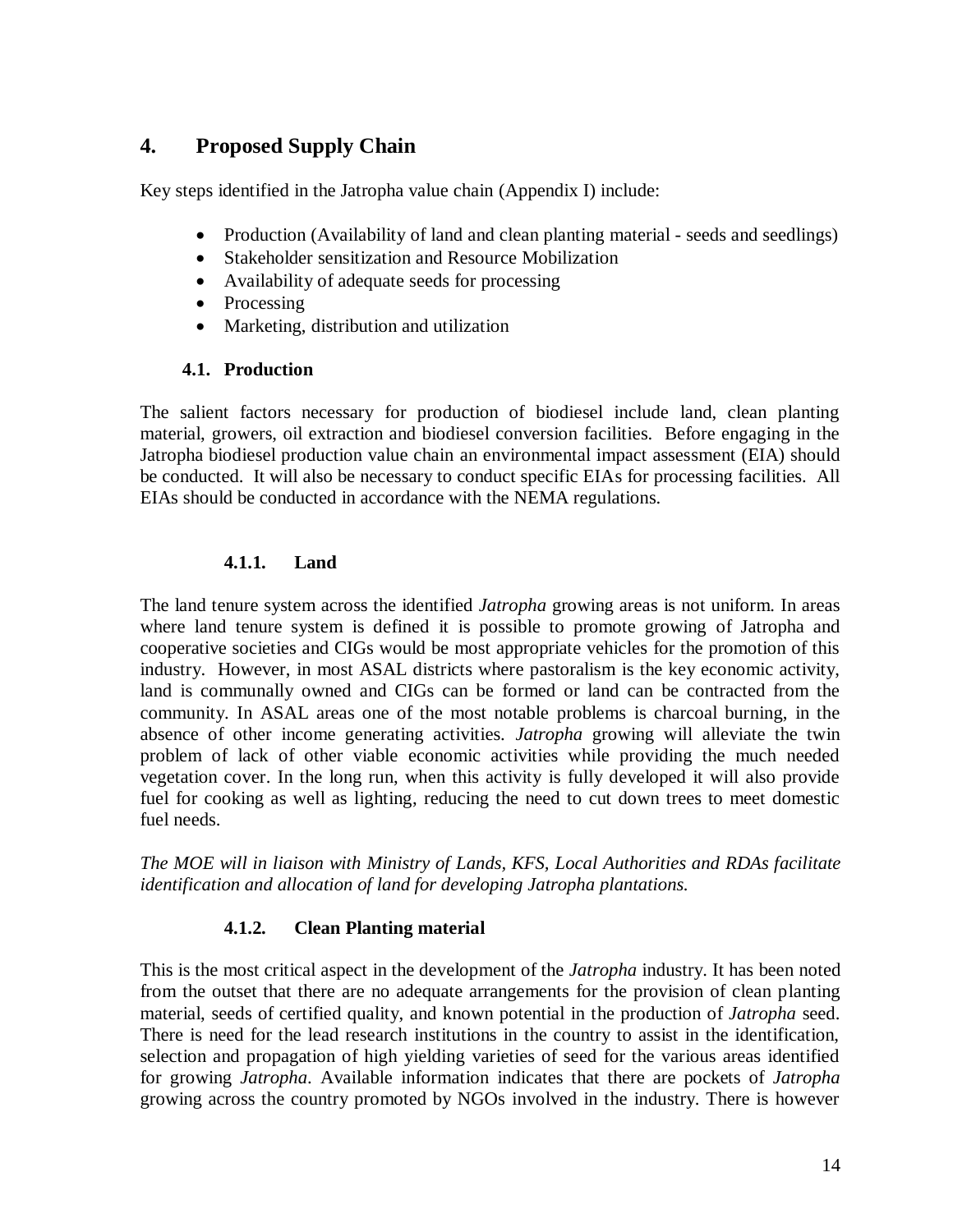need to bring in key national players like KEFRI, KARI, KEPHIS, KFS, National Universities, NGOs involved and the farmers to chart the way forward in a coordinated manner.

The NGOs have been at the forefront of the establishment of nurseries. However these efforts need to be scaled up to meet the projected demand. There is need to establish nurseries in close proximity to the areas identified for *Jatropha* development, and the farmers should be in the fore front in the development of nurseries. Banks and micro finance institutions could provide the necessary funding to promote these activities along the value chain.

There is need to establish vendors who will supply seedlings under terms determined by the KBDA.

*The MOE will facilitate identification of appropriate institutional arrangements to ensure availability of certified seeds, seedlings, establishment of nurseries and vendors.* 

*KEPHIS, KEFRI and KARI will be responsible for testing and certifying planting material before they are released to farmers, both for the domestic and external market.*

*KEFRI will register specific farmers through whom the certified planting material will be obtained.*

#### **4.1.3. Stakeholder Sensitization and Resource Mobilization**

<span id="page-24-0"></span>It is recognized that *Jatropha* is an emerging crop and biodiesel is a new product in Kenya. There will be need for sustained consumer and producer sensitization and mobilization. This will entail an appropriate communication strategy to articulate issues of concern. The available resources are inadequate to meet the projected demand. As such it will be necessary to mobilize resources.

*The MOE will facilitate the development and implementation of the communication strategy and resource mobilization.*

#### **4.1.4. Availability of adequate seeds for processing**

<span id="page-24-1"></span>It will be necessary to mobilize producers in order to realize the critical mass for oil production. To achieve this, growers, cooperatives, and large scale commercial farmers will be encouraged to produce for the industry through incentives.

<span id="page-24-2"></span>*The MOE will determine the incentives to be used*.

## **4.1.5. Growers**

It is envisioned that to meet the demand for seed for processing, there will be need to engage all kinds of growers including nuclear estates and out growers. Willingness to support this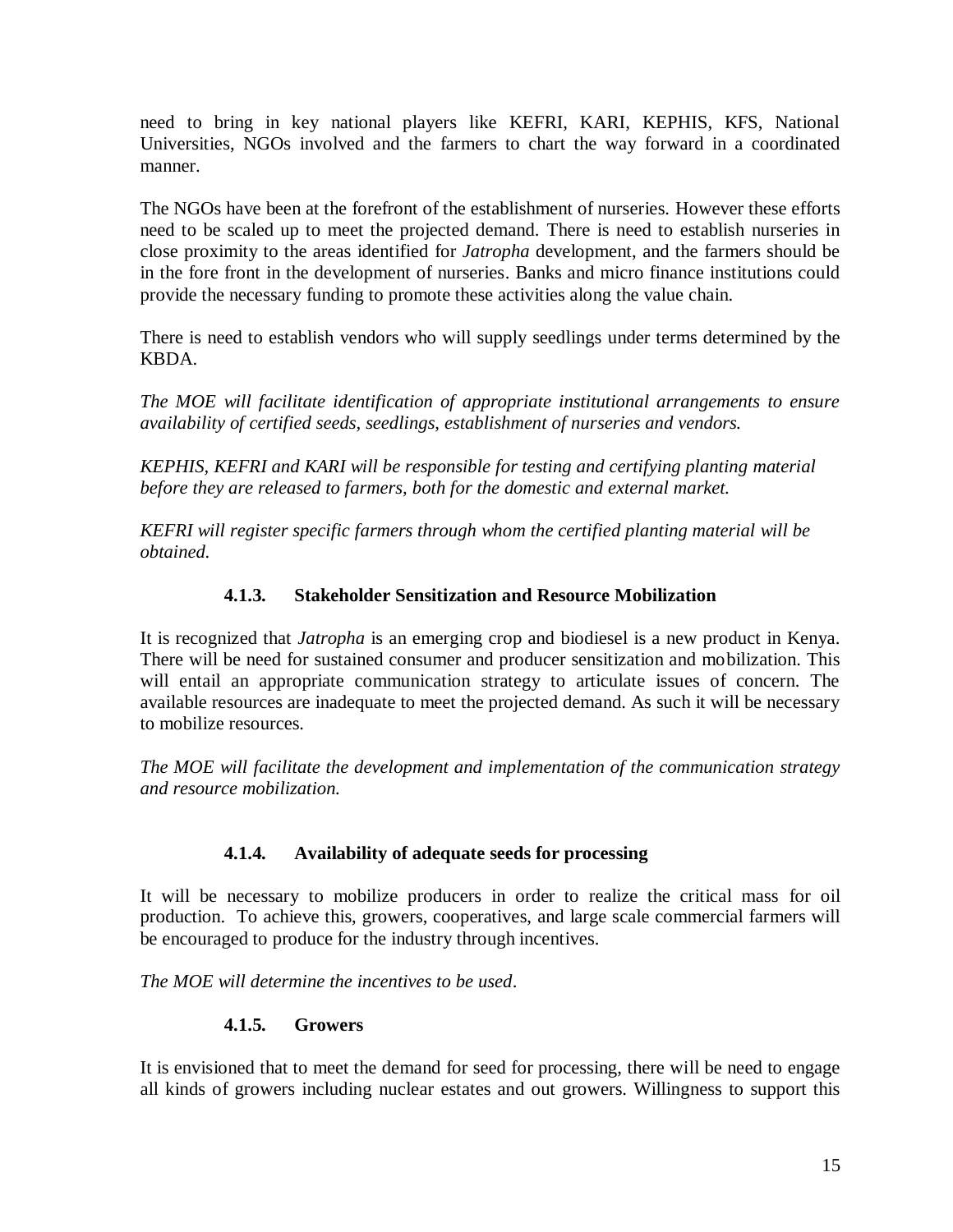initiative has already been expressed by KenGen, KTDA, Bamburi Cement, Athi River Mining, Safaricom and Magadi Soda among others.

*The MOE will encourage such companies to support the establishment of nuclear estates. The KFS will provide technical assistance.* 

#### **4.1.5.1. Small scale farmers**

<span id="page-25-0"></span>Communities will be encouraged to grow *Jatropha* on their own land. It will be the responsibility of the KBDA to ensure that the community does not displace food crops with *Jatropha.*

*The MOE will facilitate the setting up and operationalization of the KBDA which will be responsible for coordinating the activities of the stakeholders.*

#### **4.1.5.2. Cooperatives**

<span id="page-25-1"></span>Small scale growers of *Jatropha* will be encouraged to form cooperative societies for ease of access to financing and lobbying. The societies will be members of the Kenya Biodiesel Association (KBDA). Under this model, farmers shall own small pockets of *Jatropha curcas*. They will also own processing plants for seed processing and oil extraction. Inputs will be supplied through KBDA.

Large scale cooperative societies with capacity will be encouraged to diversify into Jatropha production as an additional business opportunity. Such cooperatives have access to capital through institutions like the Cooperative Bank. Those who need financial assistance will also be advised to liaise with KBDA. By virtue of their large scale they may be able to own their own processing plants for oil extraction. Communities living in the immediate neighbourhood will be encouraged to take up this activity on the small holder farms and to benefit from the processing capacity of the large scale cooperatives. This will also be an opportunity for strategic partners to team up with the cooperatives to supplement financing and provide the much needed technical know how eventually leading to technology transfer to the local population. An example is B2 Yatta Ranching Cooperative Society Ltd. in Kitui, already involved in growing *Jatropha*. All farmers will commit to deliver the produce through KBDA.

*The MOE will support the cooperative movement through the MCD&M to integrate biodiesel development into their activities.*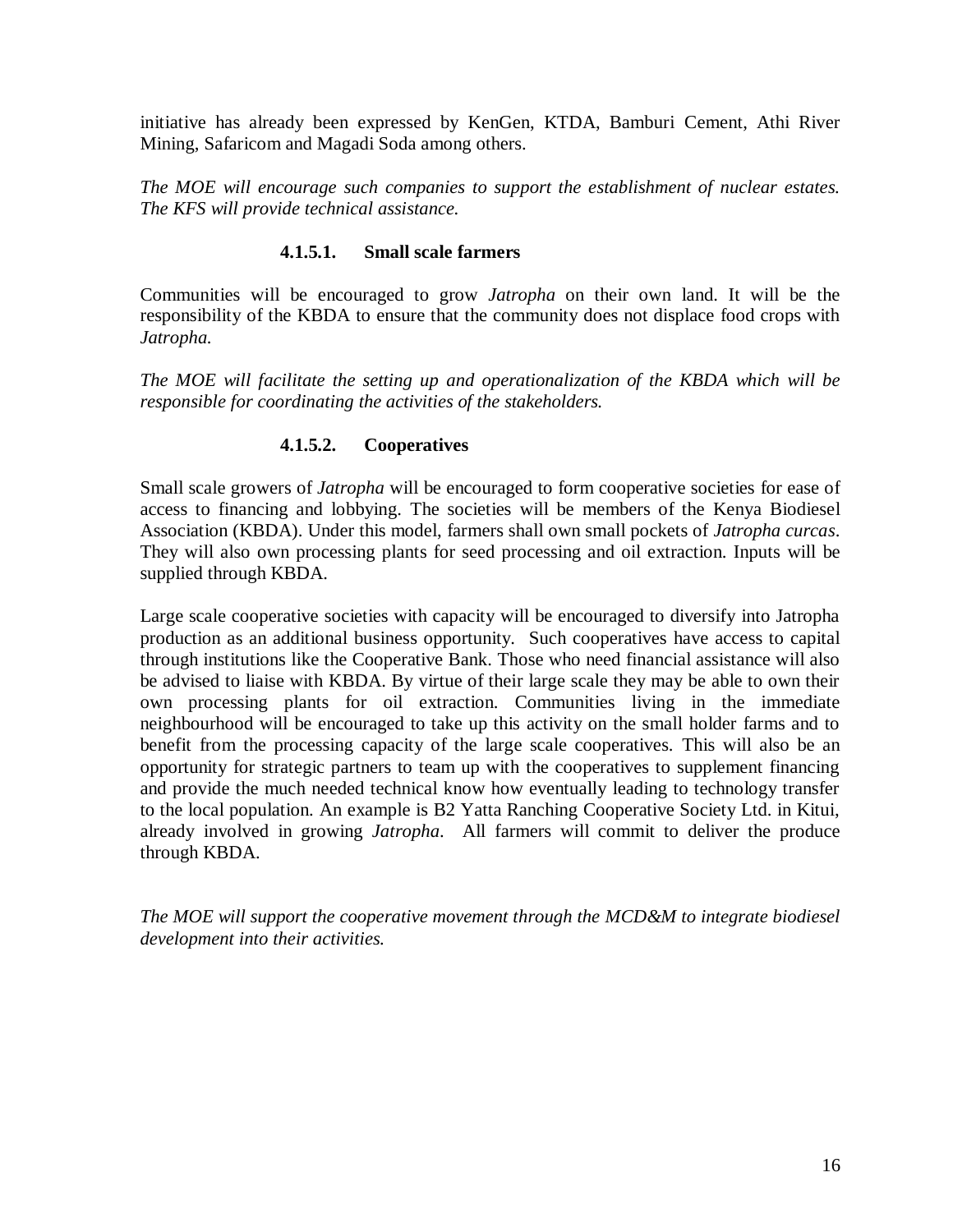#### **4.1.5.3. Large Scale Commercial Producers**

<span id="page-26-0"></span>Local and international commercial ventures will be looking into investing in large-scale biodiesel plantation and production. They will provide an opportunity for linkages with small out-growers in their areas of operation. By so doing they will provide essential extension services, logistics support and the market.

*The MOE will encourage and facilitate such investors like any other new investment in Kenya.*

#### **4.2. Processing of biodiesel**

<span id="page-26-1"></span>The key activities in biodiesel processing include oil extraction, trans-esterification and blending.

#### **4.2.1. Extraction:**

<span id="page-26-2"></span>Technology for small scale crushing of seeds to extract oil is readily available and is the same technology used for crushing sunflower seeds. Technology for large scale oil extraction can be imported with incentives such as tax and duty waivers. Oil Extraction can be undertaken by individuals, cooperatives or common interest groups. The resources required for extraction are facilities, equipment and transport for the oil.

#### **4.2.2. Direct consumption of the crude oil**

<span id="page-26-3"></span>The crude oil can be used for household lighting and cooking. However this will require development of appropriate end use technology. Rural enterprises can directly utilize biodiesel in un-modified stationery engines and for electricity generation to power rural enterprises.

*The MOE will collaborate with MOA and KIRDI to facilitate and support Cooperatives and CIGs to acquire extraction capacity and end use technology.*

*The MOE will promote the use of specific technologies for example the use of the multifunctional platform as a way of providing energy services for productive needs in rural development.*

#### **4.2.3. Trans-esterification:**

<span id="page-26-4"></span>Trans-esterification is the conversion of the oil into biodiesel and this process can be carried out by a private investors. The technology for this process exists.

*The MOE will assist in acquisition of such technologies through incentives such as duty and tax waivers.*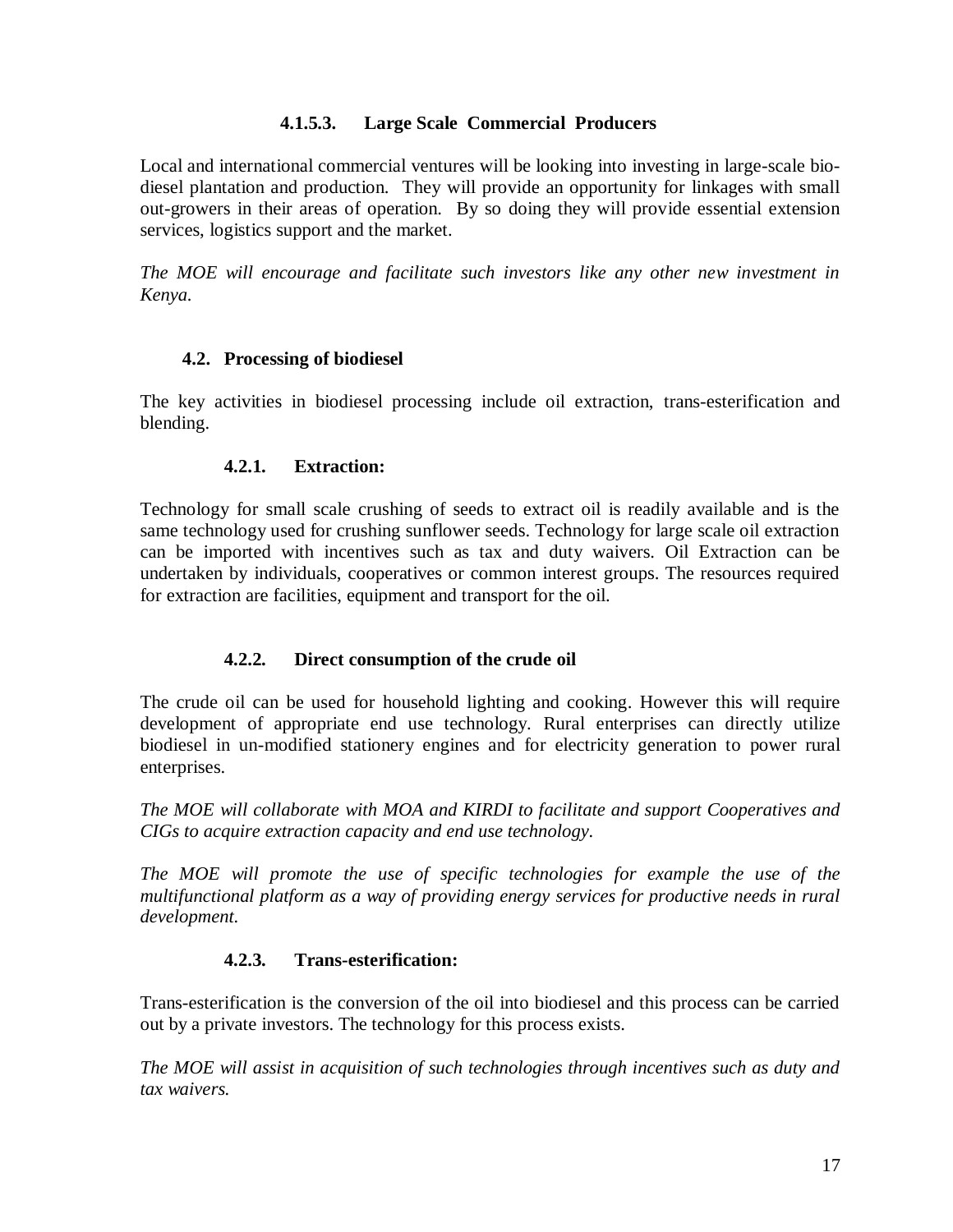#### **4.2.4. Blending:**

<span id="page-27-0"></span>Available information on blending indicates that up to 20% blending, conventional engines can be used without modification. Currently there is no blending, standards and targets in the country hence the need for a policy. There is also need for a central blending facility to ensure consistency and compliance to standards. It is envisaged that KPC could serve as such a centre. However, this would entail installation of auxiliary facilities.

#### *KEBS will develop the standards and monitor industry compliance to set standards.*

*The Ministry of Energy will commission a technical and economic feasibility study analysis to inform blending policy. The MOE will ensure that blending targets are achieved. The preliminary target is to achieve blending ratio of B5 by 2012 and B10 by 2020 using a phased approach. Exact figures will depend on the outcome of the economic analysis.*

#### <span id="page-27-1"></span>**4.3. Marketing, Distribution and Utilization**

#### **4.3.1. Biodiesel**

<span id="page-27-2"></span>Biodiesel is a new and relatively unknown product in the Kenyan market and as such the consumers will need to be sensitized. In order to enhance acceptance, it will be crucial to start the implementation with large diesel consumers (fleet operators, power generators etc.). The existing diesel distribution system will accommodate biodiesel.

*The MOE will undertake sensitization and awareness programs in collaboration with the relevant stakeholders. It will also prioritize the implementation of the biodiesel utilization within the transport and domestic industries.*

#### **4.3.2. Glycerol**

<span id="page-27-3"></span>This is the main by product of biodiesel processing. This product can be used in the pharmaceutical and soap manufacturing industries, which currently import the product.

<span id="page-27-4"></span>*MOE will promote and provide incentives to encourage shift from imports.* 

#### **4.3.3. Other non-oil uses**

It will be necessary to develop the non-oil uses of *Jatropha* for the purpose of having a wide range of rural enterprises for income generation, and to start a programme for biogas production, briquetting and pelletization of the seed cake with *Jatropha* farmers in the medium term.

*MOE will promote programmes to develop other uses of Jatropha.*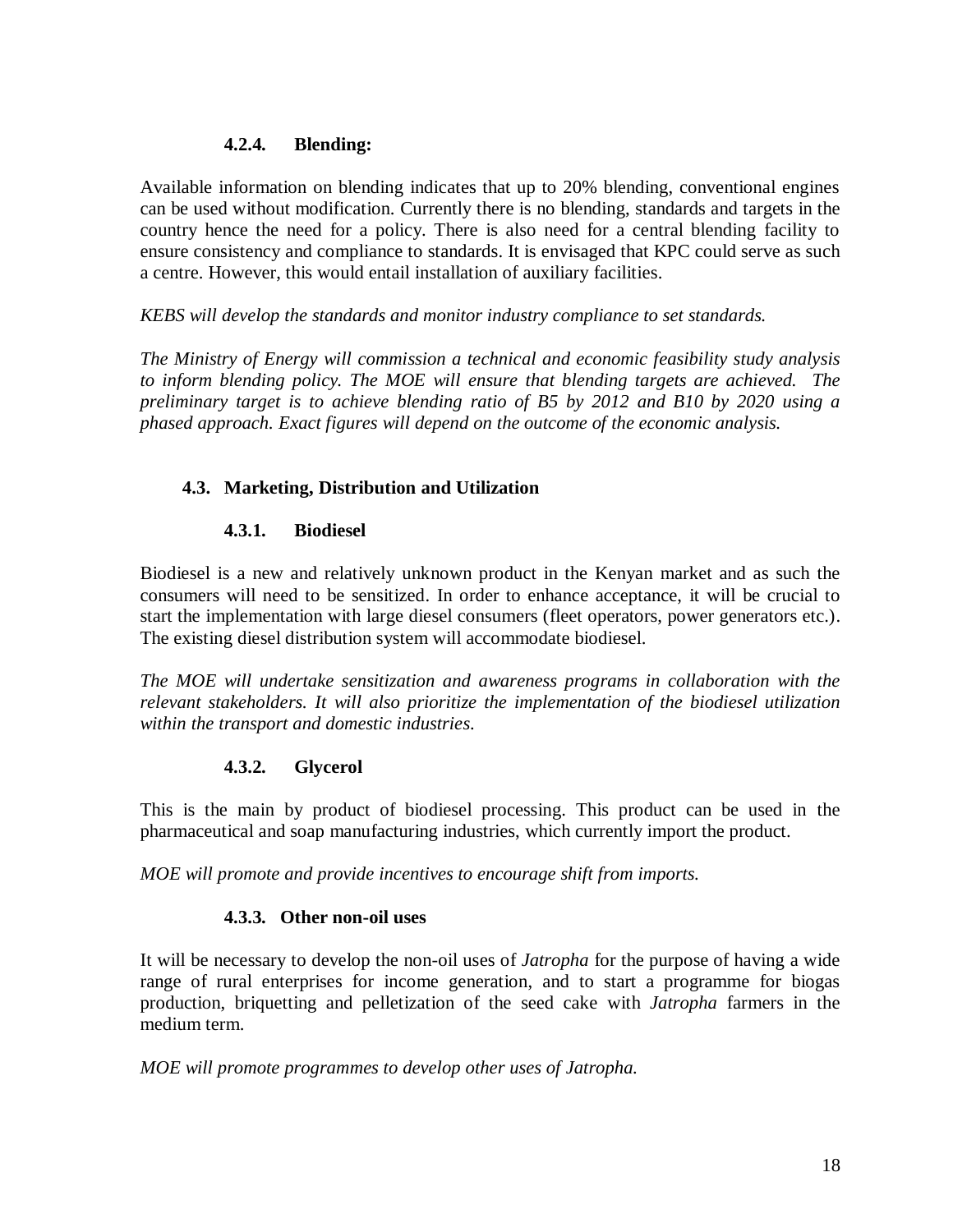#### **4.4. Research and development**

<span id="page-28-0"></span>A number of initiatives are already ongoing in the following institutions: Kenya Agricultural Research Institute (KARI); Kenya Forestry Research Institute (KEFRI); Kenya Industrial Research Development Institute (KIRDI) and Jomo Kenyatta University of Agriculture and Technology (JKUAT). They are encouraged to continue. In addition, specific research needs identified by other stakeholders will be channeled through these institutions. KIRDI and JKUAT will be responsible for conducting research on processing and utilization technologies as well as on the products obtained from the *Jatropha* plant.

The immediate research agenda on production will involve among others the development of propagation of high yielding varieties; breeding for yield improvement, suitability – Agro Ecological Zones (AEZ), pest and disease resistance/tolerance, pest and disease control, seed production/multiplication, agronomic package (production guidelines), and impact on the environment.

On processing, the areas of concern are oil extraction methods; small scale processing machines/equipment; large scale processing; and quality standards.

On utilization the main concern is domestic utilization (large and small scale); blending targets; usage in machinery and equipment; use of oil for electricity generation for rural enterprises; and development of non-oil uses of Jatropha in order to broaden the demand base.

#### **4.5. Monitoring and Evaluation**

<span id="page-28-1"></span>Monitoring and evaluation will need to be undertaken at all stages along the value chain.

*The institutions that are spearheading the activities presented in Appendix 1 will be responsible for monitoring the implementation of respective activities.*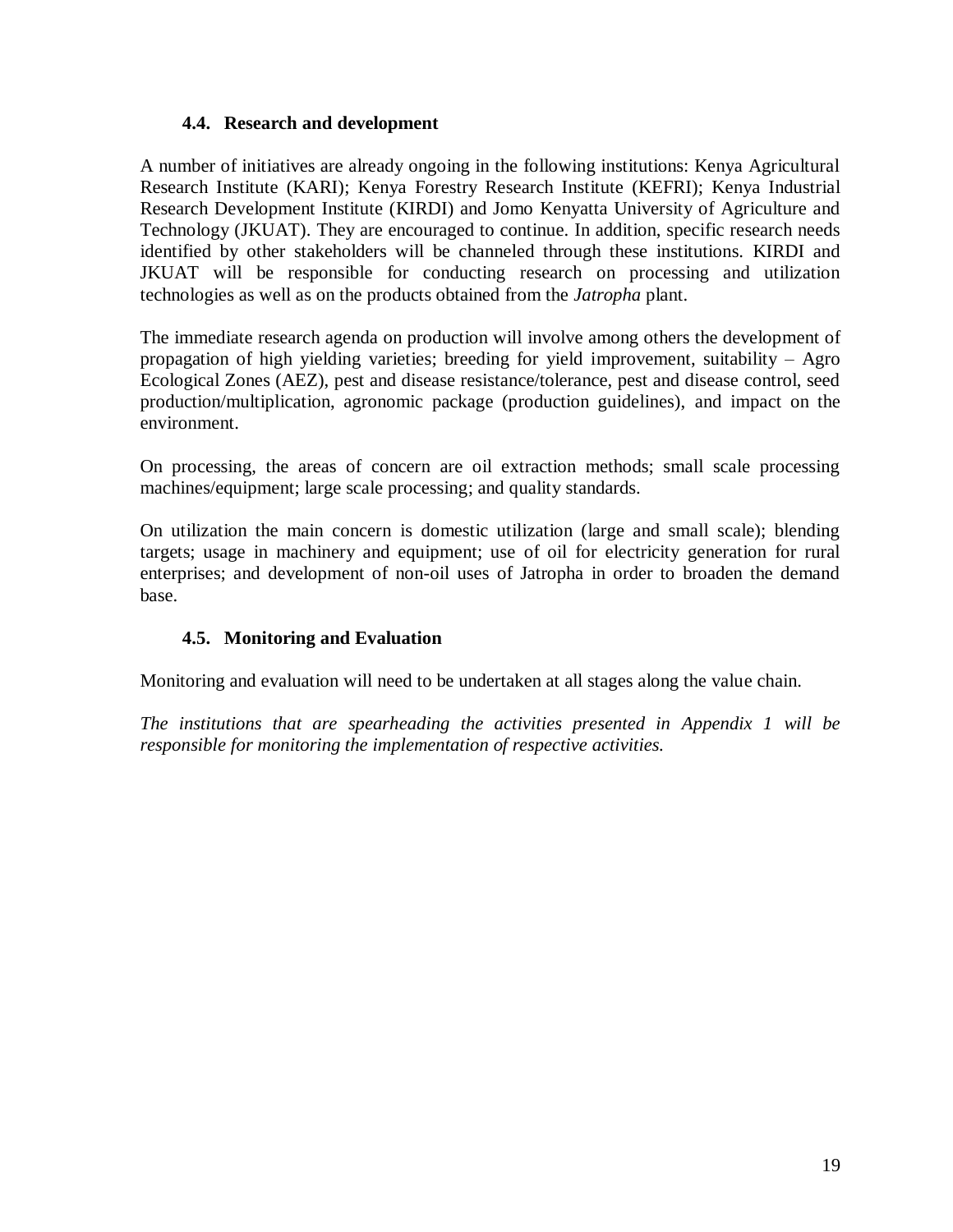## <span id="page-29-0"></span>**5. Rules and Regulations**

Where regulations already exist they will be applied as appropriate for example:

- Environmental Impact Assessment: EMCA, 1999
- Child labour: Children's Act and National Labour laws.
- Penalties for non- compliance with set standards: in the Energy Act, 2006
- Handling and safety standards applicable to the biodiesel industry.
- Prescribing a material safety data sheet to prevent accidents.
- Occupational safety and health regulations

*The Energy Regulatory Commission will liaise with relevant institutions to develop the necessary regulations for the industry. The regulations will encompass the following issues among others:*

- a) Zoning of the growing areas
- b) Registration of propagation nurseries, growers and processors
- c) Non compliance with set standards.
- d) Kenya is a signatory to the Convention on Biological Diversity

#### **5.1. Environmental Impact Assessment**

<span id="page-29-1"></span>Initial studies indicate that *Jatropha* is a tree crop that can have positive impact on the environment including soil conservation, mitigation of climate change, and rehabilitation of degraded lands among others. There are concerns that *Jatropha curcas* is classified as invasive under the Global Invasive Species Programme (GISP). Kenya is a signatory to the Convention on Biological Diversity. Since *Jatropha* is a new and emerging crop in the Kenyan environment, it will be necessary to carry out EIA to address the following:

- i. The use of risk assessment protocols to evaluate the risk of invasion for proposal to grow *Jatropha curcas* or any other species that is classified as invasive.
- ii. Incorporation of risk management measures, including monitoring and contingency planning in proposals especially in cases of escape and according to the results of risk assessments. Control procedures will have to be viable and well tested.
- iii. Undertaking a cost/benefit analysis to show the real benefits for proposed activities before funds are made available.

*The Energy Regulatory Commission in collaboration with Kenya Plant Health Inspectorate Service and other relevant organizations will be responsible for developing appropriate regulations to safeguard the country in this respect.*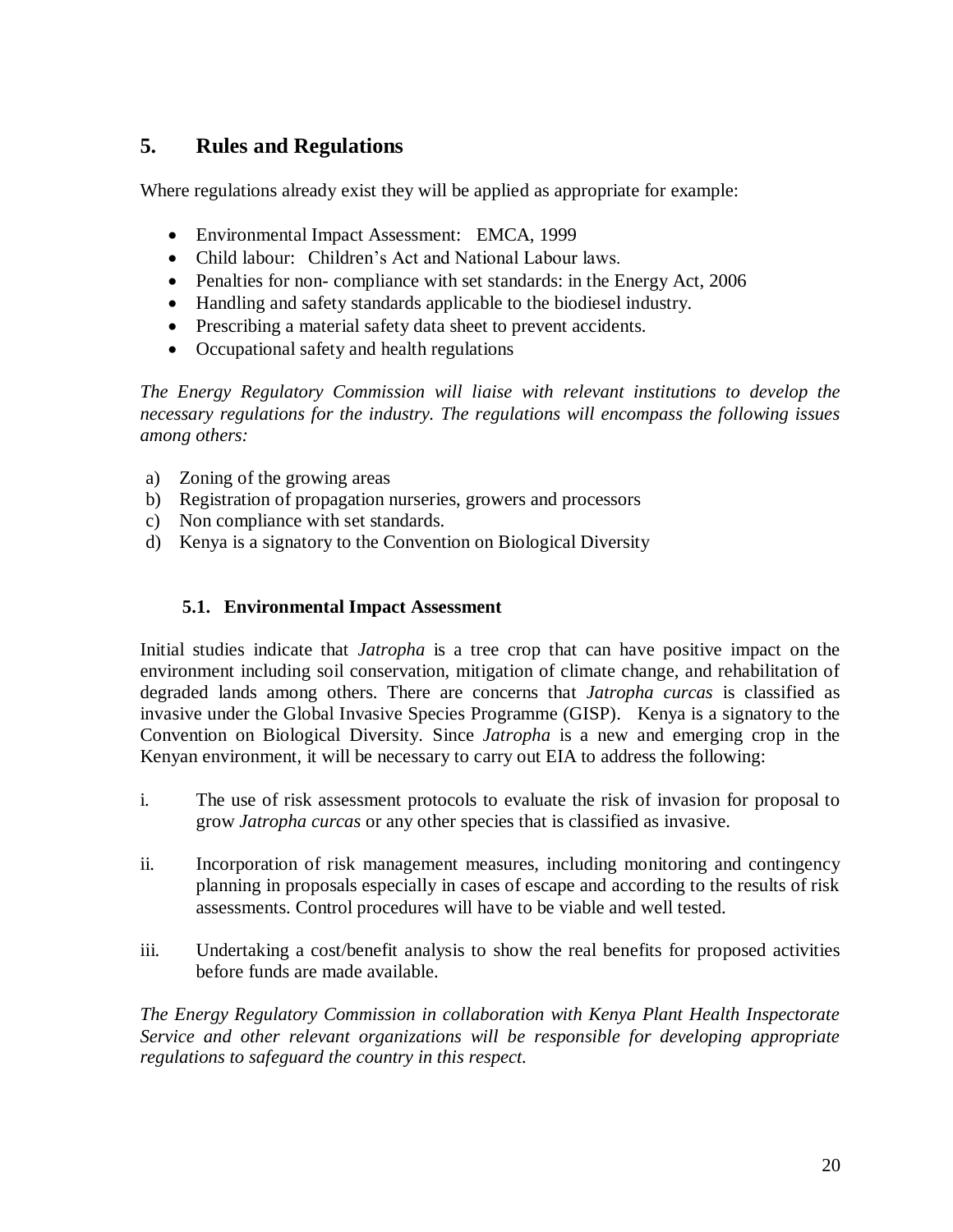#### **5.2. Incentives**

<span id="page-30-0"></span>Taxes are pre-paid on all petroleum products. Introduction of biodiesel means less tax will accrue from petroleum products (diesel). For market stability and to maintain the Kenya Revenue Authority (KRA) tax revenue base, taxes will be collected as appropriately identified by the Kenya Biodiesel Association in collaboration with the ERC and KRA. Taxation of competing imported products such as vegetable oil meant for biodiesel production will be at par with the biodiesel produced from local sources to prevent diversion to other uses. All tax regimes for exported products will be applicable for biodiesel exports. An economic analysis will be undertaken to determine details of taxation incentives that should be offered to stakeholders to encourage growth of the industry. The analysis will also ensure that the country does not lose the revenue previously accruing from taxation of mineral diesel. Incentives will only apply to biodiesel for local consumption.

*The MOE will encourage local ownership of investments and incentives such as tax waivers on imported equipment for use in the biodiesel industry as detailed in the Energy Policy, among others.*

*The Ministry will facilitate the process of conducting an economic analysis in order to:*

- *establish the appropriate levels of taxation*
- *establish the savings that can be realized from local production of glycerol*
- *justify the concession given to biodiesel among other issues.*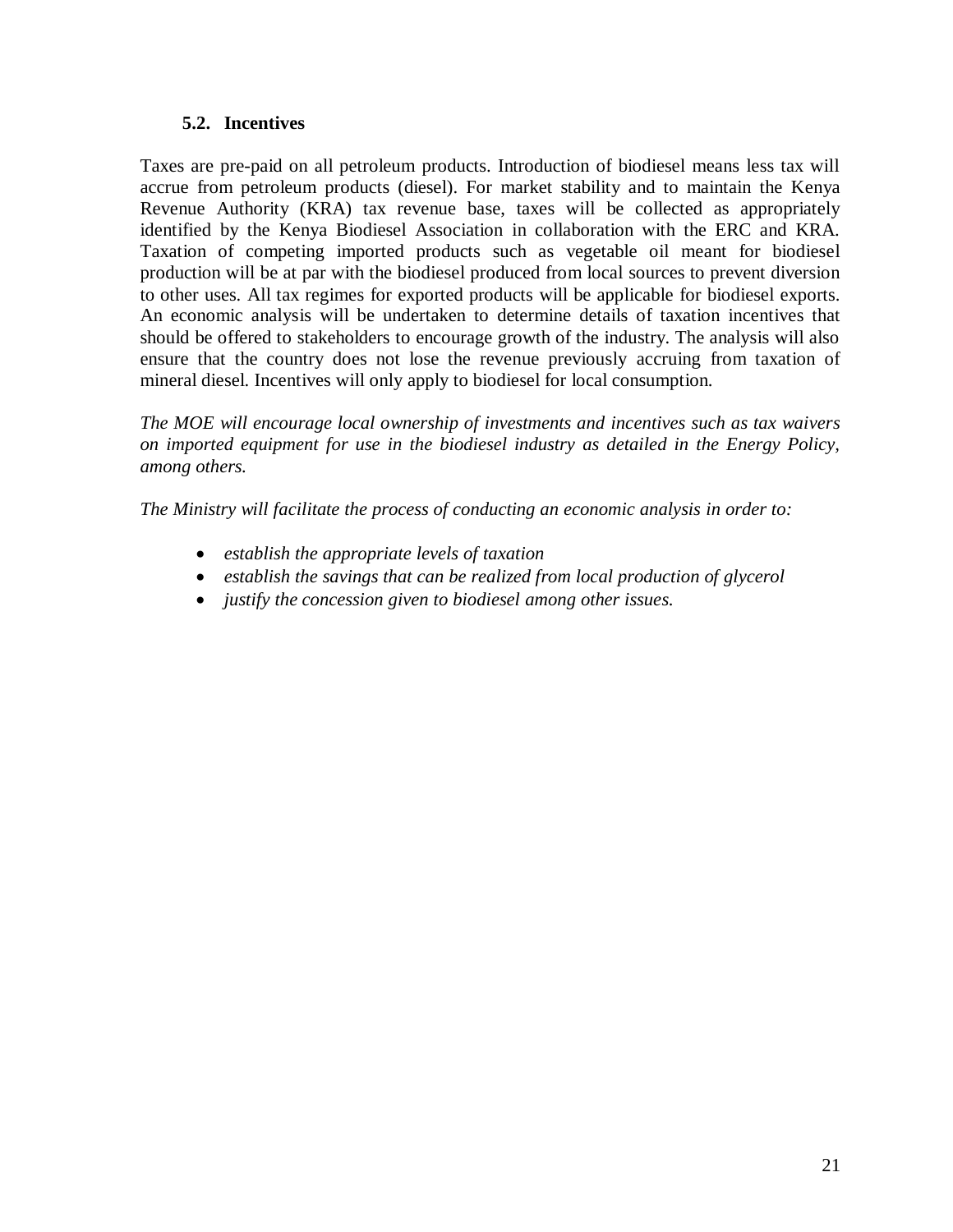#### <span id="page-31-0"></span>**6. References**

Ahmedullah M. Nayar MP, 1987. Endemic plants of Indian origin, vol. I. Lucknow, India: Botanical Survey of India.

- Cap 108 of the Laws of Kenya, 2007. The Societies Act: the articles of association of the community water users association
- DESA/DSD/2007/2. Back ground Paper No.2 on Small scale production and use of liquid biofuels in Sub-Saharan Africa: Perspectives for Sustainable Development.
- ESDA (undated). Feasibility study for involving communities in biodiesel production and marketing to alleviate poverty in Kenya
- European Union Strategy on Biofuels
- Kenya National Bureau of Statistics, 2005/06. Kenya Integrated Household Budget Survey (KIHBS) of 2005/06. CBS
- Ngethe R.K, 2007. The viability of *Jatropha Curcas* as a biofuel feedstock and its potential contribution to the development of Kenya's biofuel strategy.
- Republic of Kenya, 2004. Sessional Paper No.4 of 2004 on Energy.
- Republic of Kenya, 2006. Forests Act No. of 2006
- Republic of Kenya, 2007. Economic Survey 2007. Kenya National Bureau of Statistics
- Strategy for Revitalising Agriculture
- VDJF et al., 2007. Jatropha curcas: The untapped Potential in Eastern and Central Africa. Production and Utilisation manual

Wamugunda B.G., 2007. Proceedings of Jatropha/Biofuel workshop held on 28<sup>th</sup> June 2007 at the Pan Afric Hotel, Nairobi, Kenya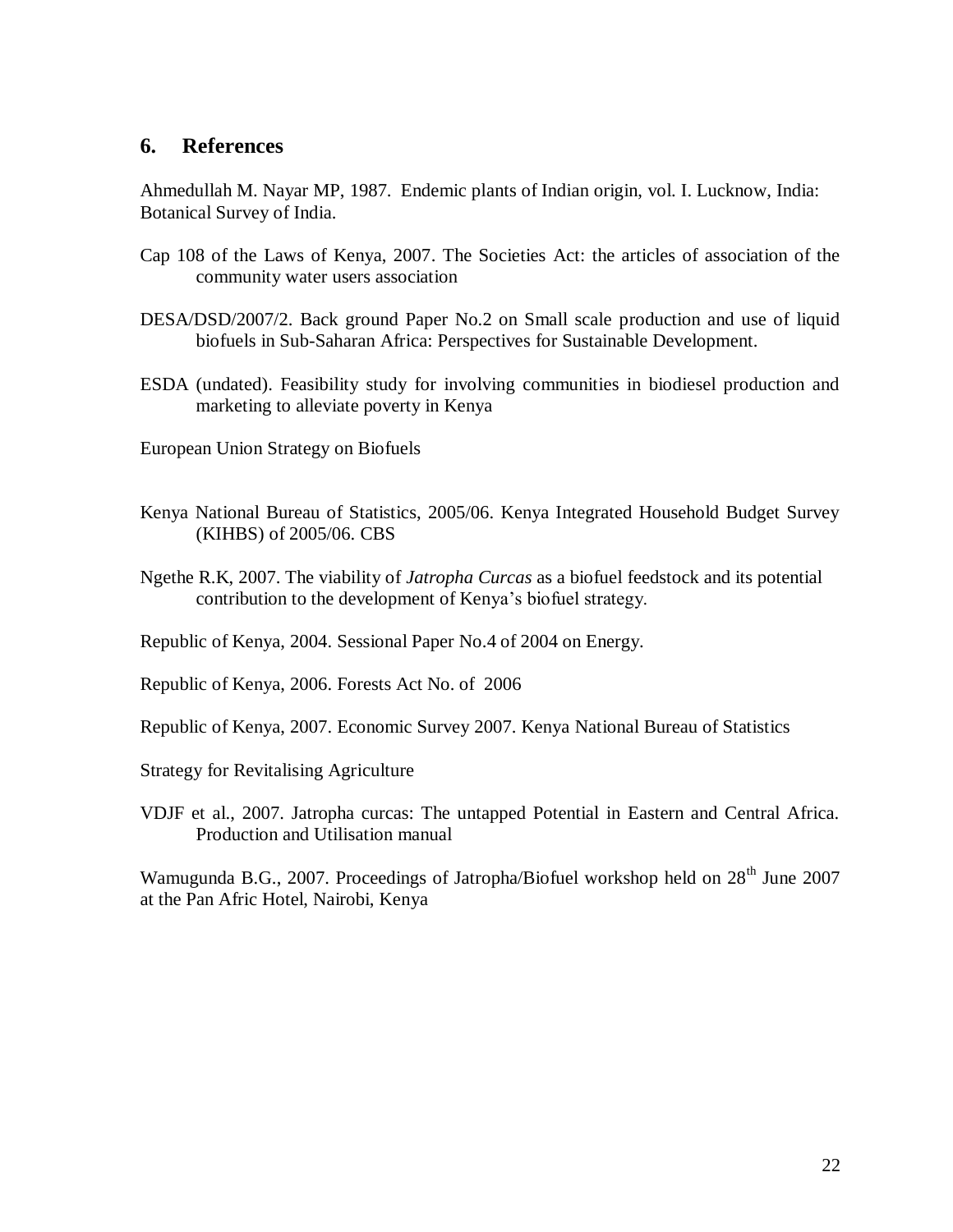#### **Appendix 1: Jatropha Value Chain FUTURE INTERVENTION OPTIONS FOR JATROPHA VALUE CHAIN**

<span id="page-32-0"></span>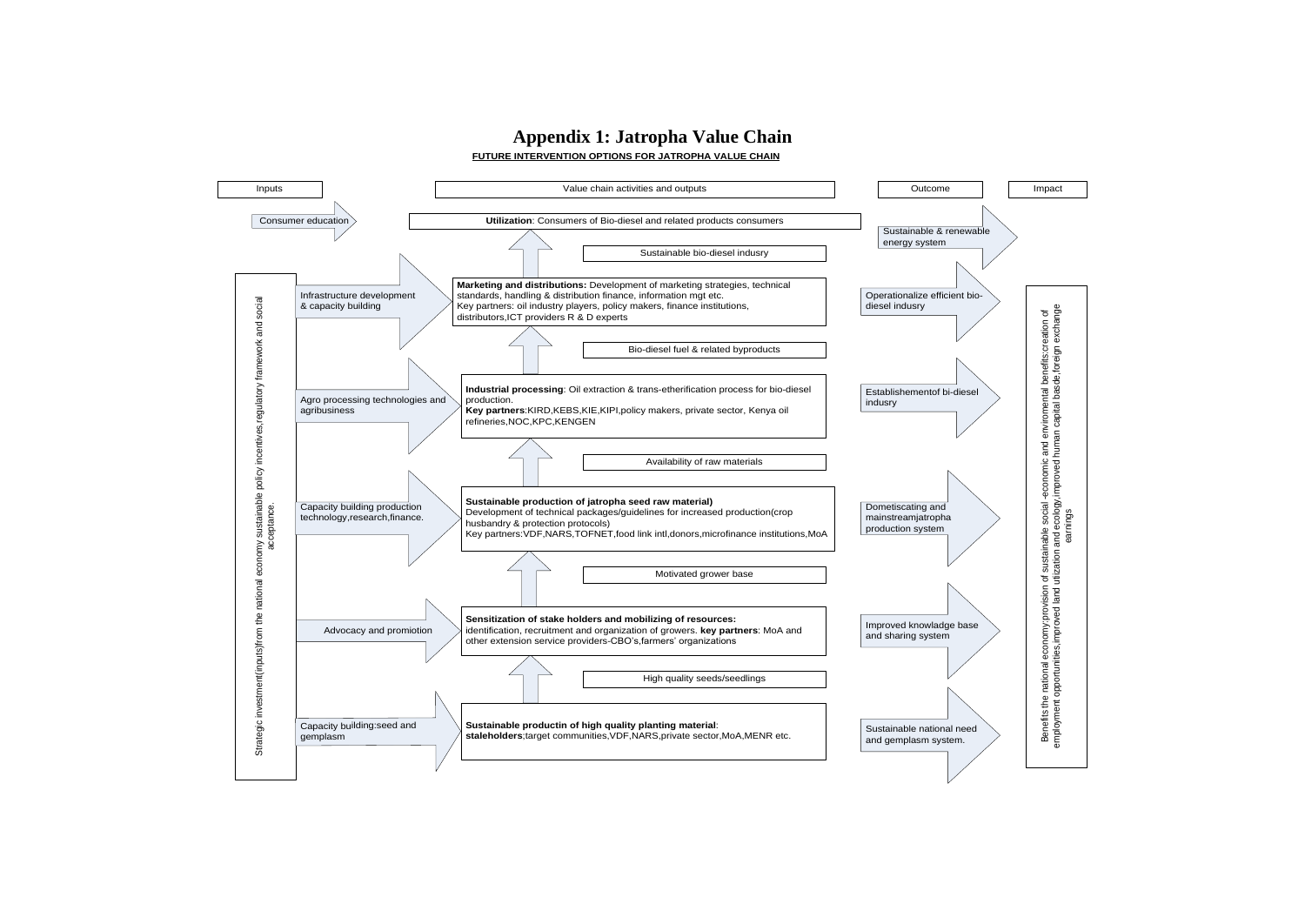<span id="page-33-0"></span>

| <b>Activity</b>                                                        | <b>Responsibility</b>                                                                                                                                                                                                                                                                         | <b>How</b>                                                                                                                                                                                                                                                                                   | <b>Scheduling</b>    | <b>Resources needed</b>                                                                                                                                       | <b>Remarks</b><br>(challenges,<br>concerns,<br>constraints)                                          |
|------------------------------------------------------------------------|-----------------------------------------------------------------------------------------------------------------------------------------------------------------------------------------------------------------------------------------------------------------------------------------------|----------------------------------------------------------------------------------------------------------------------------------------------------------------------------------------------------------------------------------------------------------------------------------------------|----------------------|---------------------------------------------------------------------------------------------------------------------------------------------------------------|------------------------------------------------------------------------------------------------------|
| Sustainable<br>Production of high<br>quality<br>planting<br>material   | <b>NEMA</b><br>$\bullet$<br>• Farmers<br><b>MOE</b><br>$\bullet$<br><b>KEFRI</b><br><b>NGOs</b><br><b>CBOs</b><br>$\bullet$<br><b>MOA</b><br>$\bullet$<br><b>KARI</b><br><b>KEPHIS</b><br>$\bullet$<br><b>KFS</b><br>$\bullet$<br>M. of Education<br><b>MOYA</b><br>$\bullet$<br>Universities | <b>Environmental Impact</b><br>$\bullet$<br>Assessment<br>Capacity building<br>Selection of high quality<br>seeds<br>Establishment of nurseries<br>Research and<br>development<br>Seed bulking by farmers<br>Collaboration with<br>development partners<br>Benchmarking of best<br>practices | 2008<br>(continuous) | Funds for:<br>• Field activities<br>Personnel<br>Nursery materials $\&$<br>equipment<br>• Information,<br>Education &<br>communication                        | • Responsive<br>farmers<br>• Support of<br>collaborators<br>• Availability of<br>funds               |
| Sensitization of<br>stake holders and<br>mobiliza-tion of<br>resources | $\bullet$ Farmers<br>$\bullet$ MOE<br>$\bullet$ NGOs<br>$\bullet$ CBOs<br>$\bullet$ MOA<br>$\bullet$ KFS<br>$\bullet$ OP Admin<br>$\bullet$ MOYA                                                                                                                                              | <b>Barazas</b><br>$\bullet$<br>Field days<br>Demonstrations<br>Shows and exhibitions<br>Training<br>Media<br>$\bullet$<br>Leaders' meetings                                                                                                                                                  | Immediately          | Funds for:<br>Field activities<br>Personnel<br>Information,<br>$\bullet$<br>Education &<br>communication<br>Training<br>$\bullet$<br>Shows $&$<br>exhibitions | • Responsive<br>farmers<br>of<br>$\bullet$ Support<br>collaborators<br>• Availability<br>of<br>funds |

## **Appendix 2: Jatropha Value Chain Implementation matrix**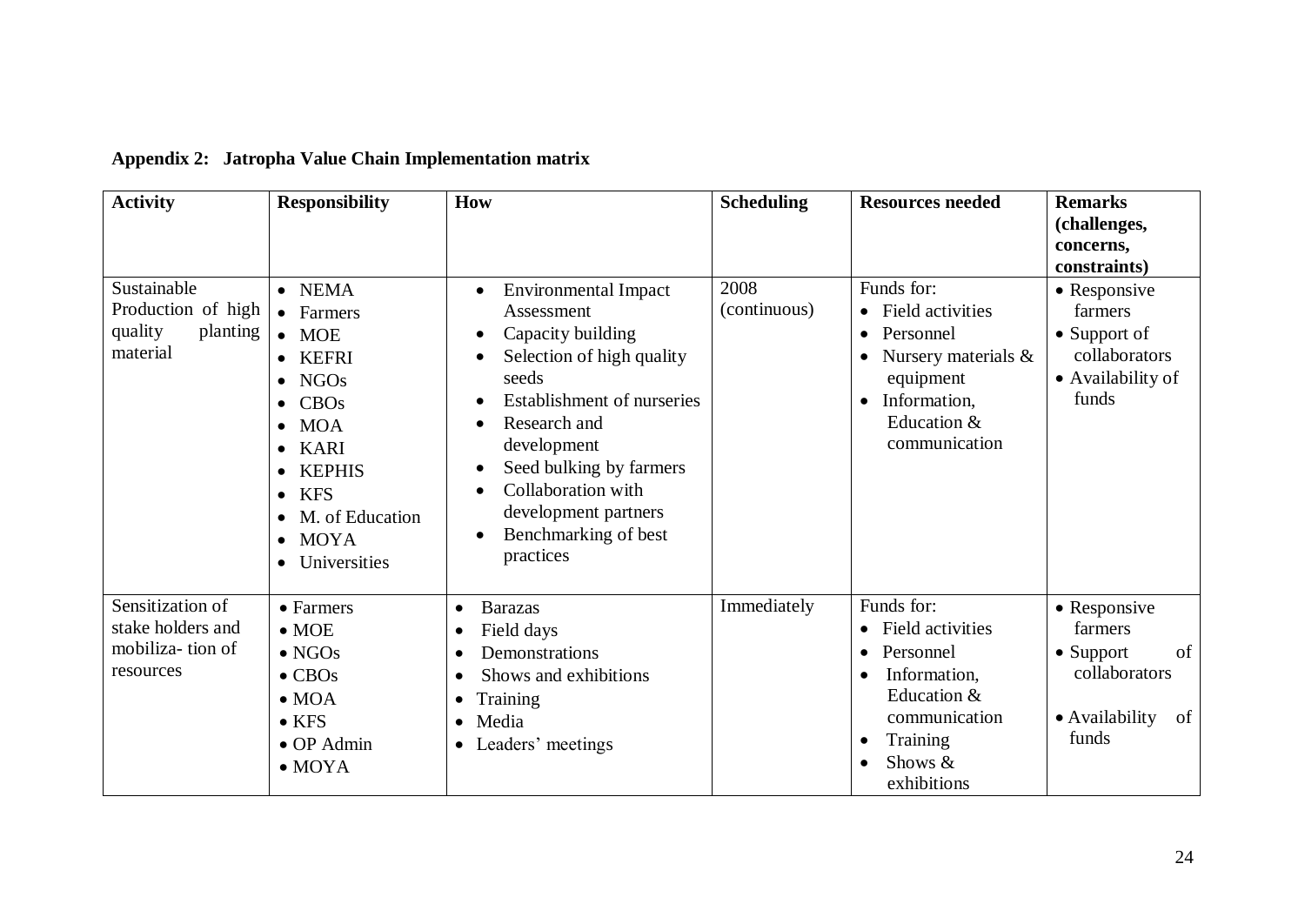| <b>Activity</b>                                                                         | <b>Responsibility</b>                                                                                                                                                                                                                                             | How                                                                                                                                                                                                                                                                                        | <b>Scheduling</b> | <b>Resources needed</b>                                                                                                                                                                  | <b>Remarks</b><br>(challenges,<br>concerns,<br>constraints)                                                                                                                                                                                                                                                                                                                                                        |
|-----------------------------------------------------------------------------------------|-------------------------------------------------------------------------------------------------------------------------------------------------------------------------------------------------------------------------------------------------------------------|--------------------------------------------------------------------------------------------------------------------------------------------------------------------------------------------------------------------------------------------------------------------------------------------|-------------------|------------------------------------------------------------------------------------------------------------------------------------------------------------------------------------------|--------------------------------------------------------------------------------------------------------------------------------------------------------------------------------------------------------------------------------------------------------------------------------------------------------------------------------------------------------------------------------------------------------------------|
|                                                                                         | $\bullet$ MGSCSS<br>$\bullet$ MOCD&M<br>• Local Authorities                                                                                                                                                                                                       |                                                                                                                                                                                                                                                                                            |                   |                                                                                                                                                                                          |                                                                                                                                                                                                                                                                                                                                                                                                                    |
| Sustainable<br>production<br>of<br>Jatropha seed (raw<br>material<br>for<br>processing) | $\bullet$ Farmers<br>$\bullet$ MOA<br>$\bullet$ KFS<br>• MOCD&M<br>$\bullet$ CBOs<br>$\bullet$ NGOs<br>$\bullet$ MOE<br>$\bullet$ KEFRI<br>$\bullet$ KARI<br>• Private Investors<br>• Development<br>partners<br>• Microfinance<br>institutions<br>• Universities | • Establishment of plantations<br>• Small holder production units<br>• Formation<br>of the<br>Kenya<br><b>Biodiesel Association</b><br>• Development of Production<br>guidelines<br>• Monitoring and evaluation<br>• Research and Development<br>· Identification of zones for<br>planting | 2008              | Funds for:<br>• Field activities<br>Office<br>for<br>the<br>$\bullet$<br>Association<br>Monitoring<br>and<br>evaluation<br>Production<br>of  <br>guidelines<br><b>Extension services</b> | • Low yielding<br>varieties<br>Availability of<br>$\bullet$<br>market<br>Land<br>$\bullet$<br>availability<br>Pricing of the<br>$\bullet$<br>raw material<br>Pests<br>and<br>$\bullet$<br>diseases<br>Competition<br>with<br>other<br>crops<br>• Planting<br>in<br>unsuitable<br>agro<br>ecological<br>zones<br>Lack of capital<br>$\bullet$<br>for investment<br>Lack<br>of<br>$\bullet$<br>technical know<br>how |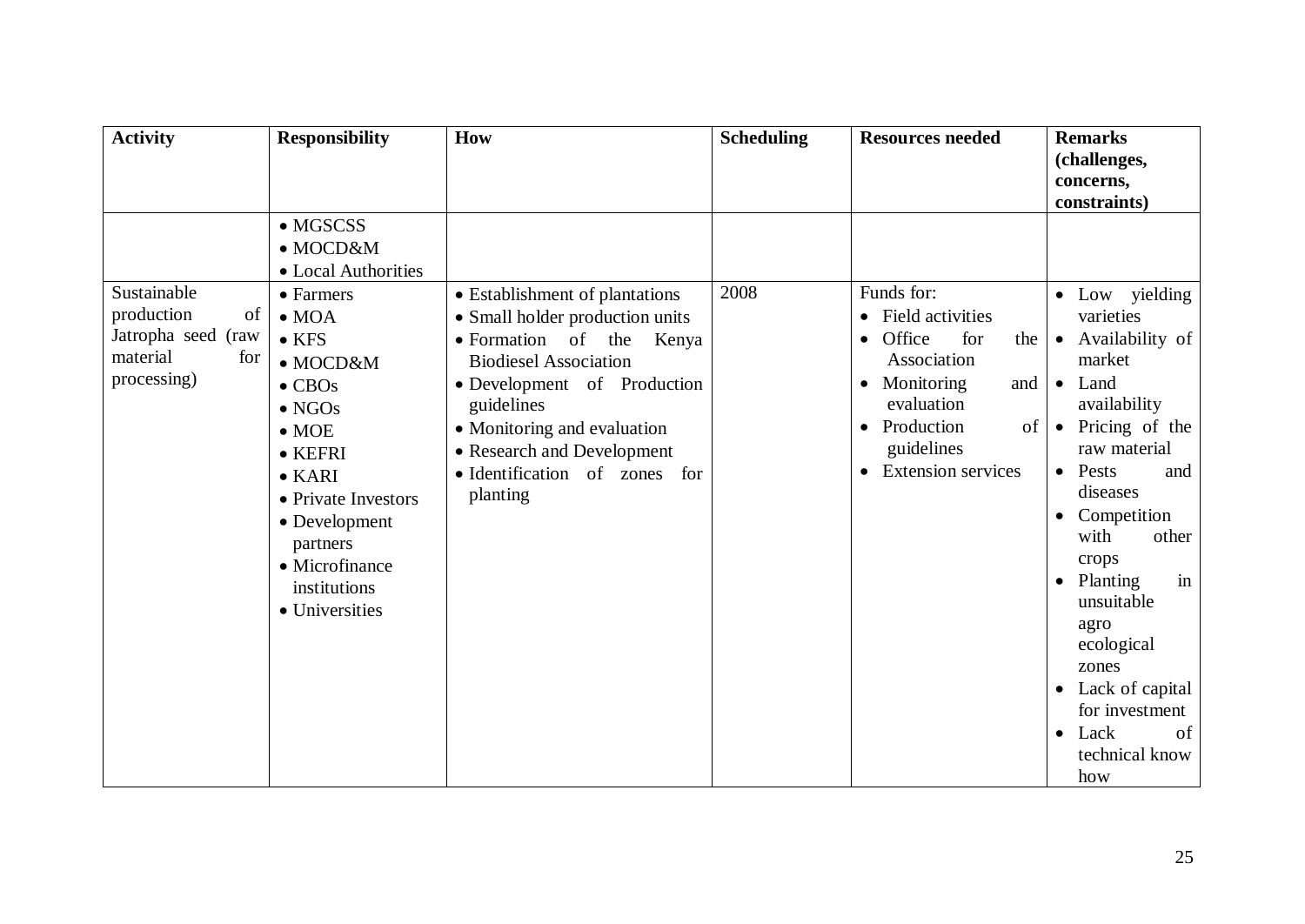| <b>Activity</b>                                                                                                                              | <b>Responsibility</b>                                                                                                                                                                                                                                                                                                   | How                                                                                                                                                                                                                                                             | <b>Scheduling</b> | <b>Resources needed</b>                                                                                                                                                                                                                                                | <b>Remarks</b>                                                                                                                                                                                              |
|----------------------------------------------------------------------------------------------------------------------------------------------|-------------------------------------------------------------------------------------------------------------------------------------------------------------------------------------------------------------------------------------------------------------------------------------------------------------------------|-----------------------------------------------------------------------------------------------------------------------------------------------------------------------------------------------------------------------------------------------------------------|-------------------|------------------------------------------------------------------------------------------------------------------------------------------------------------------------------------------------------------------------------------------------------------------------|-------------------------------------------------------------------------------------------------------------------------------------------------------------------------------------------------------------|
|                                                                                                                                              |                                                                                                                                                                                                                                                                                                                         |                                                                                                                                                                                                                                                                 |                   |                                                                                                                                                                                                                                                                        | (challenges,<br>concerns,<br>constraints)                                                                                                                                                                   |
|                                                                                                                                              |                                                                                                                                                                                                                                                                                                                         |                                                                                                                                                                                                                                                                 |                   |                                                                                                                                                                                                                                                                        | Unpredictable<br>$\bullet$<br>weather<br>patterns                                                                                                                                                           |
| Industrial<br>Processing<br>Oil Extraction<br>Trans-<br>$\bullet$<br>esterification<br><b>Blending</b><br>٠<br>Technical<br><b>Standards</b> | $\bullet$ KIRDI<br>$\bullet$ KEBS<br>$\bullet$ KIE<br>$\bullet$ KPRL<br>$\bullet$ NOCK<br>$\bullet$ KPC<br>$\bullet$ KENGEN<br>• Private Sector<br>• Policy Makers<br>(MOE)<br>$\bullet$ Cooperatives /<br><b>CIGs</b><br>$\bullet$ PIEA<br>$\bullet$ NEMA<br>• Research Institutes<br>& Universities<br>$\bullet$ KBDA | Selected oil extraction<br>$\bullet$<br>centers.<br>Oil extraction will carried out<br>$\bullet$<br>on cooperative basis /<br>common interest group,<br>Trans-esterification $-$ to be<br>$\bullet$<br>carried by National Oil<br>Company,<br>$B$ lending – KPC | <b>TBD</b>        | • Oil extraction<br>facility, equipment,<br>quality stewardship<br>at the centers,<br>• Transport of the oil $/$<br>seed,<br>• Trans-esterification -<br>facility, equipment,<br>quality stewardship<br>at the centers,<br>$\bullet$ Blending $-$ tanks,<br>pipelines, | Key Stakeholders<br>$\bullet$ Oil extraction –<br>Coops / CIGs,<br>Processing $-$<br>$\bullet$<br>private oil<br>companies,<br>$\bullet$ Blending –<br><b>KPC</b><br>Standards-<br>$\bullet$<br><b>KEBS</b> |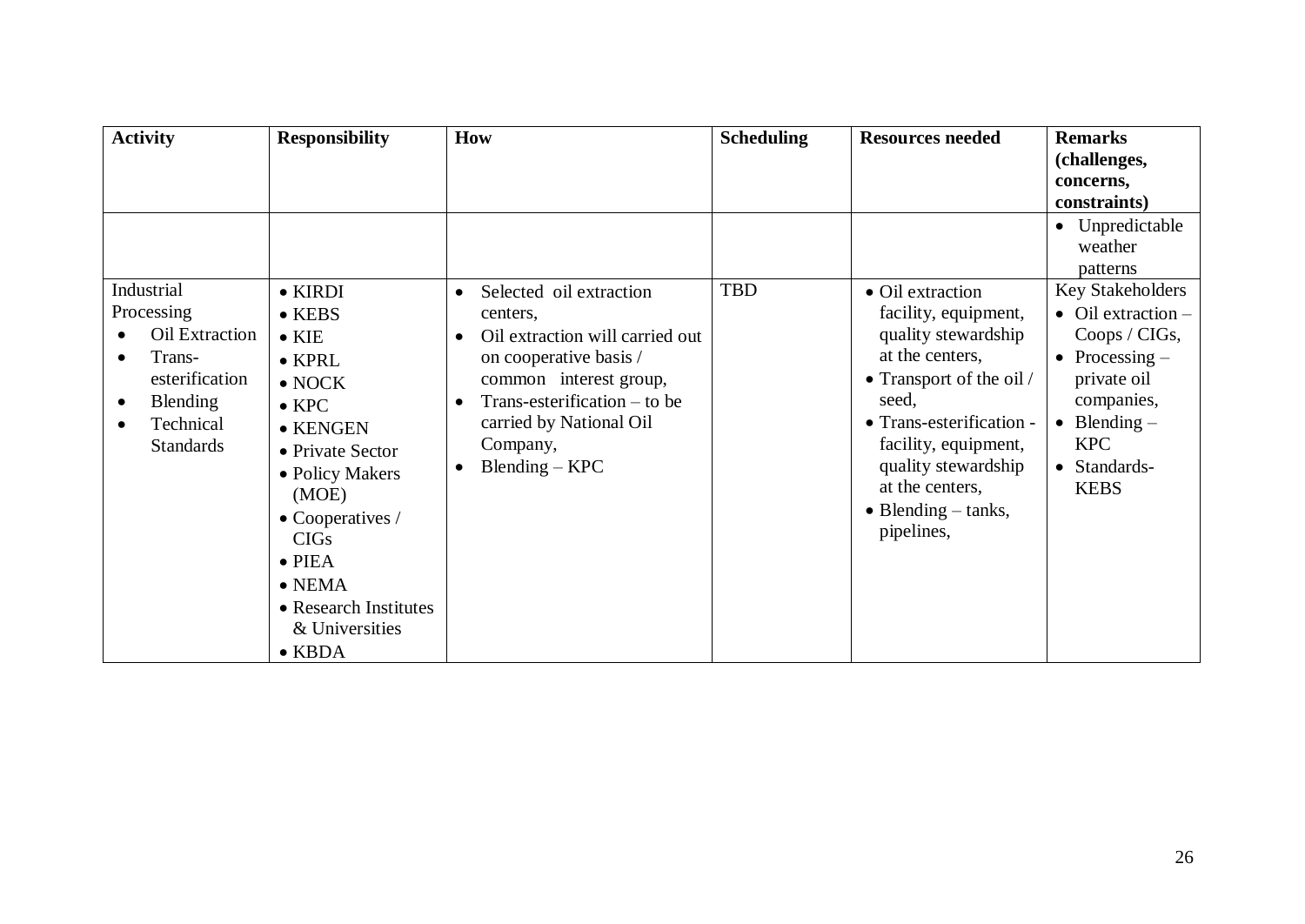| <b>Activity</b>                                                                                                                                                                                                                                                                         | <b>Responsibility</b>                                                                                                                                                                                                                      | How                                                                                                                                                                                                                                        | <b>Scheduling</b>        | <b>Resources needed</b>                                                                                | <b>Remarks</b><br>(challenges,                                                                                                                                          |
|-----------------------------------------------------------------------------------------------------------------------------------------------------------------------------------------------------------------------------------------------------------------------------------------|--------------------------------------------------------------------------------------------------------------------------------------------------------------------------------------------------------------------------------------------|--------------------------------------------------------------------------------------------------------------------------------------------------------------------------------------------------------------------------------------------|--------------------------|--------------------------------------------------------------------------------------------------------|-------------------------------------------------------------------------------------------------------------------------------------------------------------------------|
|                                                                                                                                                                                                                                                                                         |                                                                                                                                                                                                                                            |                                                                                                                                                                                                                                            |                          |                                                                                                        | concerns,<br>constraints)                                                                                                                                               |
| Marketing &<br>Distribution /<br>Utilization<br>Marketing<br>$\bullet$<br>Strategy<br>Handling $&$<br>$\bullet$<br>Distribution<br>Information<br>$\bullet$<br>Management<br>Finance<br>$\bullet$<br>Consumers of<br>$\bullet$<br>Bio-diesel<br>Monitoring &<br>$\bullet$<br>evaluation | • Oil Industry<br>$\bullet$ KEBS<br>• Policy Makers<br>(MOE)<br>$\bullet$ Financial<br>Institution<br>• Distributors<br>• ICT Providers<br>$\bullet$ R & D Experts<br>• Fleet Owners<br>• Power Plants<br>$\bullet$ PIEA<br>$\bullet$ KBDA | • Economic analysis of<br>biodiesel & its by-products,<br>Create consumer awareness,<br>$\bullet$<br>• National targets for<br>mandatory blending with<br>mineral oil,<br>Replace imported glycerol<br>$\bullet$<br>with locally produced, | <b>TBD</b><br><b>TBD</b> | • Economic analysis<br>funds,<br>• Awareness IEC<br>materials,<br>• Promotional<br>materials/lobbying, | Key stakeholders<br>$\bullet$ MOE – policy,<br>economic<br>analysis,<br>$\bullet$ PIEA $-$<br>awareness /<br>promotion,<br>• Oil industry -<br>awareness /<br>promotion |
| Crude Oil<br>$\bullet$                                                                                                                                                                                                                                                                  | Households e.g.<br>lighting & cooking                                                                                                                                                                                                      |                                                                                                                                                                                                                                            | <b>TBD</b>               |                                                                                                        |                                                                                                                                                                         |
| Other<br>$\bullet$<br>products (e.g.<br>Cake)                                                                                                                                                                                                                                           | Biogas Producers &<br>Farmers                                                                                                                                                                                                              |                                                                                                                                                                                                                                            | <b>TBD</b>               |                                                                                                        |                                                                                                                                                                         |
| Glycerol<br>$\bullet$                                                                                                                                                                                                                                                                   | Manufacturers                                                                                                                                                                                                                              |                                                                                                                                                                                                                                            | <b>TBD</b>               |                                                                                                        |                                                                                                                                                                         |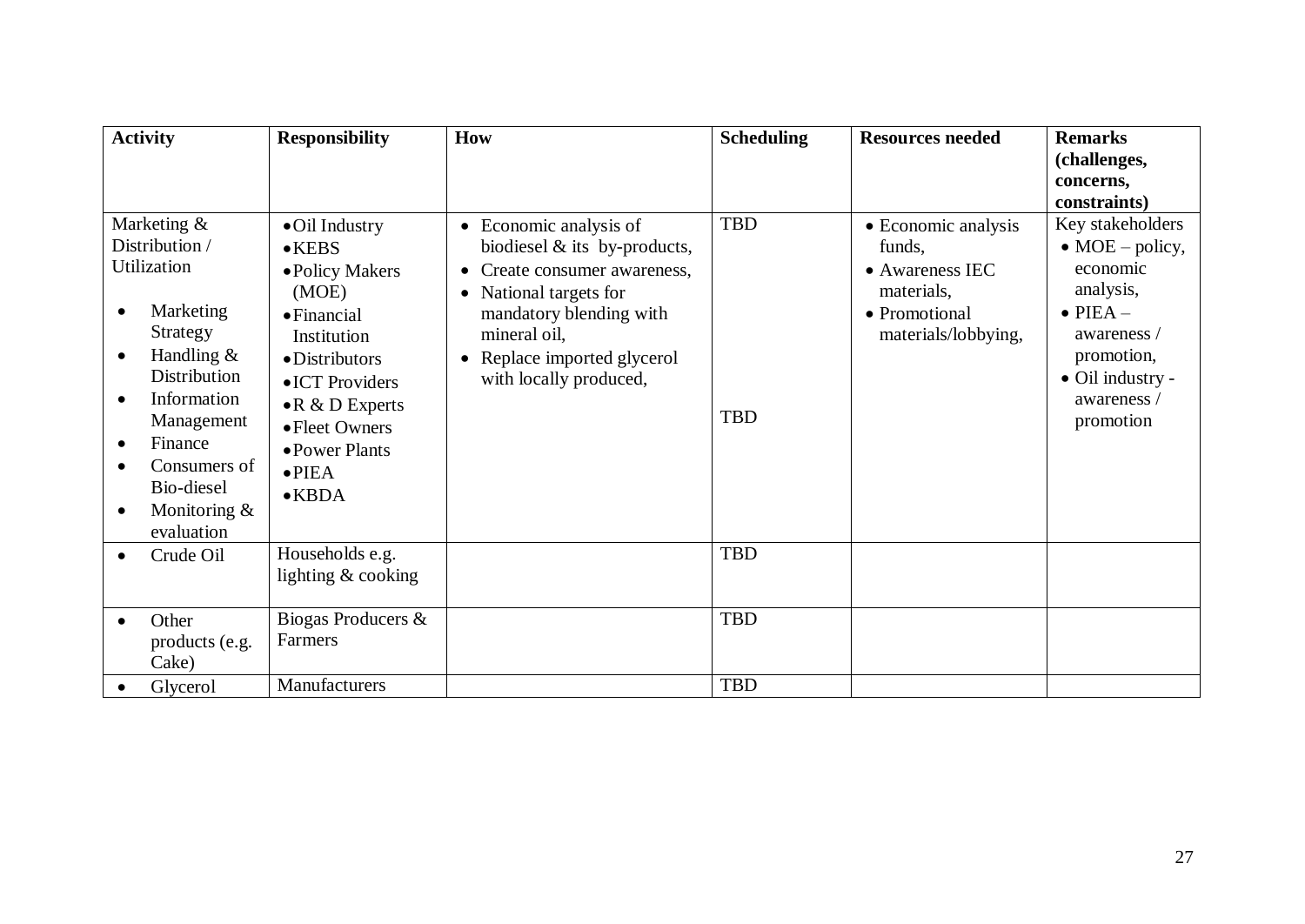#### **Prioritization:**

#### **Immediate: (2008 -2009)**

- 1. Economic Analysis
- 2. R&D activities
- 3. Policy development
- 4. Awareness creation

#### **Medium Term: (2009- 2012)**

- 1. Take or pay marketing strategy
- 2. KIRDI to develop / fabricate oil extractors,

#### **Long Term (2012 +)**

- 1. Processing & commercialization of bio-diesel
- 2. Commercialization of the by-products,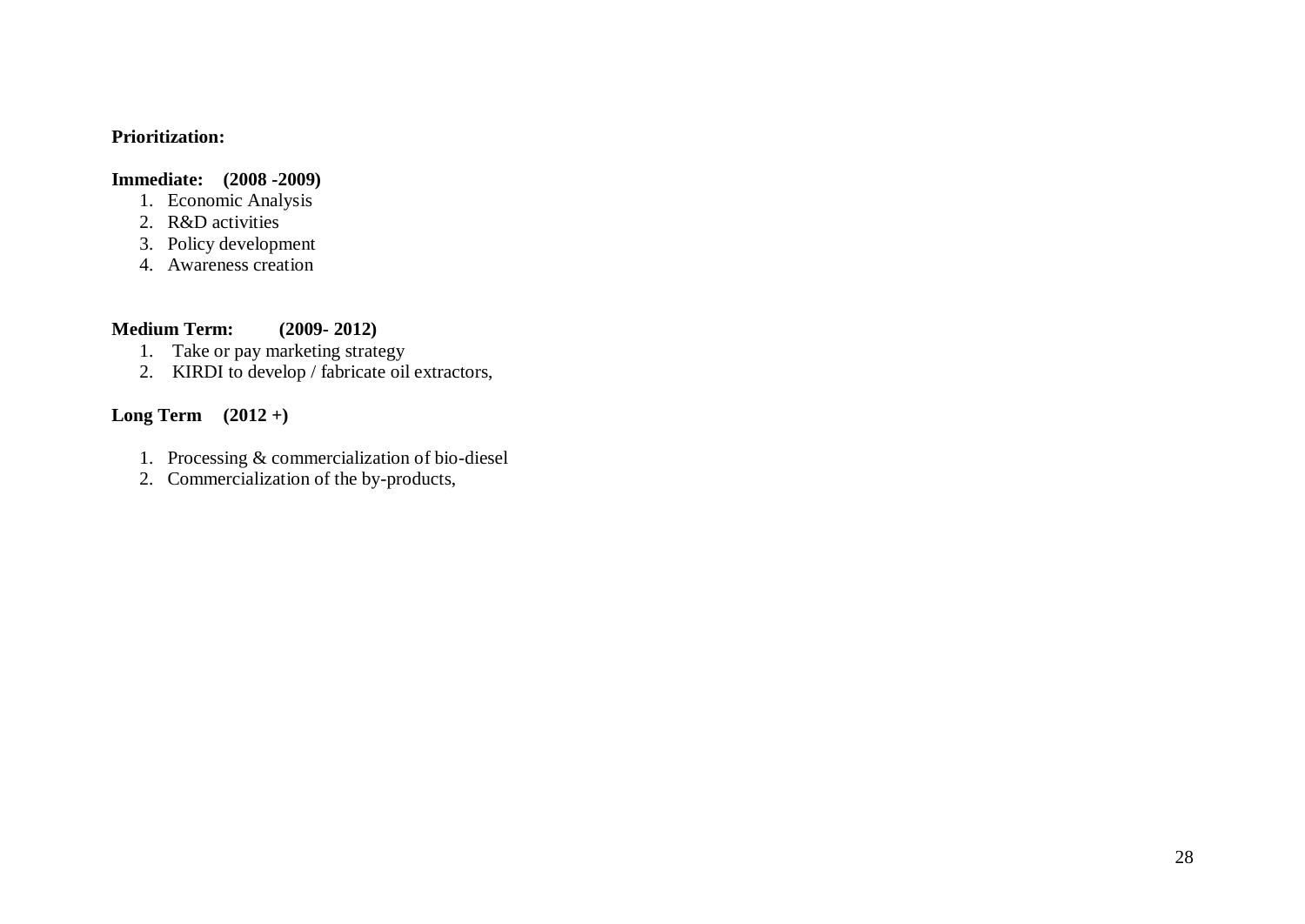## **Appendix 3: Action Plan**

<span id="page-38-0"></span>

| <b>Activity</b>                                     | <b>Time Frame</b>              | <b>Estimated cost</b> | Outcome                                  |
|-----------------------------------------------------|--------------------------------|-----------------------|------------------------------------------|
|                                                     |                                | (Ksh.)                |                                          |
| Sustainable Production of high quality planting     |                                |                       |                                          |
| material                                            |                                | 30 Million for 30     | Adequate high quality planting materials |
| <b>Environmental Impact Assessment</b><br>$\bullet$ | $2008 - 2009$                  | districts for 1 year  |                                          |
| Capacity building                                   | $2008 - 2012$                  |                       |                                          |
| Selection of high quality seeds                     | Feb 2008 - 2012                |                       |                                          |
| <b>Establishment of nurseries</b>                   | April 2008 - 2012              |                       |                                          |
| Research and development                            | $2008 - 2012$                  |                       |                                          |
| Seed bulking by farmers<br>$\bullet$                | Feb $2008 - 2012$              |                       |                                          |
| Collaboration with development partners             | $2008 - 2012$<br>$2008 - 2012$ |                       |                                          |
| Benchmarking of best practices                      |                                |                       |                                          |
| Sensitization of stakeholders and mobilization of   |                                |                       | Awareness and adoption                   |
| resources                                           | $2008 - 2012$                  | 30 Million for 30     | Availability of resources                |
| <b>Barazas</b><br>$\bullet$                         |                                | districts for 1 year  | Skilled out growers                      |
| Field days                                          |                                |                       | Demonstration plots established          |
| Demonstrations                                      |                                |                       | Participation in shows and exhibitions   |
| Shows and exhibitions                               |                                |                       | Training reports                         |
| Training<br>$\bullet$                               |                                |                       |                                          |
| Media<br>$\bullet$                                  |                                |                       |                                          |
| Sustainable production of Jatropha seed (raw        |                                | 30 Million for 30     | Adequate feedstock                       |
| material for processing)                            | $2008 - 2012$                  | districts for 1 year  | <b>KBDA</b> operational                  |
| Establishment of plantations<br>$\bullet$           |                                |                       |                                          |
| Small holder production units                       |                                |                       |                                          |
| Formation of the<br><b>Biodiesel</b><br>Kenya       |                                |                       |                                          |
| Association                                         |                                |                       |                                          |
| Development of Production guidelines<br>$\bullet$   |                                |                       |                                          |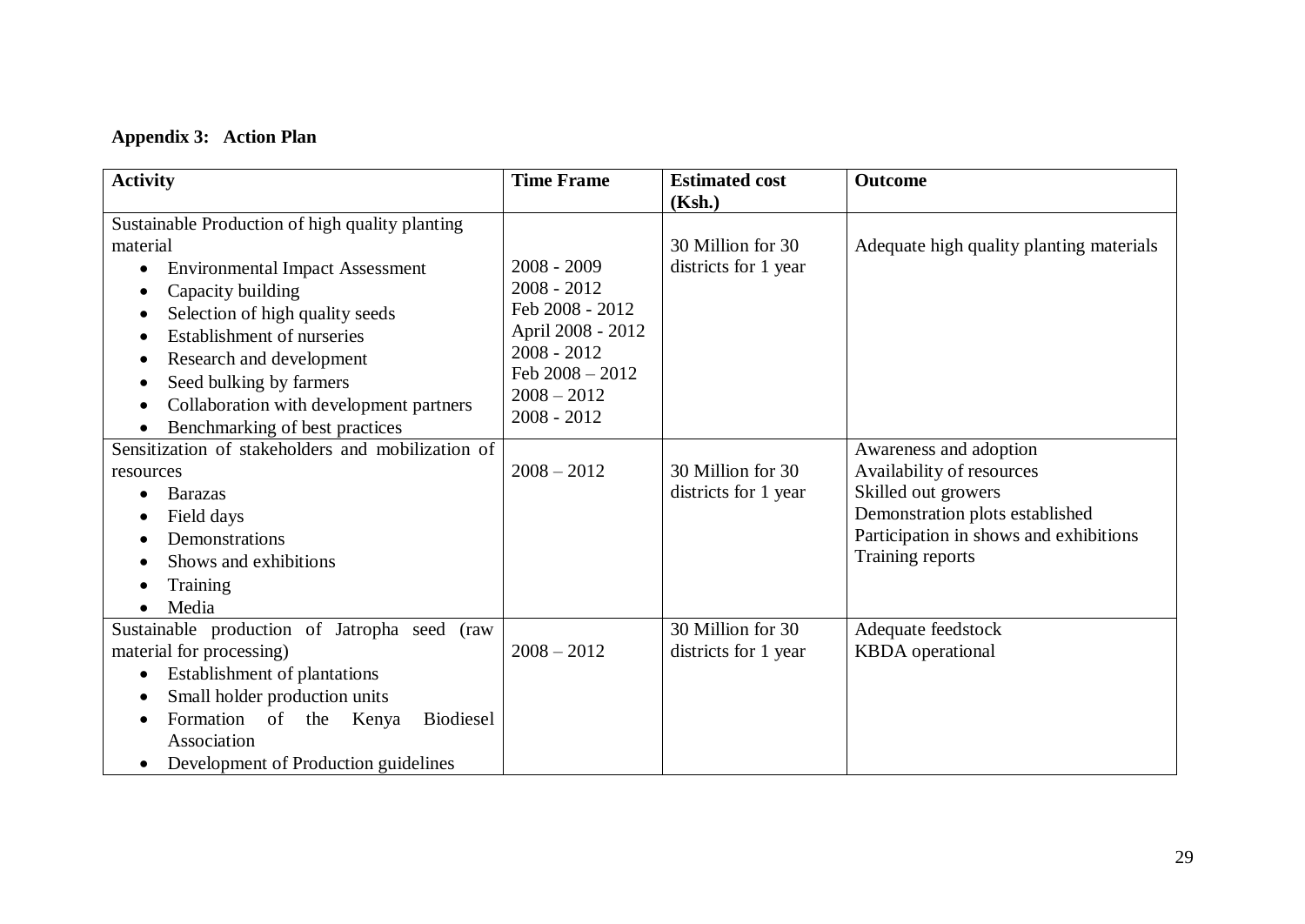| <b>Activity</b>                                                                     | <b>Time Frame</b> | <b>Estimated cost</b>          | <b>Outcome</b>                                                     |
|-------------------------------------------------------------------------------------|-------------------|--------------------------------|--------------------------------------------------------------------|
|                                                                                     |                   | (Ksh.)                         |                                                                    |
| Monitoring and evaluation<br>$\bullet$                                              |                   |                                |                                                                    |
| <b>Research and Development</b>                                                     |                   |                                |                                                                    |
| Identification of zones for planting                                                |                   |                                |                                                                    |
| Technical and Economic feasibility analysis                                         | 2008              | 5 Million                      | Report on Socio-Economic viability of<br>bio diesel                |
| Establishment/co-opting of<br>Cooperatives/Common Interest Groups                   | 2008              | 1.3 Million                    | Formation of producer groups for<br>biodiesel feedstock production |
| Establishment of planting material nurseries for<br>micro propagation and hardening | 2008              | 2.5 Million                    | Availability of adequate, high quality<br>planting materials       |
| Establishing of centers for oil extraction                                          | 2008-2009         | 4 Million (Revolving)<br>Fund) | Ten Oil Extraction centers                                         |
| Establishment of trans-esterification center in oil<br>company                      | 2008-2009         | 5 Million                      | Biodiesel processing facility<br>Availability of biodiesel         |
| Development of Blending targets                                                     | 2008              | 1.3 Million                    | Policies and standards                                             |
| Upgrading of blending facilities                                                    | 2009-2010         | 5 Million                      | <b>Blending centers</b>                                            |
| Biodiesel awareness and promotion                                                   | 2008              | 4 Million                      | Acceptability/adoption                                             |
| Glycerol promotion                                                                  | 2008-2009         | 1.3 Million                    | Consumption of locally produced<br>glycerol                        |
| Monitoring and Evaluation                                                           | 2008-2012         | 15 Million per year            | Progress report                                                    |

Subsequent budgets will be prepared for the period 2009 -2012 depending on the level of up-scaling or downscaling of the activities.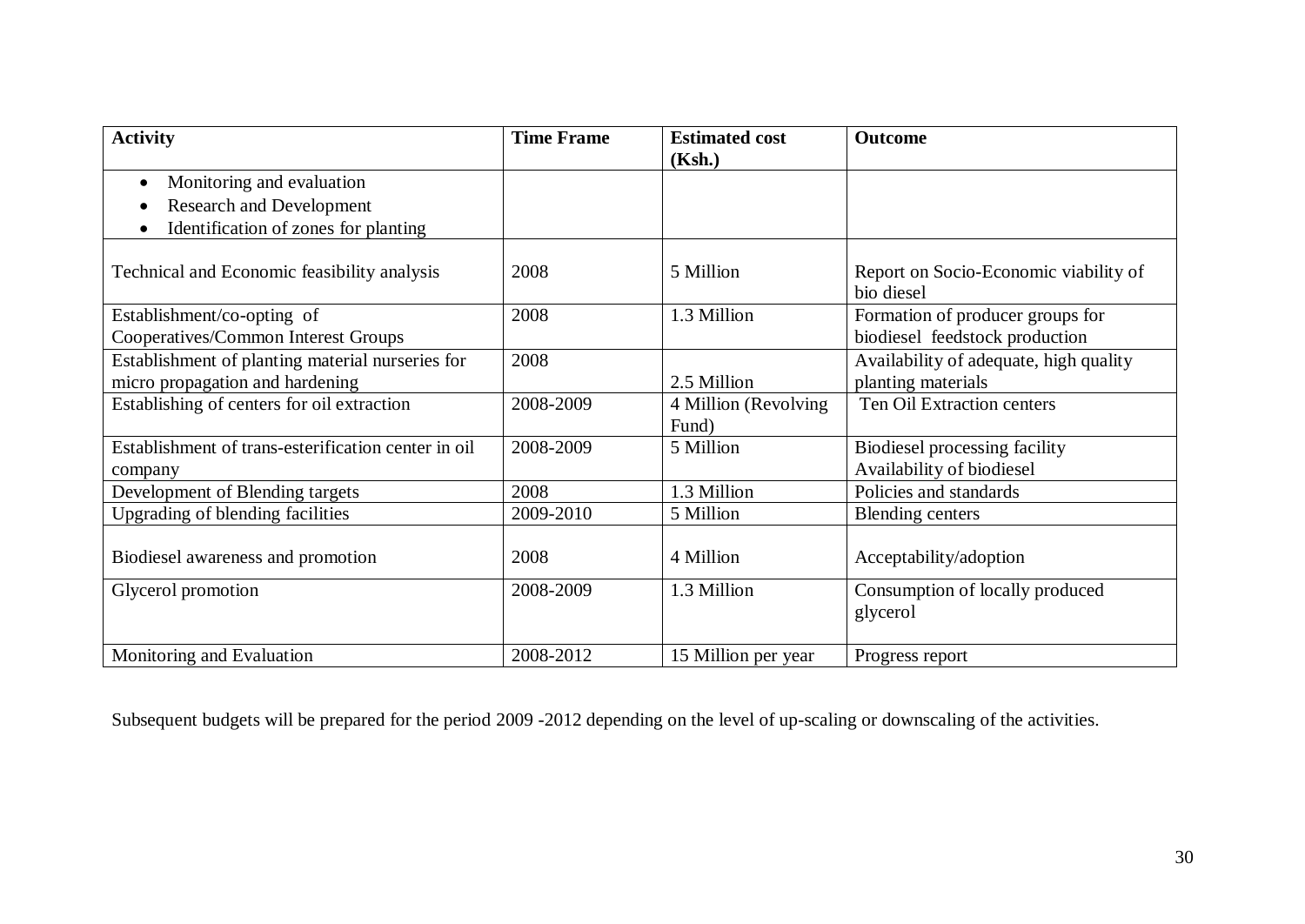#### <span id="page-40-0"></span>**Appendix 4: On going activities in Kenya**

**Vanilla Development Foundation** distributed over 1.19 Million seedlings between 2005 and 2007. 58% of the distributed seedlings were distributed from Nairobi, 28% from Kambu (in Kibwezi district) and 14% from Kisumu. The farm sizes range from 0.5 acres to 29 acres. Each acre can accommodate at most 500 trees depending on the spacing preferred. Most of the initial seeds produced are being used to scale up production. Plans to utilize the seeds are to give opportunity to private investors who are interested to buy back the seed.

**Green Africa Foundation** distributed over 3 Million seedlings between November 2006 and September 2007. These seedlings were planted in various provinces namely Eastern, Western, Rift Valley, central and Nairobi. The organisation plans to achieve a target of 4,250,000 seedlings by the end of 2007. It works with both individual farmers and groups. As at September 2007, over 337 farmers had been assisted to grow *Jatropha* both on large and small scale.

Some of the obstacles experienced by the two NGOs include the limited capacity (all potential players); lack of public and private sector coordination, inadequate policy and regulatory frameworks, high cost of capital investment.

**Magadi Soda Company** has initiated a process of developing a nucleus Jatropha plantation of 10 ha for possible use in energy switch program together with an out-grower scheme where communities will grow Jatropha for use by the firm.

**Global Environment Facility (GEF)** has provided funding through the Critical Ecosystem Partnership Fund to develop *Jatropha* plantations for bio-diesel program in the coastal districts of Kwale, Malindi and Kilifi.

**Government Initiatives**: In an effort to promote Jatropha growing, the Ministry of Agriculture is involved in capacity building for staff and farmers. KEFRI and KARI are involved in provenance trials and production of germ plasm as well as trans-esterification processes. KIRDI is involved in design and fabrication of oil expellers. Public universities are undertaking research on different aspects on Jatropha and biofuel development. The Ministry of Energy is at the forefront in implementing policy in collaboration with other stakeholders.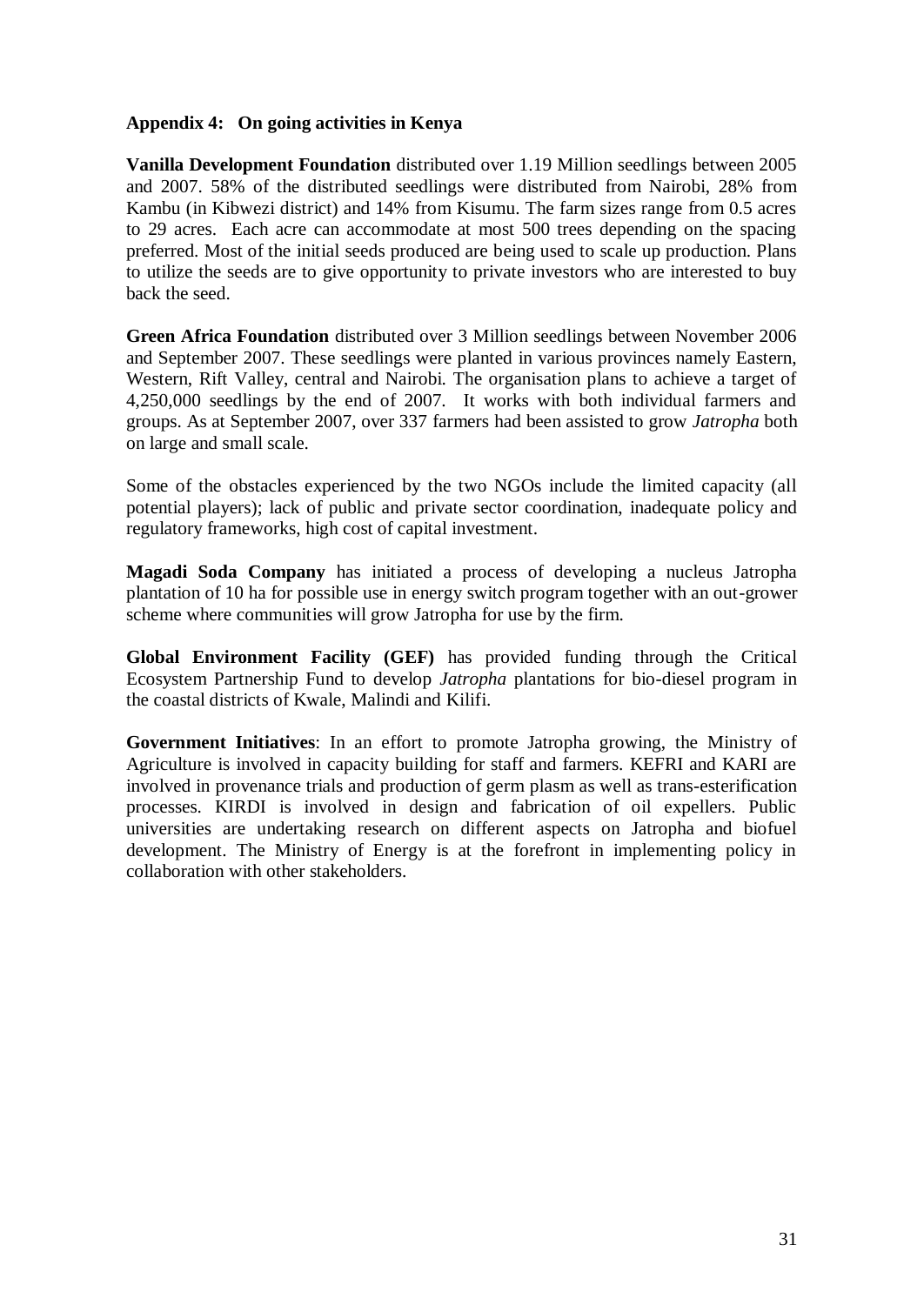## <span id="page-41-0"></span>**Appendix 5: Members of the Taskforce for developing the Strategy**

|    | <b>NAME</b>         | <b>ORGANISATION</b>                 |
|----|---------------------|-------------------------------------|
| 1) | Eng. Isaac Kiva     | Ministry of Energy                  |
| 2) | J. K. Waihenya      | Ministry of Cooperative Development |
| 3) | Rukiya Bakari       | Vanilla Development Foundation      |
| 4) | David N. Kamau      | <b>ISAAA</b> Africentre             |
| 5) | Bibiana Walela      | Ministry of Agriculture             |
| 6) | James Onchieku      | Kenya Forest Research Institute     |
| 7) | Jennifer Gache      | KenGen                              |
| 8) | <b>Faith Odongo</b> | Ministry of Energy                  |
| 9) | Pascal Vusa         | Kenya Bureau of Standards           |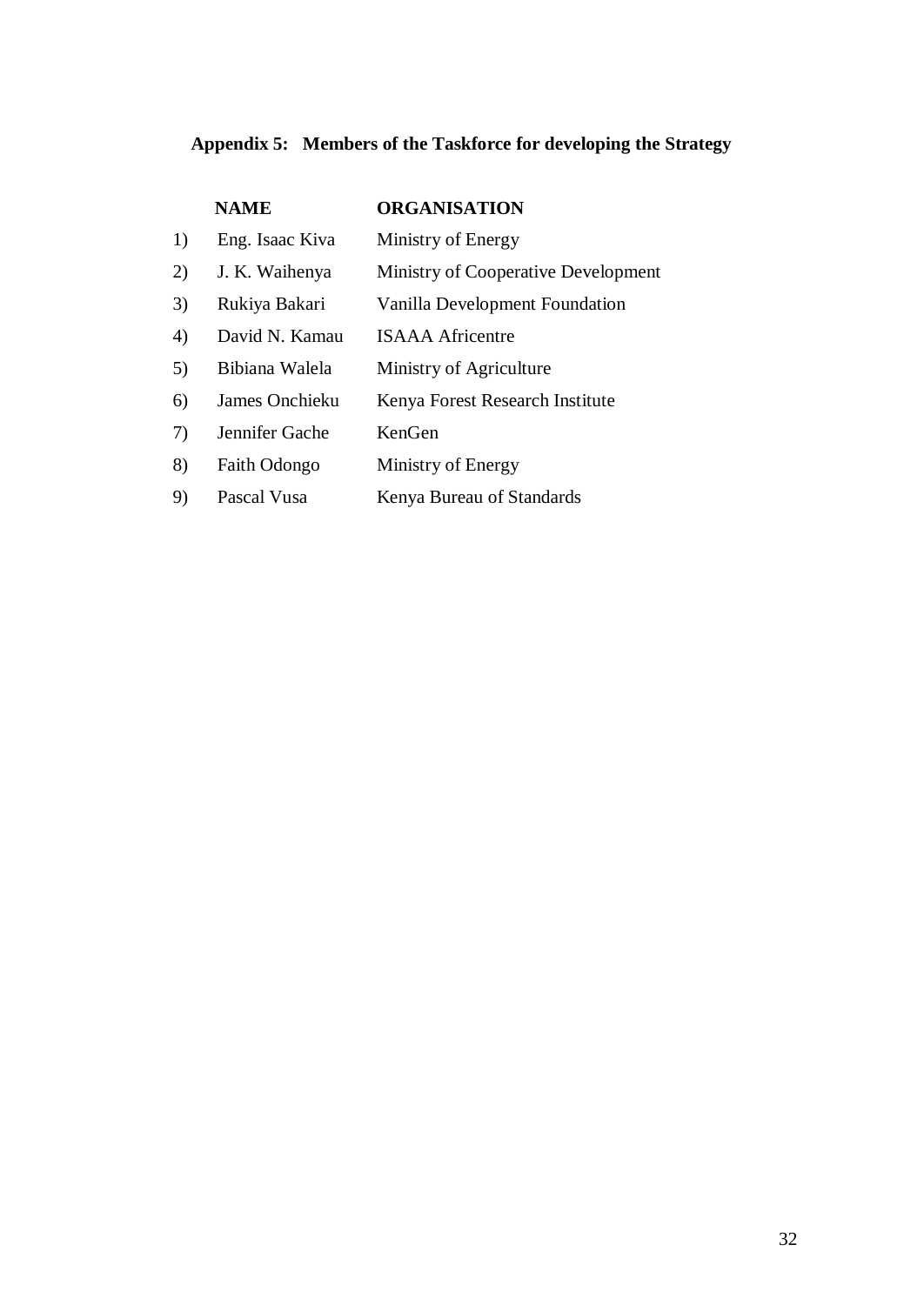#### <span id="page-42-0"></span>**Appendix 6: Members of the National Biofuels Committee (Biodiesel)**

- 1. Permanent Secretary, Ministry of Energy (Chairperson and Secretariat)
- 2. Petroleum Institute of East Africa ( Deputy Chairperson)
- 3. Agfor Technical Services
- 4. Commissioner General, Kenya Revenue Authority
- 5. Director General, National Environmental Management Authority (NEMA)
- 6. Director, African Centre for Technology Studies
- 7. Director, Community Project Support Organisation (COPSO)
- 8. Director, Energy for Sustainable Development Africa (ESDA)
- 9. Director, Green Africa Foundation
- 10. Director, Kenya Agricultural Research Institute
- 11. Director, Kenya Forest Service
- 12. Director, Kenya Forestry Research Institute
- 13. Director, Kenya National Federation of Agricultural Producers (KENFAP)
- 14. Director, Kenya Plant Health Inspectorate Service
- 15. Director, Kenya Women Poverty Eradication Education Organisation (KWPEEO)
- 16. Director, Vanilla Development Foundation
- 17. Director, Kenya Industrial Research and Development Institute (KIRDI)
- 18. GTZ Energy Regional Advisory office
- 19. International Service for the Acquisition of Agri-Biotech Applications (ISAAA)
- 20. Managing Director, Kenya Bureau of Standards
- 21. Managing Director, Kenya Electricity Generating Company
- 22. Managing Director, Kenya Pipeline Company Ltd.
- 23. Managing Director, National Oil Corporation
- 24. Managing Director, Tana and Athi River Development Authority
- 25. Permanent Secretary, Ministry of Agriculture
- 26. Permanent Secretary, Ministry of Cooperative Development and Marketing
- 27. Permanent Secretary, Ministry of Environment and Natural Resources
- 28. Permanent Secretary, Ministry of Finance
- 29. Permanent Secretary, Ministry of Gender, Sports, Culture and Social Services
- 30. Permanent Secretary, Ministry of Higher Education, Science and Technology
- 31. Permanent Secretary, Ministry of Lands
- 32. Permanent Secretary, Ministry of Local Government
- 33. Permanent Secretary, Ministry of Regional Development Authorities
- 34. Permanent Secretary, Ministry of Trade
- 35. Permanent Secretary, Ministry of Transport
- 36. Permanent Secretary, Ministry of Water and Irrigation
- 37. Permanent Secretary, Ministry of Youth and Sports
- 38. Total Kenya Limited
- 39. Vice Chancellor, Jomo Kenyatta University of Agriculture and Technology
- 40. Vice Chancellor, University of Nairobi